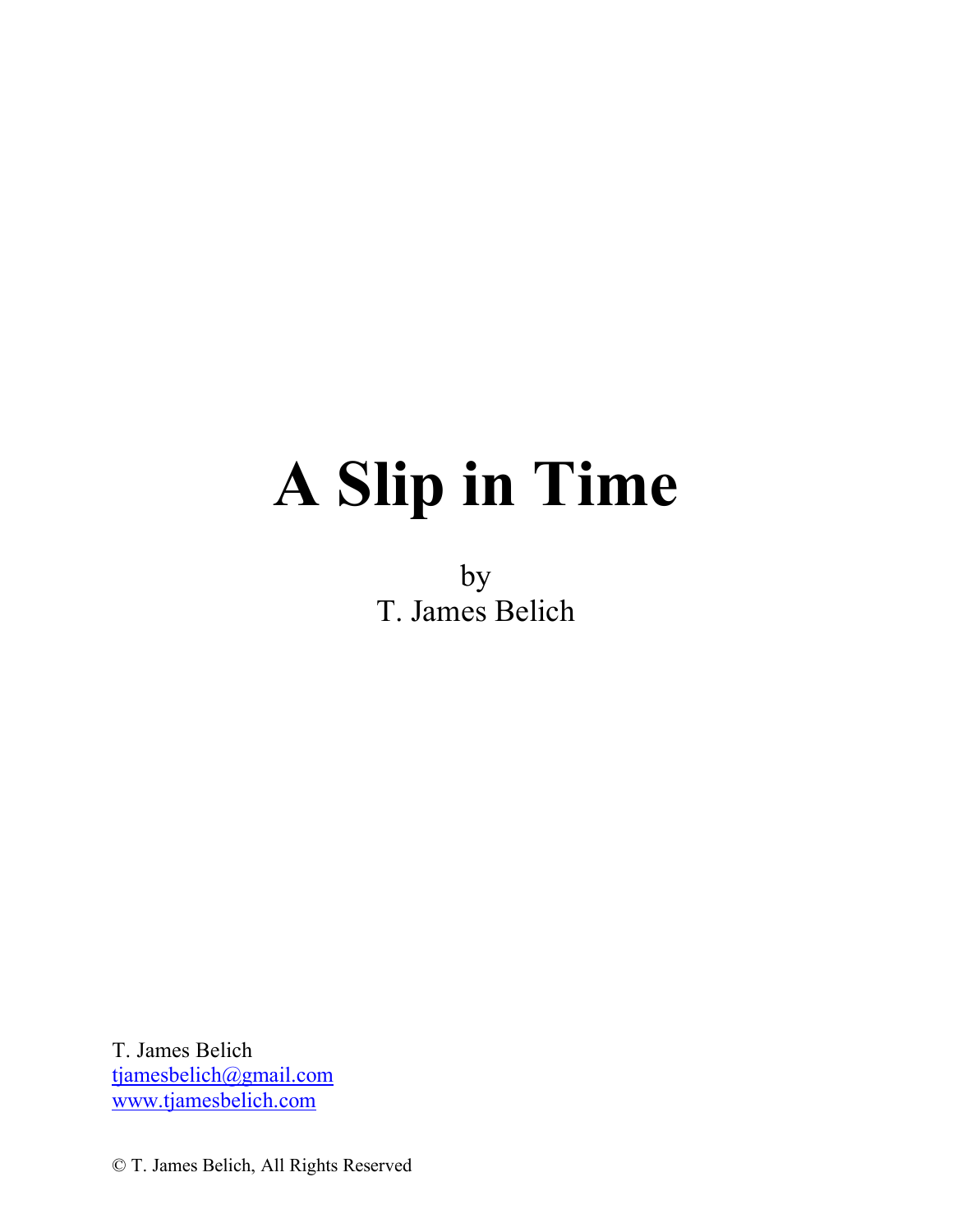# A Slip in Time by T. James Belich

# CHARACTERS

DATCH HUDSON (M) A private eye DR. LANCE RICE (M) A physicist LENYA MARITZA (F) A single English woman BUTLER (M/F) Duncan, Lenya's butler CLARENCE MACDONALD (M) A Scottish art collector FLORENCE RAULI (F) A Broadway actress

TELEGRAM DELIVERER (F) A deliverer of telegrams JEAN-LUC LEMAY (M) A French painter MARIE ARLIN (F) An engineer JACK ANDERSON (M) A free-lance pilot PHYSICIAN (M/F) A medical doctor SERGEANT ROBERT PARSON (M) A police sergeant OFFICER ROLAN (M/F) A police officer

WILLIAM MACDONALD (M) A cinematographer, Clarence's older brother

Total Roles: 14 (7 Male, 4 Female, 3 Male or Female)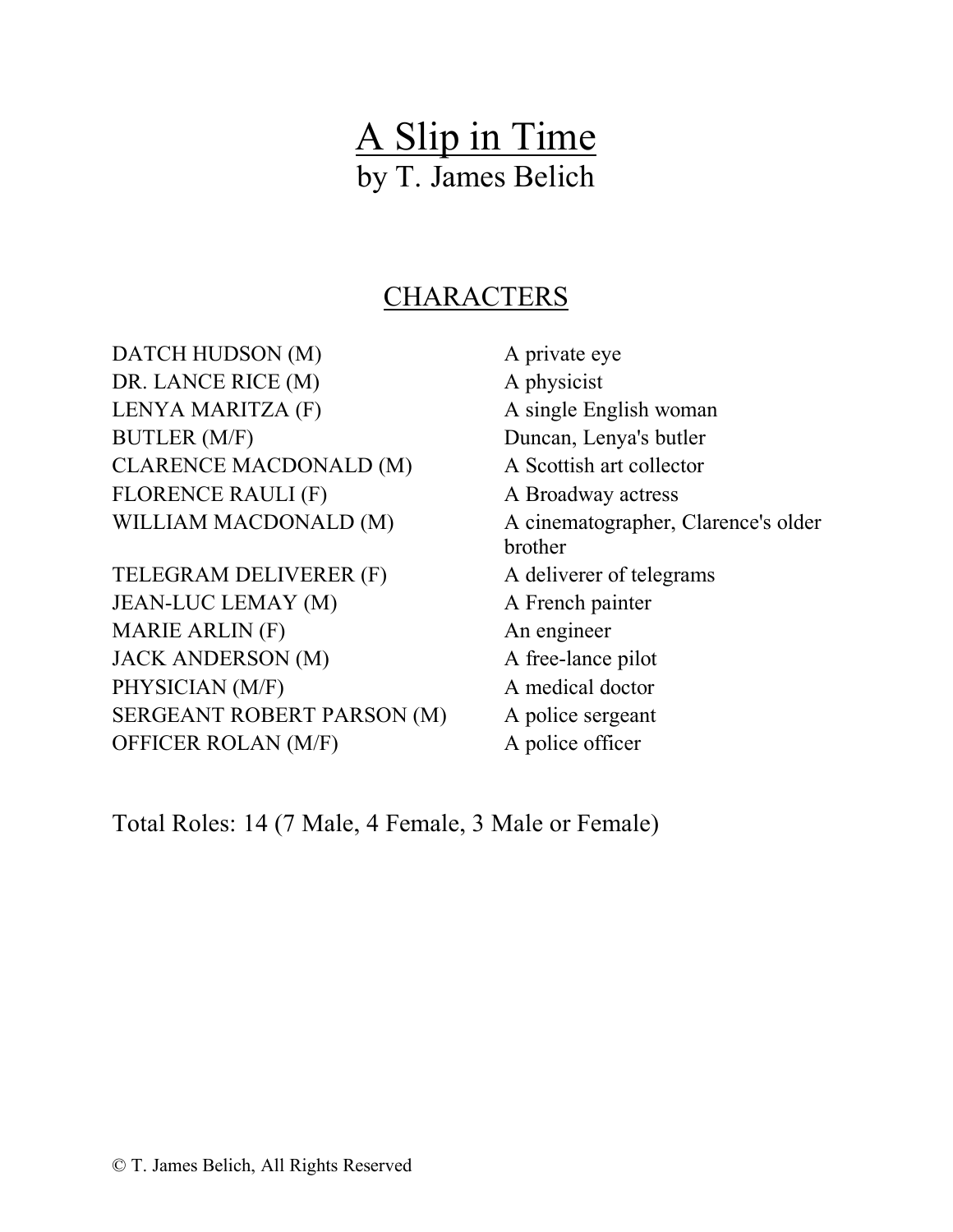# Production History

A Slip in Time was first performed by the Willerby Methodist Drama Group in Kingston-upon-Hull, England on November 6th, 7th, and 8th, 1997. It was directed by Tym Huckin with the following cast:

DATCH HUDSON Dave McCready DR. LANCE RICE Sean Wilson LENYA MARITZA Barbara Flowers BUTLER Jeremy Cook CLARENCE MACDONALD Alun Friend FLORENCE RAULI Charlotte Walker WILLIAM MACDONALD Chris Dunnachie TELEGRAM DELIVERER Stuart Hickson JEAN-LUC LEMAY Tym Huckin MARIE ARLIN Anne Brabbs JACK ANDERSON Rob Watkinson PHYSICIAN Andy Wharam SERGEANT ROBERT PARSON Dave Wescott OFFICER ROLAN Barry Cowles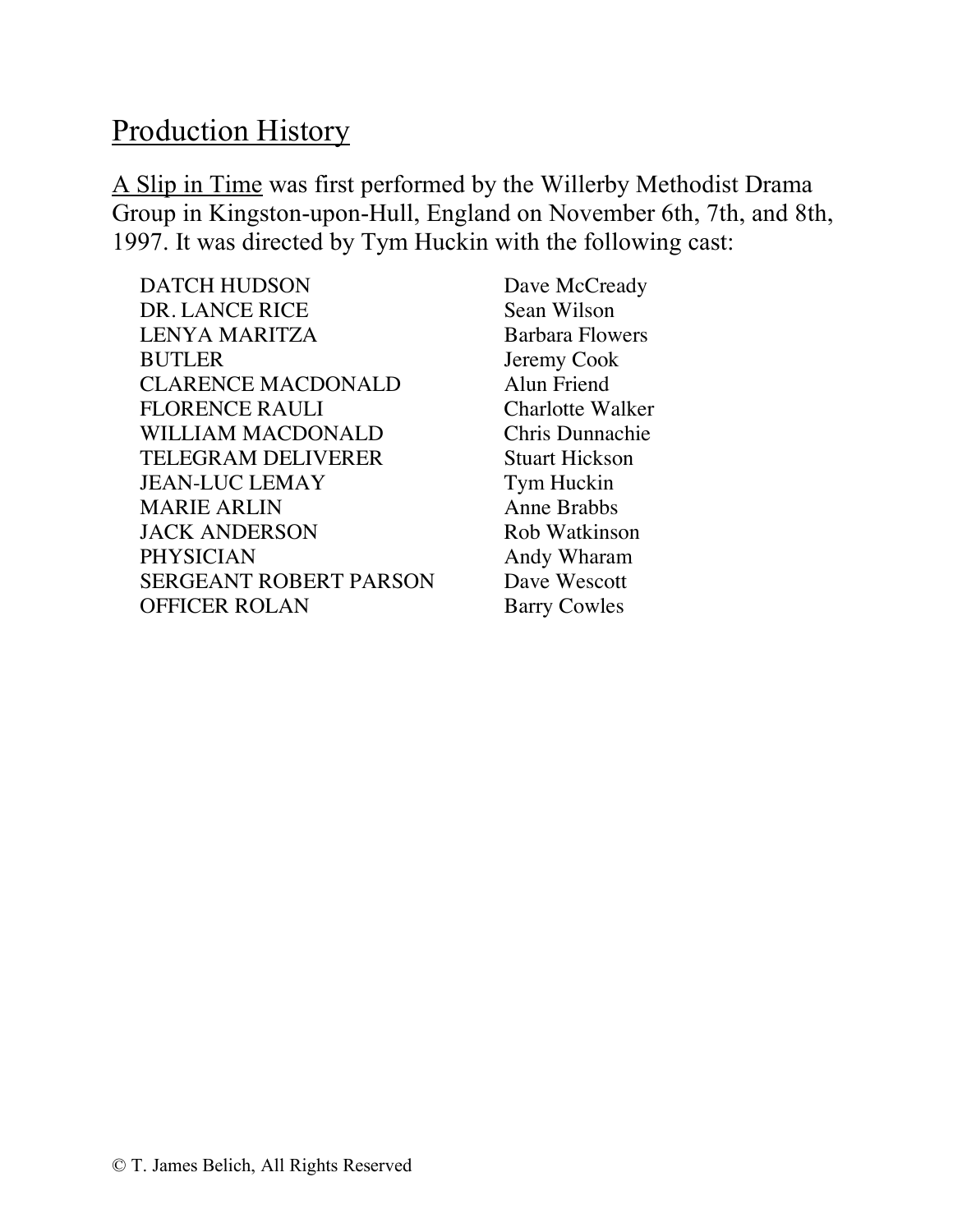#### PROLOGUE

*(The lights come up on a road which leads across the stage. The sound of rain and thunder is heard, and occasionally flashes of light illuminate the otherwise dimly lit stage.* DETECTIVE DATCH HUDSON *enters wearing a hat and trench coat. He carries an umbrella and slowly walks across the stage.)*

HUDSON: It was a dark and stormy night, and the rain was pouring down. But that's nothing new, this is Seattle, it rains all the time here. The fact that I was heading home at this hour, the moon already high in the nighttime sky, wasn't new either. It had been a long day. I had just finished up a tough case and was looking forward to a peaceful day tomorrow with a cup of coffee and a good book. I soon found out that wasn't to be, but then that wouldn't be new either. I shielded myself with my umbrella, the one with the handle carved in the shape of a wolf. A past client gave it to me, one whose case I had solved and knew how much it rained. Of course, clients are always grateful when I solve their case, today's had been as well. I pondered this as the rain dripped from my hat and added to the puddle on the ground. Today had been another typical day, routine, if you could use that word to describe the life of a private eye, which I would consider debatable. Routine for me, anyway, or so I thought. Monotony might not be my middle name, but I knew what to expect from life. A challenging case, a few bullets aimed my way, and a wet trench coat. Just the way I liked it. No, I thought, the same pattern again, only with a few different colors. I thought I knew what to expect, but that would soon change. Something new was about to happen that would break the pattern forever. *(Pause)* He appeared seemingly out of nowhere, not unusual for a dark and stormy night, but the flash of light let me know that "out of nowhere" was literally where he came from. *(By this time* HUDSON *is almost completely across the stage. There is a large flash, such as that from a flashpot. After the flash we see that a second man has appeared on the road near*  HUDSON*. The second man does not see* HUDSON*.)* He fell onto the road with a bewildered look, one I've seen before. It was the look of a man with a mystery to solve. The look of a man who needed a private eye. I looked down the road to where I lived. The coffee would have to wait. *(The lights fade to black.)*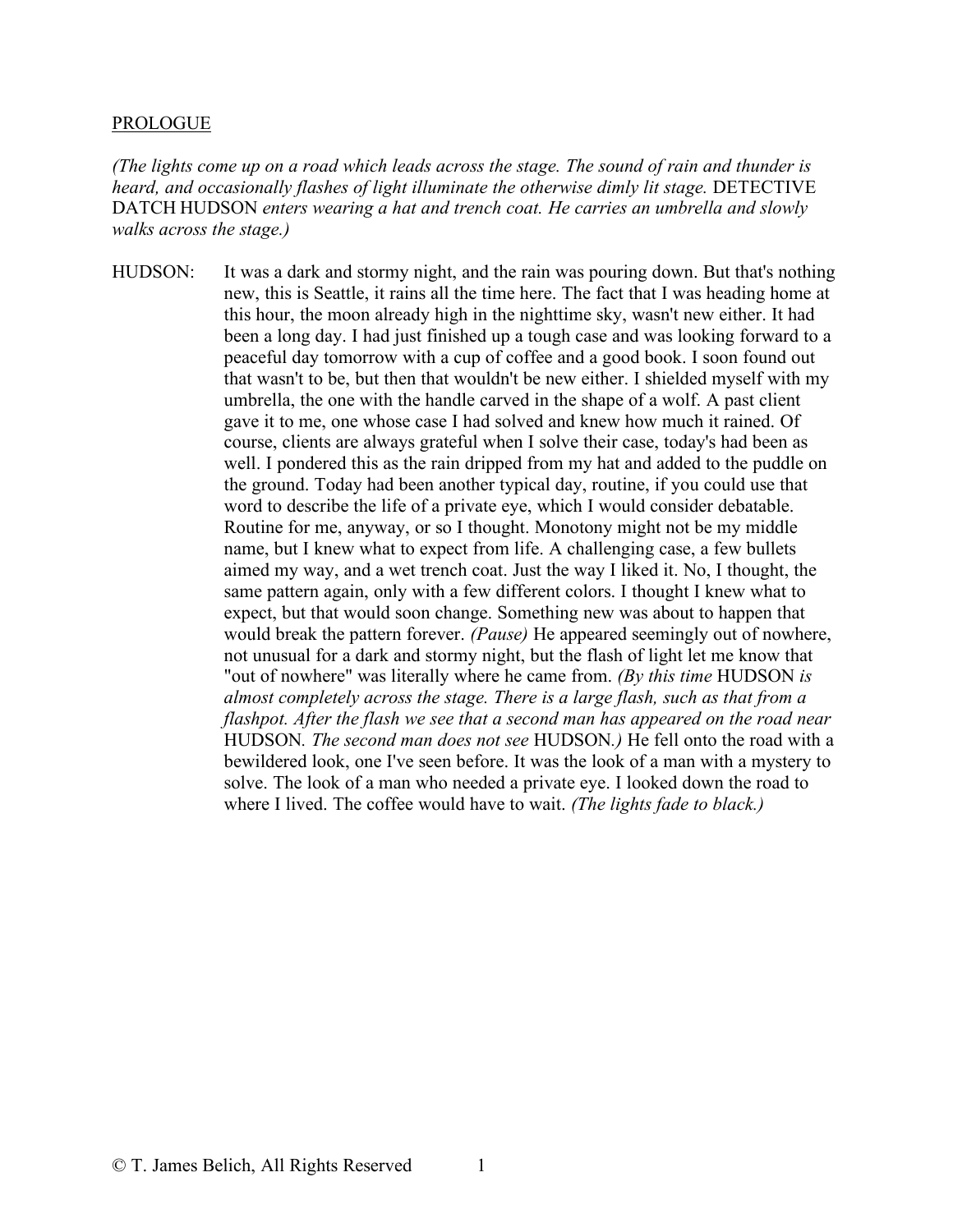## ACT 1

## SCENE 1

*(Fade up onto the living room of a house. It is the following evening. The room appears to be set for a small party.* LENYA MARITZA*, an English woman, enters, tidying things up a bit.)*

- LENYA: Jeeves! *(The* BUTLER *enters from the kitchen.)*
- BUTLER: Duncan, Madame.
- LENYA: *(Still tidying up)* Yes, of course. Could you make sure that Maurice has all the appetizers ready?
- BUTLER: Of course, Madame. *(He exits into the kitchen.)*
- LENYA: *(To herself)* This will be such fun! It's been so long since I've thrown a party, and so long since we've all been together. Lance does have such good ideas. I just hope that everyone... *(She is interrupted by a knock at the door. She answers it, and opens the door to reveal* CLARENCE MACDONALD*, a Scottish art collector.)*
- CLARENCE: *(With Scottish accent)* Good evening, Lenya!
- LENYA: Good evening, Clarence! Do come in. *(*CLARENCE *enters and removes his coat.* LENYA *takes it and sets it on a nearby coat rack.)*
- CLARENCE: Thank you.
- LENYA: Make yourself comfortable, I need to go check on a few things.

*(She goes into the kitchen while* CLARENCE *examines a painting on the wall opposite the kitchen door. After a few moments there is a knock at the door.* CLARENCE*, engrossed in the painting, does not respond. After a few moments there is another knock, louder this time, and*  CLARENCE *looks around. Seeing no one else, he goes to answer the door. At the door is*  FLORENCE RAULI*, an actress.)*

- CLARENCE: Lassie! *(They hug and* FLORENCE *enters the house.)*
- FLORENCE: Clarence, it's been too long! *(She looks around.)* Where's our hostess?
- CLARENCE: In the kitchen, checking on a few things. *(*FLORENCE *sets her coat on the coat rack.)*
- FLORENCE: That Lenya, she always did have to do everything herself. Tsk! That's why she has a butler and a cook. *(*CLARENCE *goes back over to the painting.)*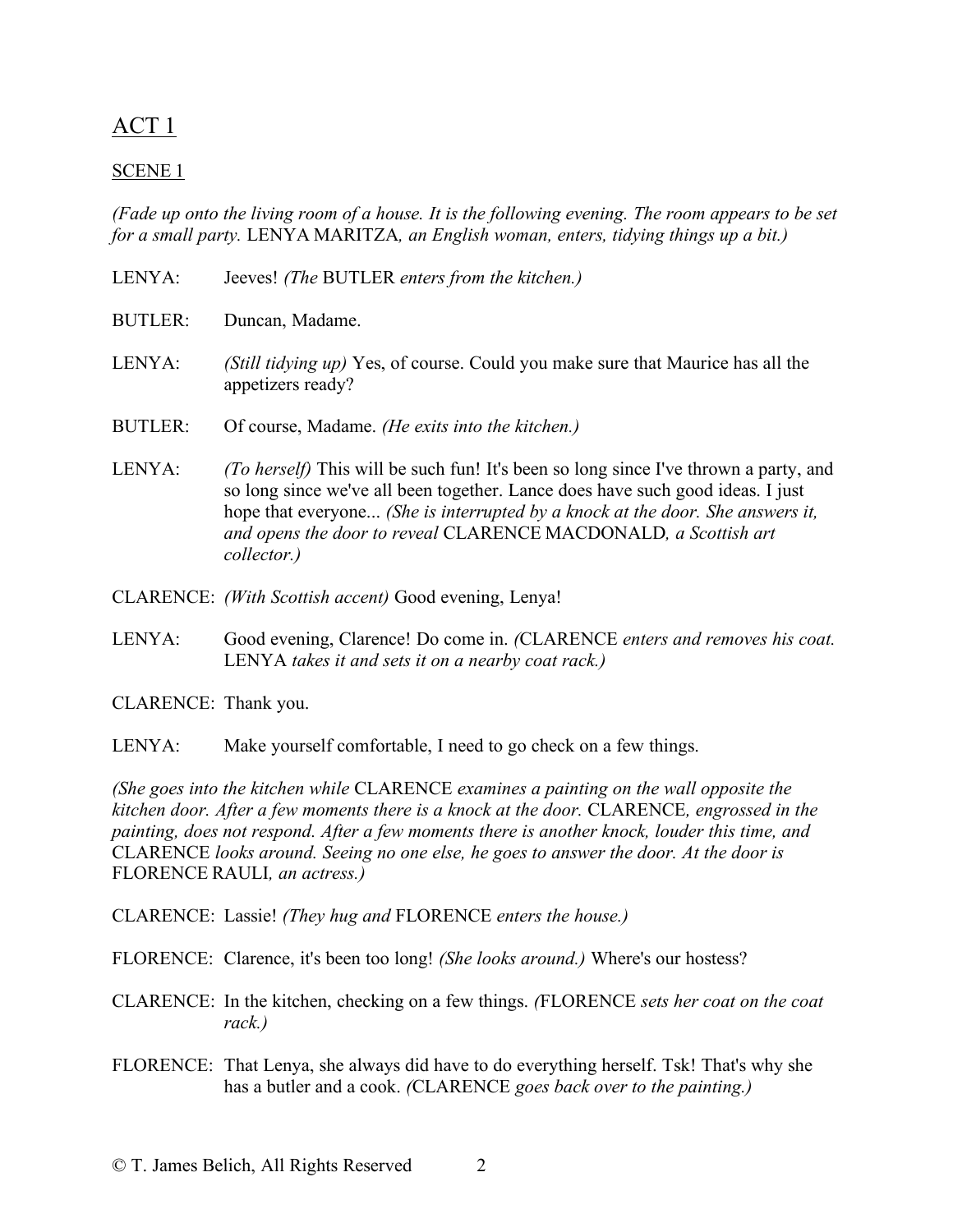- CLARENCE*:* So I hear. Comes from having to manage everything herself for so long, I suppose. *(*FLORENCE *sits on the couch.)*
- FLORENCE: I suppose. Though you'd think now, with this inheritance of hers, she'd take a little time to relax. *(*FLORENCE *looks around.)* This is a splendid house!
- CLARENCE: Aye, and a fine choice of artwork too! *(*FLORENCE *looks over at the painting and laughs.)*
- FLORENCE: You and your paintings, Clarence! I'll make a thespian of you yet. *(*CLARENCE *chuckles.)*
- CLARENCE: You can try, lass, you can try. *(There is a pause as he continues to admire the painting and* FLORENCE *admires the decor. A few moments later* LENYA *enters carrying a tray of appetizers.)*
- FLORENCE: Lenya! *(*LENYA *sets down the tray.)*
- LENYA: Florence, so wonderful to see you again! *(*FLORENCE *stands and they hug.)* How was your flight?
- FLORENCE: Absolutely dreadful! New York to Seattle, non-stop, and you know how much I hate airplanes. *(She smiles.)* But it's good to be here.
- LENYA: Can I get either of you anything to drink? Some tea or coffee perhaps?
- FLORENCE: Some tea would be delightful, but let your butler get that! Sit down and relax for once. *(The two of them sit on the couch.)*
- LENYA: You're right, dear, I just can't help myself. It's been years since we've all been together, and I want everything to be just right. *(She calls)* Jeeves! *(The* BUTLER *enters from the kitchen.)*
- BUTLER: Duncan, Madame, Duncan.
- LENYA: Oh yes, silly me. Duncan, Florence would like a cup of tea. What about you, Clarence? *(*CLARENCE *turns away from the painting.)*
- CLARENCE: Aye? What's that?
- LENYA: Tear yourself away from that painting and come have something to drink. *(*CLARENCE *crosses to the couch.)*
- CLARENCE: All right. *(To the* BUTLER*)* A cup of coffee, two lumps please.
- BUTLER: Very good, sir. *(To* LENYA*)* And you, Madame?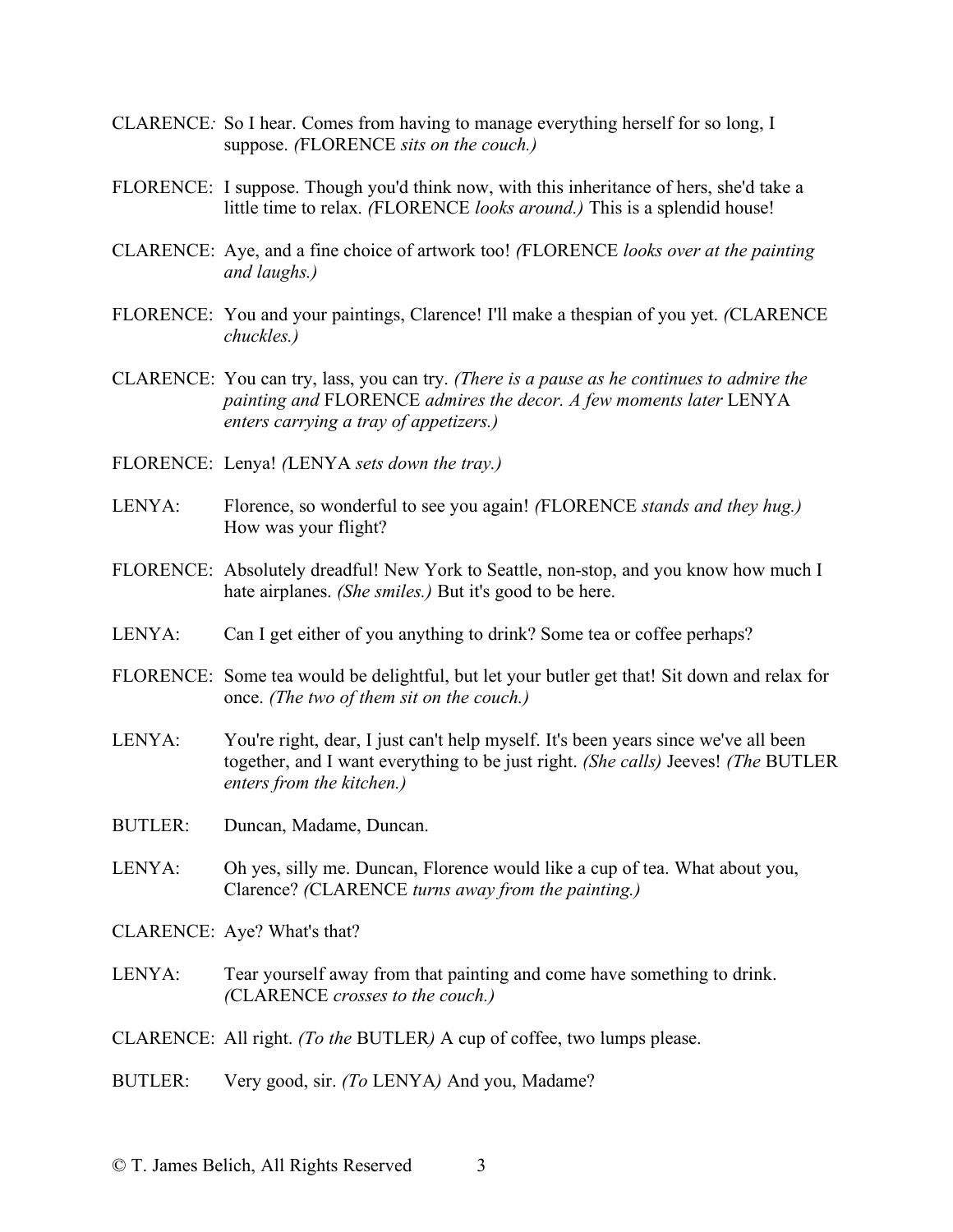- LENYA: A cup of tea for me please.
- BUTLER: Right away, Madame. *(He exits and* FLORENCE *laughs.)*
- FLORENCE: Jeeves! How very English of you, Lenya! Now what have you been up to in this rainy city of yours?
- CLARENCE: Attending a few art shows from the looks of it.
- LENYA: Goodness no! I hired a decorator to do all that. I don't quite have your refined taste in artwork. What style is this one, Clarence? *(There is a knock at the door.)* Let me get that. *(She stands, crosses to the front door, and opens it.* CLARENCE*'s older brother,* WILLIAM MACDONALD*, a cinematographer, and* DR. LANCE RICE *enter. Both wear long coats and carry umbrellas.* LANCE *looks exactly like the second man in the prologue, only less haggard. They are, in fact, the same person.)* Will! Lance! Do come in! *(*CLARENCE *and* FLORENCE *turn and the five all greet each other with various "Hello"s and "Good evening"s as* WILLIAM *and* LANCE *remove their coats and set them on the coat rack.)*
- CLARENCE: *(Grinning)* Good evening, Will. It seems you lost our bet, I beat you here.
- WILLIAM: Aye, so you did. *(He gestures to* LANCE) The Dr.'s "superior" electric car died a few miles back. It took us awhile to flag down a taxi.
- LANCE: How was I to know all this rain would short circuit the battery? I don't usually drive through hurricanes!
- LENYA: You exaggerate, Lance! *(She looks out the window.)* It's not raining that hard.
- LANCE: Oh? *(*LANCE *sits.)* Lenya, your front lawn looks like a swimming pool! *(*FLORENCE *sits.)*
- FLORENCE: Lance, her front lawn is a swimming pool.
- LANCE: Oh, well, that would explain that then.
- WILLIAM: *(Dryly)* The brilliant Dr. and his astute powers of observation. *(Everyone laughs, and* LANCE *looks a bit sheepish.)*
- LENYA: You're such a card, Lance! *(*WILLIAM *reaches into his pocket and pulls out a ten. He hands it to* CLARENCE *who pockets it.)*
- WILLIAM: *(To* LANCE*)* That's the last time I bet on one of your inventions. *(*LANCE *shrugs.)*
- LANCE: I warned you that the prototype still had some glitches to work out.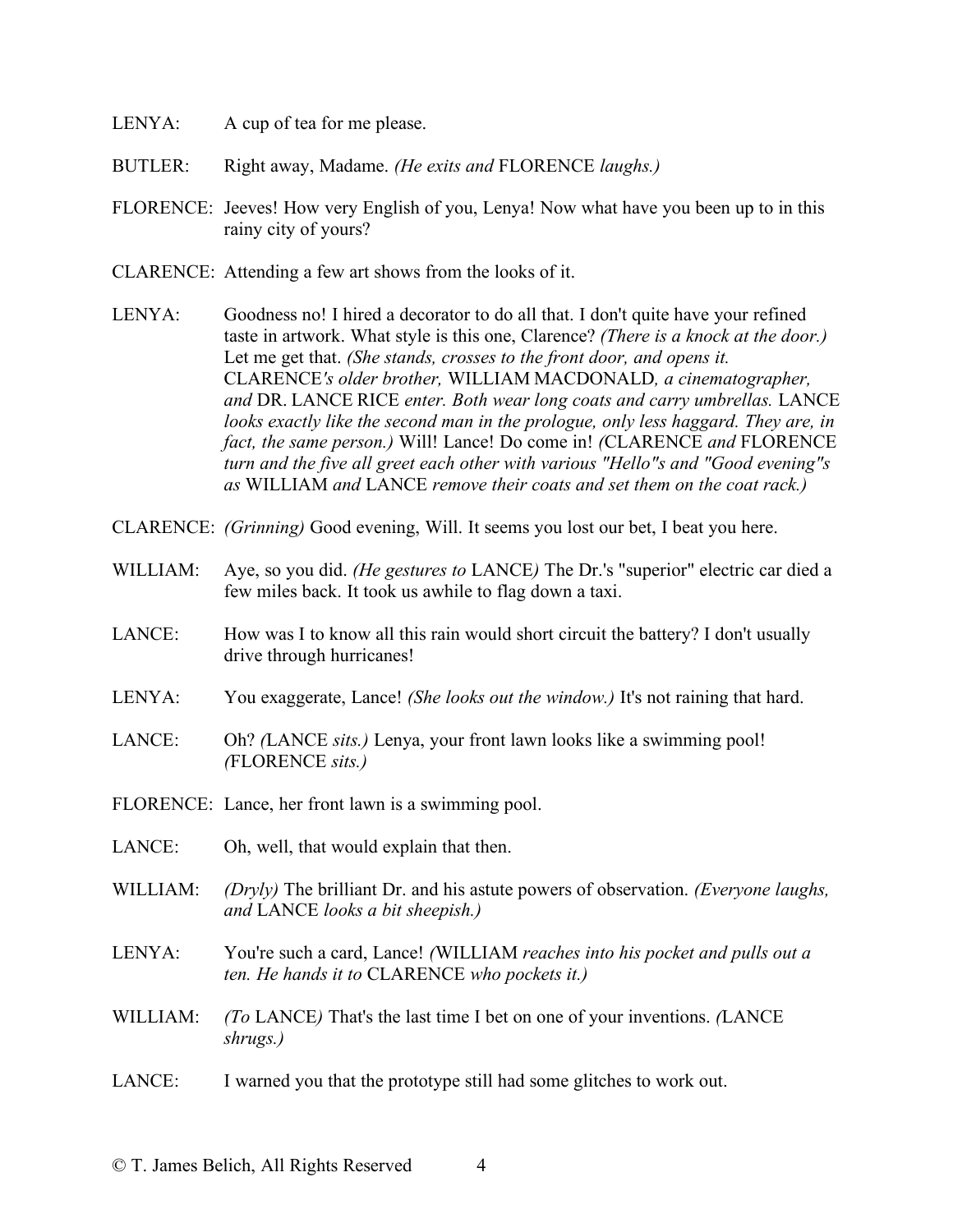- WILLIAM: Aye, like getting it to drive. *(All laugh again.)*
- FLORENCE: *(To* LANCE*)* So what else have you been working on? Besides finding ways to deprive poor Will of his money?
- LANCE: Well, I have a few other projects that I've been working on, nothing terribly exciting.
- CLARENCE: Go ahead, tell us.
- LENYA: Yes, do tell! We're all quite curious. *(Everyone listens to hear what* LANCE *has to say. As he is about to speak the* BUTLER *enters with the drinks.)*
- BUTLER: Your drinks. *(He goes around and hands people their drinks.)*
- LENYA: How thoughtless of me! *(To* WILLIAM *and* LANCE*)* I didn't offer either of you anything to drink!
- LANCE: Nothing for me, thanks. But these appetizers look delicious. *(He samples one.)*
- WILLIAM: I could use something to warm me up. *(To* BUTLER*)* Coffee. Cream, no sugar.
- BUTLER: Very good, sir. *(He leaves.)*
- LANCE: *(Munching)* This is a wonderful house, Lenya.
- LENYA: Thank you, you must see the upstairs. You would love the library, Lance, my uncle was a great collector of books.
- LANCE: Really, mind if I take a look?
- LENYA: Not at all. *(*LANCE *and* LENYA *both stand.)* Here, let me show you. *(*WILLIAM *stands.)*
- WILLIAM: I'll join you. *(The three exit up the stairs.)*
- FLORENCE: That Lance. You have your paintings, Clarence, and he has his books. One can't take either of you away from them for very long.
- CLARENCE: We all have our weak spots. You and the theatre, for example, Jack and flying. *(*FLORENCE *looks towards the door.)*
- FLORENCE: Speaking of Jack, where can he be? And Marie? And Jean-Luc?
- CLARENCE: The rain has slowed them down, that's all, they'll get here. *(There is a knock at the door.)* You see? That's them now. *(He answers the door. A* TELEGRAM DELIVERER *is there.)*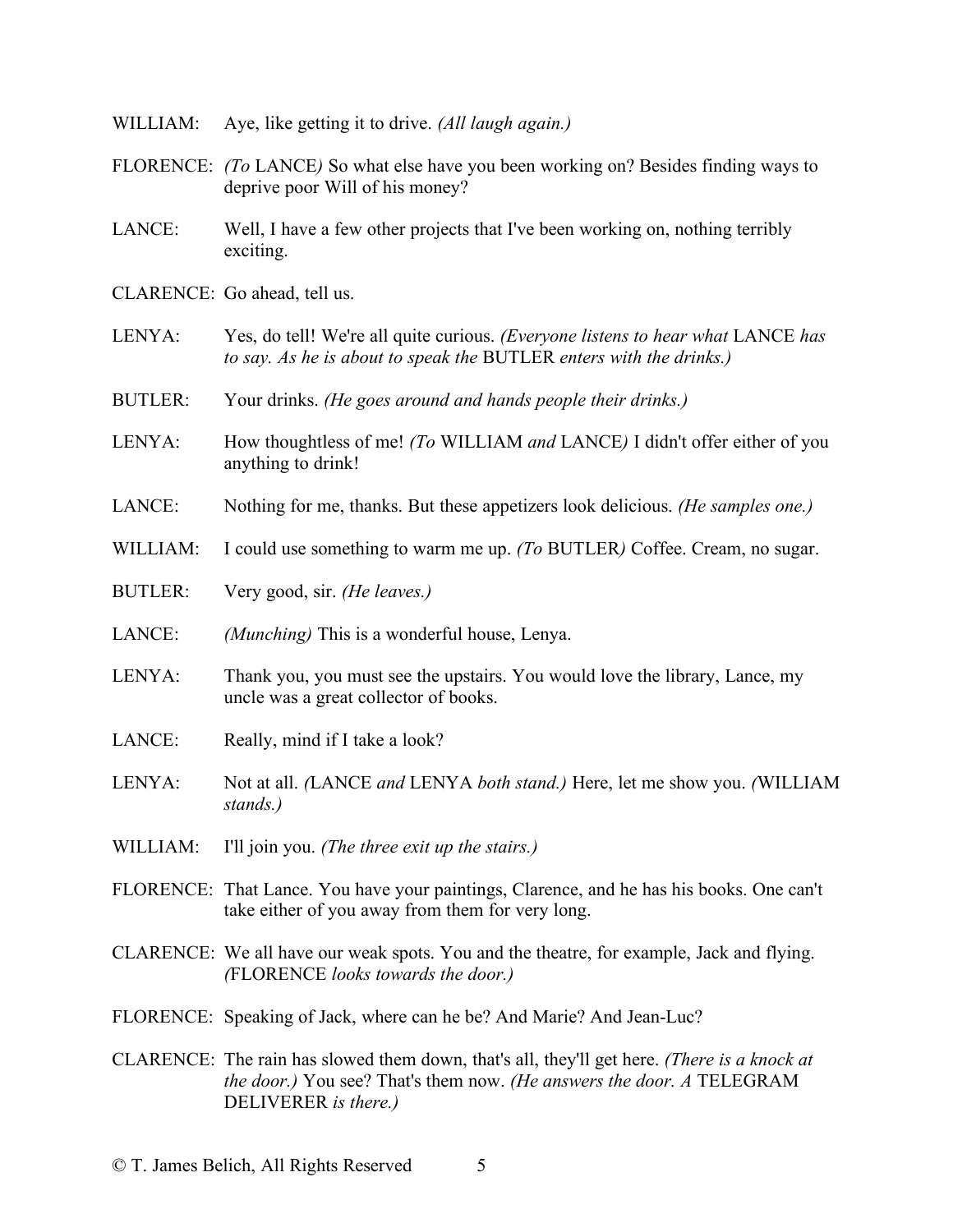TELEGRAM DELIVERER: Telegram for Lenya Maritza.

- CLARENCE: She's upstairs, I'll give it to her. *(He takes the telegram and the* TELEGRAM DELIVERER *exits.* CLARENCE *shuts the door, walks over to the stairs, and calls upstairs.)* Lenya!
- LENYA: *(From upstairs)* Just a moment! *(She enters.)* Yes?
- CLARENCE: A telegram just came for you. *(He hands her the telegram.)*
- LENYA: Thank you, Clarence. A telegram, how odd! I didn't think anyone sent telegrams these days. *(She crosses to the couch and sits down. The other two sit on either side and look on, curious.)*
- FLORENCE: What does it say? *(*LENYA *opens the telegram and reads it.)*
- LENYA: "They say a stitch in time saves nine, but beware: A slip in time kills nine." *(There is an ominous pause.)* How very strange!
- FLORENCE: What on earth does that mean? What's a "slip in time"?
- CLARENCE: Who's it from, Lenya?
- LENYA: It doesn't say, but what a disturbing message! And so cryptic!
- FLORENCE: I wouldn't worry about it. Someone is probably just playing some sort of trick on you.
- LENYA: Well, it's not a very funny one!
- CLARENCE: Forget about it, lassie, it's probably nothing.
- LENYA: You're right, I'm sure. It's just a little unsettling, that's all. *(*LENYA *tosses the telegram onto the table.*) Let's just forget about that horrid little message and enjoy ourselves. *(They begin chatting and sipping their drinks. The lights dim on the house, but the action still continues.)* Tell us about your last show, Florence...

*(The lights come up on the road.* HUDSON *and* LANCE *enter.* LANCE *again appears as he did in the prologue. He should be able to easily switch between costumes and appearances. This*  LANCE will appear to be on the verge of a nervous breakdown, in contrast to the other LANCE *who is calm and composed.* HUDSON *points to the house.)*

HUDSON: Is this the one, Dr. Rice? *(*LANCE *nods.)*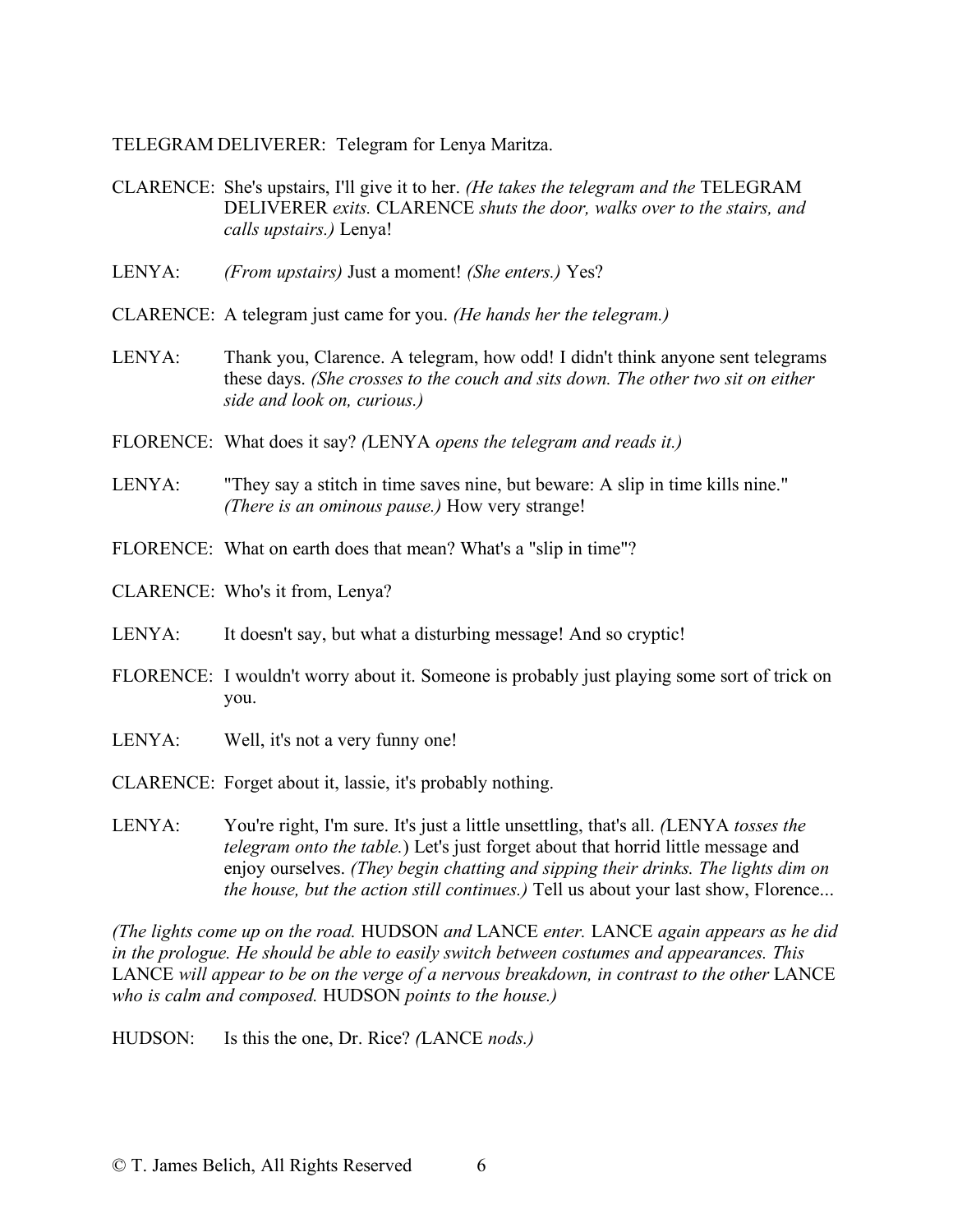LANCE: Yes, this is where it all happened. *(He shudders.)* All those bodies! And they blamed me! *(He buries his face in his hands.)* They were my friends, my **friends** HUDSON: Calm down, it's all right. The house looks peaceful enough. LANCE: I told you, that's because it hasn't happened yet! At least, not for them. HUDSON: *(With skepticism)* Or your other self? *(*LANCE *nods and then sees* HUDSON*'s skeptical look.)* LANCE: You don't believe me, do you, Mr. Hudson? HUDSON: Of course I believe you, Dr. I just like to see these things for myself, you understand. Do you have any idea who might be responsible for framing you? LANCE: I think it might have been one of the other guests. HUDSON: One of the dead guests? LANCE: No! One of the others must have survived, somehow. I don't know. The bodies kept disappearing, the police couldn't find them. I was the only one left. HUDSON: I see. *(*HUDSON *looks at his watch.)* It's about 8 o'clock now, and the first murder will take place around... LANCE: 8:10, that's only minutes from now! *(Urgently)* You must hurry, Detective! Don't let them die! HUDSON: Don't worry, Dr., I'll take care of everything. Now, if there's really another one of you in that house, I'd best go in alone. Wait somewhere nearby, if I have any more questions I'll find you. *(*LANCE *nods.)* LANCE: All right. Thank you, Detective. HUDSON: When I solve your case, then you can thank me. *(*LANCE *exits as* HUDSON *walks slowly towards the house, thinking.)* Last night Dr. Rice and I had a long chat about his case, one which promises to be one of the most baffling and difficult of my career. He claimed to know that each guest in that house would be murdered this very night, except for him and one unknown other. According to his story, he would be framed for the murders, so he needed me to catch the real killer. A normal enough story, a normal enough case, except for his use of past tense. The unbelievable part was *how* he knew all this would happen, unless I could prevent it. Is he telling the truth? Or is this some sort of elaborate game in which I now play a part? As of yet, I didn't know. Just how could this scientist know of events to come? The only certainty I have is that the truth would all

become clear, in time. *(*HUDSON *places special emphasis on the word "time," as*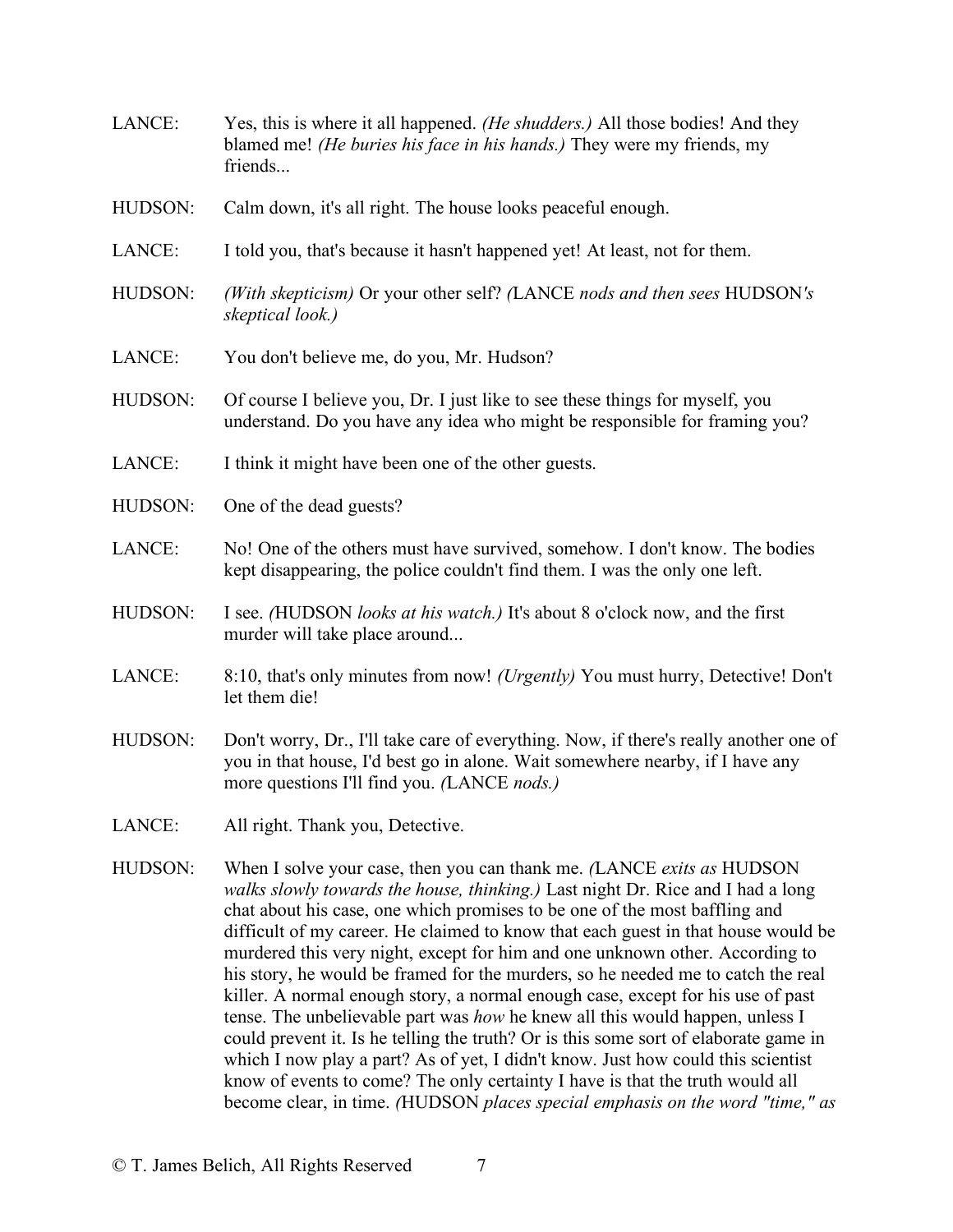*if there's a hidden meaning. He continues to walk towards the house as the lights go out on the road and the lights come back up on the house.)*

- LENYA: *(Laughing)* Really, Clarence, that is too much!
- FLORENCE: Only you would do such a thing!.
- CLARENCE: *(Looking sheepish)* Well, the painting looked like an original Monet. *(There is a knock at the door.* LENYA *stands.)*
- LENYA: That must be the others. *(She answers the door and* HUDSON *enters.* HUDSON *pulls out his badge and shows it to* LENYA*.)*
- HUDSON: Evening ma'am. Datch Hudson, private eye. Are you Lenya Maritza?
- LENYA: Why yes, I am. What can I do for you, Detective Hudson? *(*HUDSON *puts away his badge.)*
- HUDSON: Miss Maritza, I'll get straight to the point: I have reason to believe that you and your guests are all in grave danger.
- LENYA: Danger? Danger of what?
- HUDSON: Of being murdered.
- CLARENCE: What's that?
- FLORENCE: That's crazy! Who would want to murder us?
- LENYA: Mr. Hudson, surely you must be mistaken!
- HUDSON: Perhaps, but I'm not willing to take that chance. *(He takes out a small notepad.)* I'd like to know the names and occupations of everyone expected to be here tonight. *(*LENYA *sits down again.)*
- LENYA: Well, let's see, there's myself, Lenya Maritza, I run a small florist shop. *(*HUDSON *writes all this down and remains standing.)*
- HUDSON: Which has earned you enough to buy this house?
- LENYA: Goodness no! This house used to belong to my uncle. He left everything to me in his will. *(*HUDSON *nods.)*
- HUDSON: I see, my condolences. *(To* CLARENCE *and* FLORENCE*)* And you two are?
- FLORENCE: Florence Rauli, I'm an actress in New York.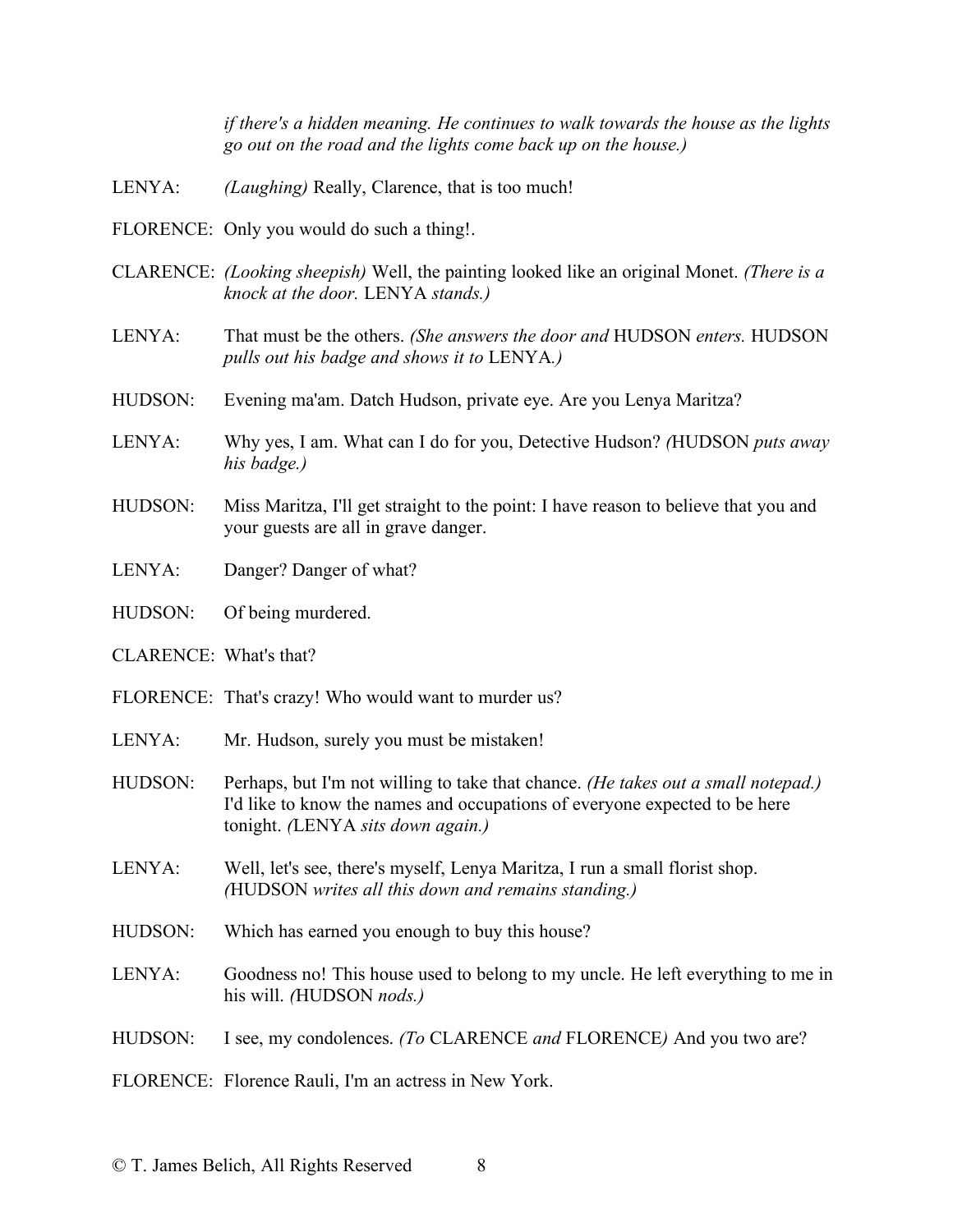- CLARENCE: Clarence MacDonald, I own an art gallery in Glasgow, Scotland. *(*HUDSON *nods and turns back to* LENYA*.)*
- HUDSON: And the other guests?
- LENYA: There's also Clarence's brother, William MacDonald, a cinematographer, he's upstairs with Dr. Lance Rice...
- HUDSON: Yes, I've heard of him, specializes in temporal mechanics I'm told.
- LENYA: That's right. The other three guests haven't arrived yet. Jean-Luc LeMay, he's a painter, Marie Arlin, she's an engineer, and Jack Anderson, who is a free-lance pilot. *(*HUDSON *finishes writing.)*
- HUDSON: ...free-lance pilot. *(He closes the notepad and puts it away.)* Would any of you know the time? *(*FLORENCE *looks at her watch.)*
- FLORENCE: It's almost ten after eight.
- HUDSON: Thank you. You say Monsieur LeMay hasn't arrived yet?
- LENYA: That's right, but he should be here quite soon. *(There is a knock at the door.)* That should be him now. *(She answers the door.* JEAN-LUC*,* MARIE*, and* JACK *all enter.)* Good evening everyone! *(*JEAN-LUC *kisses* LENYA *on the cheek in the traditional French greeting.)*
- JEAN-LUC: Bon soir, mon ami! *(There are further greetings back and forth as the three newcomers come in and remove their coats. As this is happening,* WILLIAM *and*  LANCE *enter. When* HUDSON *sees* LANCE*, he looks mildly surprised as if he didn't really expect to see him there.)*
- LANCE: Bonjour, Jean-Luc!
- JEAN-LUC: Bon soir, Lance! *(*LANCE *walks over to* JEAN-LUC *and shakes his hand.* LANCE*'s other hand is in his pocket. As they are shaking hands the lights go out. There are a number of surprised exclamations from the* GUESTS*.)*
- HUDSON: Please! Everyone remain calm and stay where you are! *(After a few moments the lights go back on.* JEAN-LUC *is dead and has fallen into* LANCE*'s arms.* LANCE *has a terrified look on his face and removes his hand from his pocket. Everyone sees the dead body and reacts accordingly.)*
- MARIE: Jean-Luc!
- WILLIAM: Great Scott, he's dead!
- LANCE: I didn't do it! *(The* BUTLER *enters with* WILLIAM*'s coffee. He drops the tray.)*

© T. James Belich, All Rights Reserved 9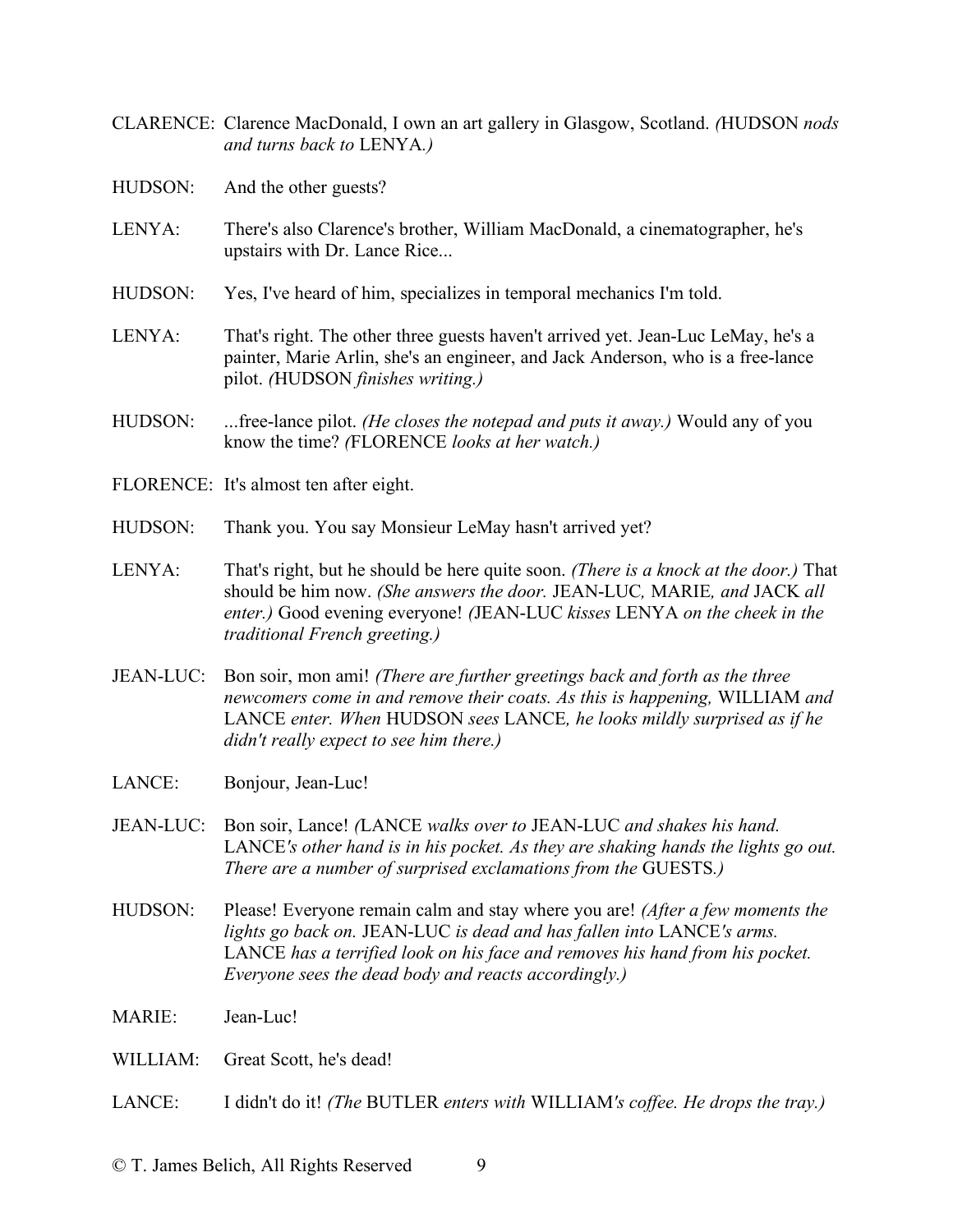## BUTLER: Oh dear.

HUDSON: *(To the audience as the lights fade.)* Ever just have one of those days?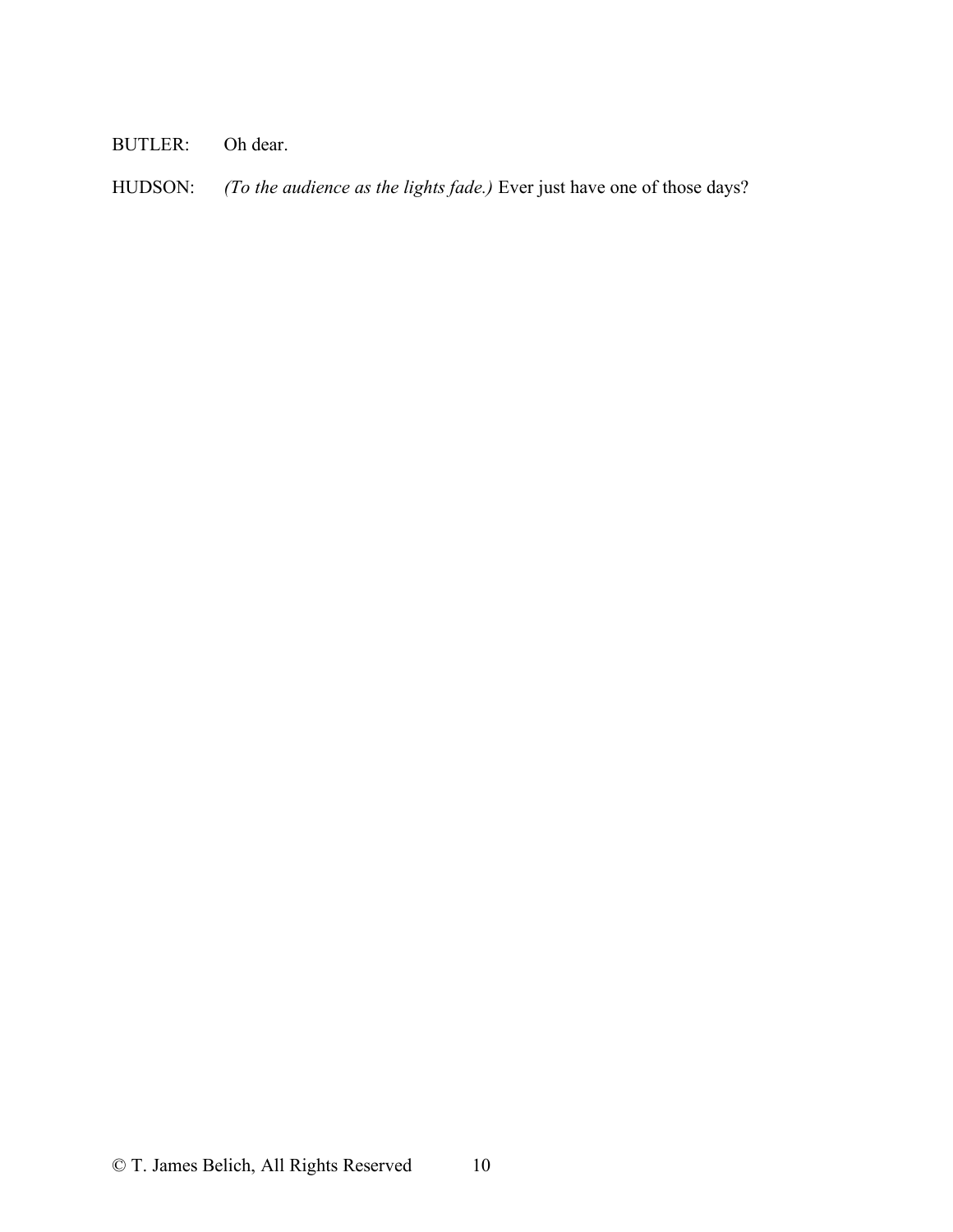#### SCENE 2

*(A light comes up on* HUDSON *who stands at the edge of the house. The seven* GUESTS *are all seated behind him. They are frozen in a tableau until* HUDSON *joins them and the lights come up. A* PHYSICIAN *is standing near the front door.)*

- HUDSON: *(To himself)* Dr. Rice's first "prediction" has come true. Jean-Luc LeMay was murdered at 8:10 PM on the night in question. Cause of death: poison. And, true to his word, Dr. Rice's "other self" is present. Based on this, I must now assume that the rest of the information he has given me will also be accurate. My job now is to prevent the deaths of the other guests, catch the murderer, and clear the name of Dr. Lance Rice. *(*HUDSON *steps back into the living room and talks with the*  PHYSICIAN*. As the lights come up on the room, the action resumes. The*  GUESTS *are all scattered around the room.* MARIE *is sitting in the middle of the couch, crying.* FLORENCE *and* LENYA *are on either side of her, trying to keep her calm.* LANCE *is sitting in a chair, a look of disbelief on his face.* WILLIAM *sits in another chair, quietly drinking a cup of coffee.* CLARENCE *is standing near* LANCE*'s chair, quietly talking with him while also watching*  HUDSON *and the* PHYSICIAN *anxiously.* JACK *leans against a wall, the only one who appears calm.* JEAN-LUC*'s body has been removed.)*
- LANCE: *(Softly)* He just fell into my hands...
- CLARENCE: There, there, laddie, it's all right.
- PHYSICIAN: There's no doubt about it, Mr. Hudson, death was caused by a highly concentrated toxin. He died almost immediately. An autopsy should shed some light on the exact substance used.
- HUDSON: Any idea how the poison was administered? *(The* PHYSICIAN *shakes his head.)*
- PHYSICIAN: No, but the autopsy should reveal more. I'll contact you here as soon as I learn anything further.
- HUDSON: Thank you. *(The* PHYSICIAN *nods and leaves. The* TELEGRAM DELIVERER *arrives at the door just as the* PHYSICIAN *is leaving.* HUDSON *sees her.)* Yes, what is it?

TELEGRAM DELIVERER: I have a telegram for Lenya Maritza. *(*HUDSON *reaches for the telegram.)*

HUDSON: I'll take that. *(The* TELEGRAM DELIVERER *gives it to* HUDSON *and leaves.* HUDSON *opens the telegram and reads it.)* "The first of the nine has fallen, and before the dawn breaks the rest shall follow. You cannot run, you cannot hide." *(*HUDSON *puzzles over the telegram for a moment before speaking to the*  GUESTS*.)* Do any of you know what this might mean?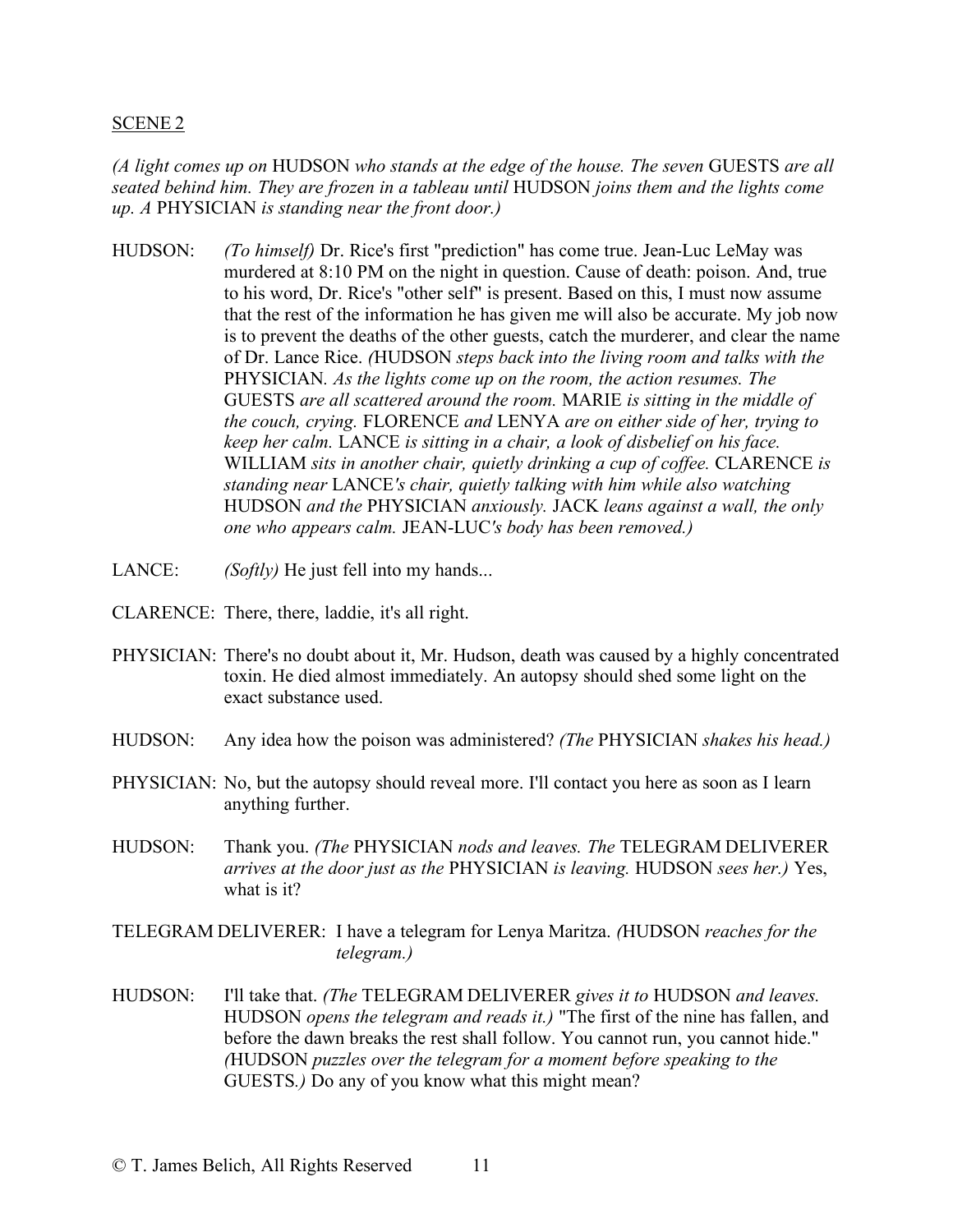| WILLIAM:      | Not a clue.                                                                                                                                                                                                                          |
|---------------|--------------------------------------------------------------------------------------------------------------------------------------------------------------------------------------------------------------------------------------|
| JACK:         | You got me, never was one for riddles.                                                                                                                                                                                               |
| HUDSON:       | What about the rest of you? (LENYA looks up.)                                                                                                                                                                                        |
| LENYA:        | What's that?                                                                                                                                                                                                                         |
| HUDSON:       | Do you know what this telegram might be about?                                                                                                                                                                                       |
| LENYA:        | Oh dear, not another telegram.                                                                                                                                                                                                       |
| HUDSON:       | You've received another? Let me see it. (LENYA picks up the telegram.)                                                                                                                                                               |
| LENYA:        | Here it is, horrid thing! (HUDSON takes it and reads it. After a few moments he<br>$looks$ up.)                                                                                                                                      |
| HUDSON:       | A slip in time kills nine (LANCE looks up.)                                                                                                                                                                                          |
| LANCE:        | What?                                                                                                                                                                                                                                |
| HUDSON:       | This telegram, it says that a slip in time kills nine. (LANCE looks horrified.)                                                                                                                                                      |
| LANCE:        | Oh dear (HUDSON walks over to him.)                                                                                                                                                                                                  |
| HUDSON:       | What's that, Dr.? Do you know what these telegrams mean? (By now the<br>GUESTS are starting to pay more attention to what is going on.)                                                                                              |
| LANCE:        | <i>(Quietly)</i> I've been working on a technology that loosens a particle in time,<br>allowing it to be vibrated back in forth in time by small amounts. I've been<br>studying the energy it gives off as a potential power source. |
| HUDSON:       | What connection does that have with the telegrams?                                                                                                                                                                                   |
| LANCE:        | I call the process a time slip. Or as the telegram more poetically puts it, a slip in<br>time.                                                                                                                                       |
| LENYA:        | But why on earth are those telegrams being sent to me?                                                                                                                                                                               |
| <b>MARIE:</b> | And why murder poor Jean-Luc?                                                                                                                                                                                                        |
|               | CLARENCE: Aye, what did he do?                                                                                                                                                                                                       |
| HUDSON:       | These telegrams indicate a connection between Dr. Rice's research and the murder<br>of Monsieur LeMay. It's possible that whoever killed Monsieur LeMay is after<br>Dr. Rice's research.                                             |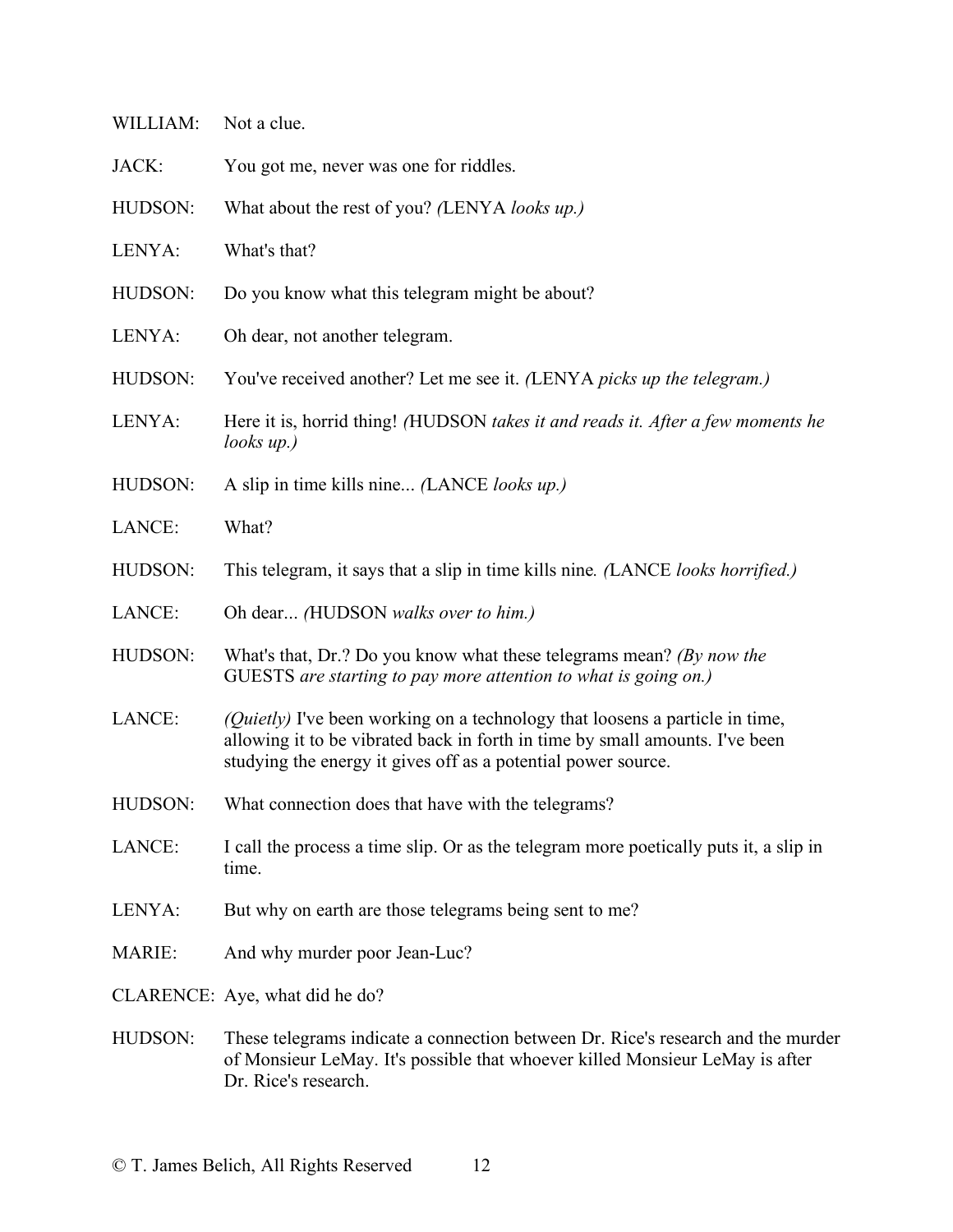| WILLIAM:                | Do you think whoever killed Jean-Luc may try and kill the rest of us?                                                                                                                                                                                                                                                                                                                                                                                                                                                                                                                            |
|-------------------------|--------------------------------------------------------------------------------------------------------------------------------------------------------------------------------------------------------------------------------------------------------------------------------------------------------------------------------------------------------------------------------------------------------------------------------------------------------------------------------------------------------------------------------------------------------------------------------------------------|
| LANCE:                  | All to get my research? (HUDSON nods.)                                                                                                                                                                                                                                                                                                                                                                                                                                                                                                                                                           |
| HUDSON:                 | It's possible. I admit that I am at a loss to explain why.                                                                                                                                                                                                                                                                                                                                                                                                                                                                                                                                       |
| FLORENCE: That's crazy! |                                                                                                                                                                                                                                                                                                                                                                                                                                                                                                                                                                                                  |
| HUDSON:                 | Is it?                                                                                                                                                                                                                                                                                                                                                                                                                                                                                                                                                                                           |
| LENYA:                  | Oh dear, how frightfully upsetting. None of us are safe!                                                                                                                                                                                                                                                                                                                                                                                                                                                                                                                                         |
| JACK:                   | I'm sure the good detective will keep a watchful eye on the rest of us. The<br>murderer won't have the element of surprise next time.                                                                                                                                                                                                                                                                                                                                                                                                                                                            |
| WILLIAM:                | There had better not be a next time.                                                                                                                                                                                                                                                                                                                                                                                                                                                                                                                                                             |
| HUDSON:                 | I've already called for back-up, this house will soon by surrounded by police. No<br>one will be able to get in or out.                                                                                                                                                                                                                                                                                                                                                                                                                                                                          |
| JACK:                   | Including us, I suppose.                                                                                                                                                                                                                                                                                                                                                                                                                                                                                                                                                                         |
| HUDSON:                 | Yes, I'm afraid you will all have to remain here for now.                                                                                                                                                                                                                                                                                                                                                                                                                                                                                                                                        |
|                         | FLORENCE: Why shouldn't we be allowed to leave? We're not safe here!                                                                                                                                                                                                                                                                                                                                                                                                                                                                                                                             |
|                         | CLARENCE: Aye, here we're just sitting ducks!                                                                                                                                                                                                                                                                                                                                                                                                                                                                                                                                                    |
| LENYA:                  | We're all going to be killed! (The GUESTS all start echoing this with comments<br>like "She's right!" or "We've got to get out of here!" HUDSON shouts over the<br>hubbub.                                                                                                                                                                                                                                                                                                                                                                                                                       |
| HUDSON:                 | All right, that's enough!!! <i>(Everyone is suddenly quiet.)</i> That's better. Now listen<br>here, none of you are going to leave this house until the murderer has been<br>caught. And I assure you, he will be. If the murderer is one of you, he won't be<br>able to leave. If he's not, he'll be back to kill someone else. When he tries again,<br>he will be caught. Is that very clear? (Everyone answers "Yes," nods, or gives<br>some other form of affirmation.) Good. (There is a knock at the door.) I'll get that.<br>(HUDSON answers the door and SERGEANT ROBERT PARSON enters.) |

- PARSON: Datch, good to see you. I just wish we didn't always meet under such unpleasant circumstances.
- HUDSON: Same here, old friend. You've got the place surrounded? *(*PARSON *nods.)*
- PARSON: A mouse won't be able to get in or out without us knowing it.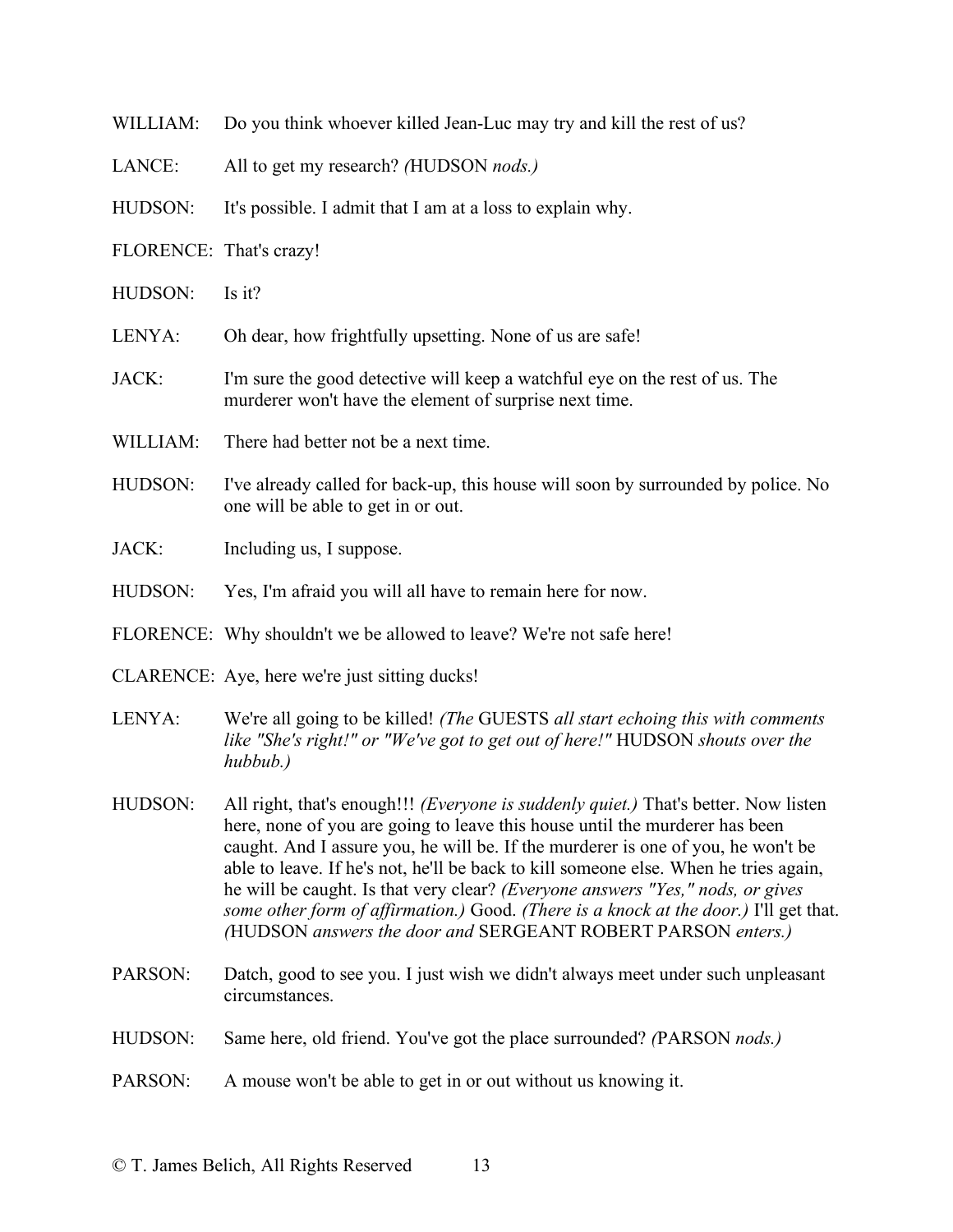| HUDSON:       | Keep a close watch, Bob. We don't want the murderer slipping through our<br>fingers.                                                                        |
|---------------|-------------------------------------------------------------------------------------------------------------------------------------------------------------|
| PARSON:       | I will. (PARSON looks at the assembled crowd.) You be careful, it looks like you<br>have your hands full. (PARSON is about to leave when HUDSON stops him.) |
| HUDSON:       | Oh, my "informant" will be somewhere nearby, in case I need him. Make sure no<br>one shoots first and asks questions later.                                 |
| PARSON:       | Is he the one you mentioned earlier? (HUDSON <i>nods.</i> ) All right then, we know<br>who to watch for.                                                    |
| HUDSON:       | And send in someone in here to help me keep an eye on things, I can't be<br>everywhere at once.                                                             |
| PARSON:       | Will do. <i>(He leaves.)</i>                                                                                                                                |
| JACK:         | What was that all about, Mr. Hudson? What informant?                                                                                                        |
| HUDSON:       | A man contacted me last night to inform me that you would all be murdered here<br>tonight.                                                                  |
| <b>MARIE:</b> | Your information didn't help you save Jean-Luc! What makes you think this<br>mysterious informant will be any help now? Who is he?                          |
| HUDSON:       | I'm afraid I can't reveal that.                                                                                                                             |
|               | FLORENCE: Did he have any clue who would attempt to murder us?                                                                                              |
| HUDSON:       | He seemed to think that it was one of you.                                                                                                                  |
|               | CLARENCE: That's ridiculous! We've all been friends for years!                                                                                              |
| WILLIAM:      | Aye, why would we kill each other over Lance's research?                                                                                                    |
| HUDSON:       | A new source of energy could be very valuable. It'd be worth a lot of money to<br>the right people. I assume, Dr., that the project is still confidential.  |
| LANCE:        | Well, yes, of course, until I can patent it.                                                                                                                |
| HUDSON:       | So what if someone wanted to steal it, before you could patent it, and take all the<br>credit and the profits. That's a possible motive for murder.         |
| <b>MARIE:</b> | All right, you have a possible motive, now what? Do we just wait here until the<br>murderer tries again?                                                    |
|               | FLORENCE: Yes, what sort of a plan is that?                                                                                                                 |
|               |                                                                                                                                                             |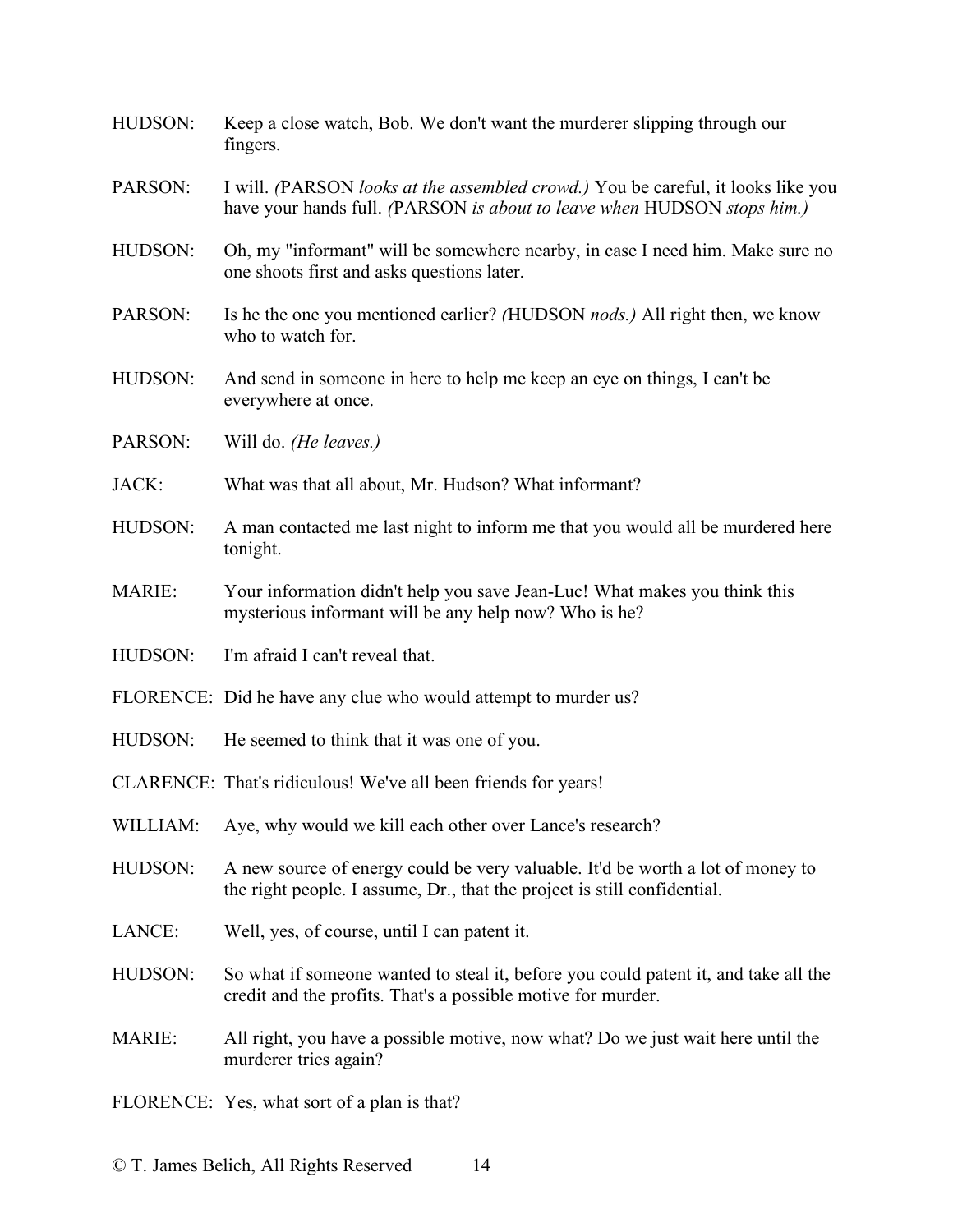| WILLIAM:       | This is insane, I'm leaving! I'm not going to sit around and wait to be killed! (He<br>gets up and starts to leave.)                                                                                                                         |
|----------------|----------------------------------------------------------------------------------------------------------------------------------------------------------------------------------------------------------------------------------------------|
| HUDSON:        | Mr. MacDonald, hold it right there! (HUDSON moves to stop WILLIAM.)                                                                                                                                                                          |
| JACK:          | Will, don't be a fool!                                                                                                                                                                                                                       |
| WILLIAM:       | Out of my way! (He shoves HUDSON aside just as OFFICER ROLAN enters.)                                                                                                                                                                        |
| HUDSON:        | Stop him! (HUDSON and ROLAN restrain WILLIAM and forcibly sit him back<br><i>down.</i> ) You're all staying right here. Everyone, just relax. This is a party, enjoy<br>yourselves. (To LENYA) Perhaps some dinner might help?               |
| LENYA:         | Perhaps. (Calling) Jeeves Duncan, whatever your name is! (The BUTLER<br>enters.)                                                                                                                                                             |
| <b>BUTLER:</b> | Duncan.                                                                                                                                                                                                                                      |
| LENYA:         | Yes, Duncan, tell Maurice that we're ready for dinner.                                                                                                                                                                                       |
| <b>BUTLER:</b> | At once, Madame. (He exits, LENYA gets up to follow.)                                                                                                                                                                                        |
| LENYA:         | Come along everyone.                                                                                                                                                                                                                         |
| HUDSON:        | I'll be questioning each of you in turn. (To WILLIAM) Mr. MacDonald, I'd like<br>to speak with you first. (LENYA exits into the kitchen followed by the other<br>GUESTS, except for WILLIAM.) Officer Rolan, keep an eye on things in there. |
| <b>ROLAN:</b>  | Certainly, Detective. (He follows the others into the kitchen. After everyone else<br>has left, HUDSON surveys the room for a short time while WILLIAM sits. There<br><i>is absolute silence.)</i>                                           |
| HUDSON:        | That was a very suspicious action, attempting to escape like that.                                                                                                                                                                           |
| WILLIAM:       | Aye.                                                                                                                                                                                                                                         |
| HUDSON:        | One might think you were trying to get away because you're guilty.                                                                                                                                                                           |
| WILLIAM:       | I have no need for Lance's research. It's a poor motive for killing Jean-Luc<br>anyway.                                                                                                                                                      |
| HUDSON:        | Just how long have you known Dr. Rice?                                                                                                                                                                                                       |
| WILLIAM:       | A long time, we met in college. We took a few classes together.                                                                                                                                                                              |
| HUDSON:        | I see. So have you and Dr. Rice always been on good terms?                                                                                                                                                                                   |
|                |                                                                                                                                                                                                                                              |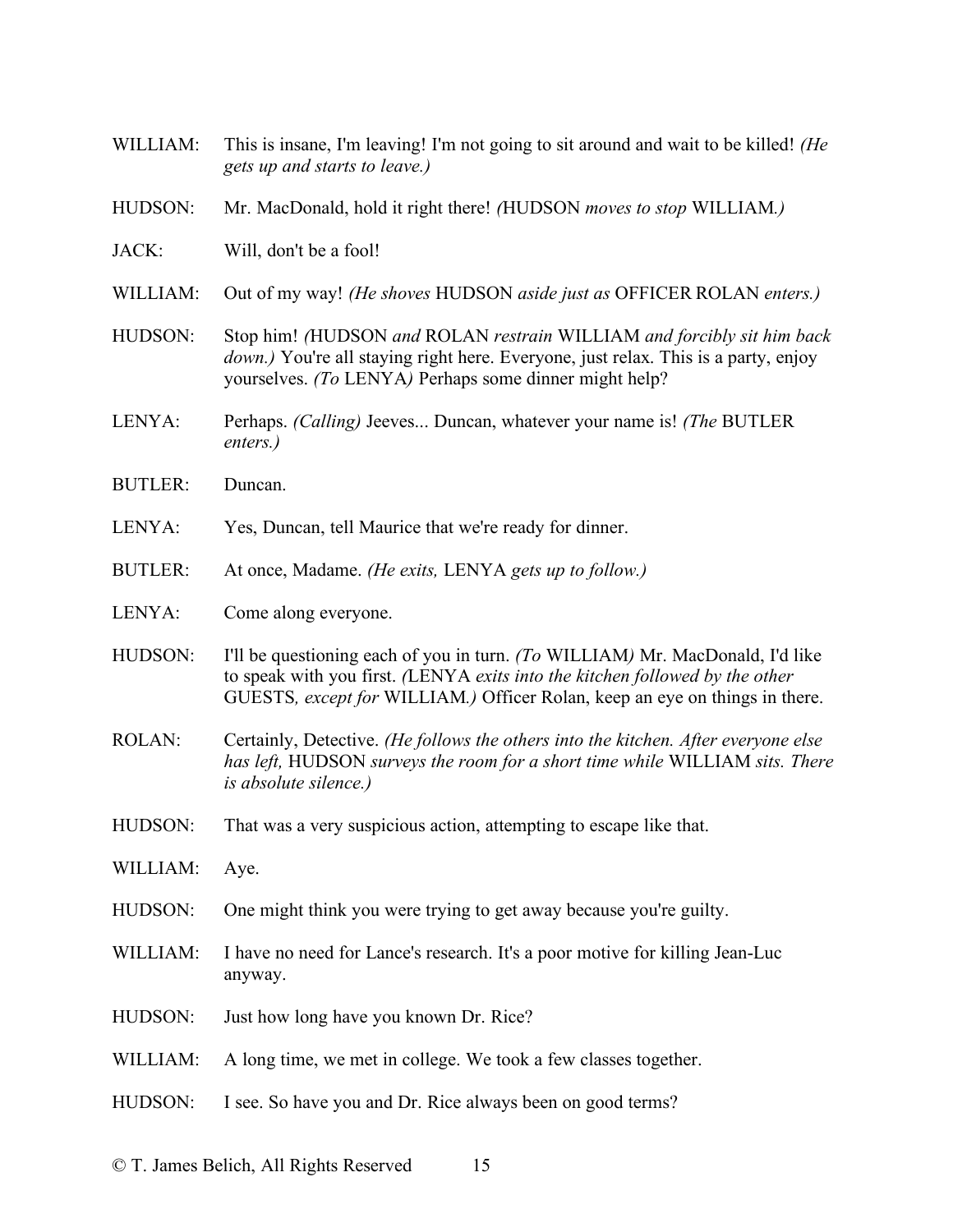- WILLIAM: *(Hesitantly)* Aye, pretty much.
- HUDSON: Pretty much? Was there ever a time when you didn't get along? Any major disagreements between the two of you? *(*WILLIAM *remains silent.)* Surely, in all this time, something happened between you two.
- WILLIAM: Once, many years ago.
- HUDSON: Go on, Mr. MacDonald.
- WILLIAM: Lance called me about some project he was starting. My film career was doing well, and he needed funding.
- HUDSON: He wanted you to provide the financial backing for his research. *(*WILLIAM *nods.)*
- WILLIAM: He said that if his idea worked, it could potentially be very valuable. But it sounded risky. A number of universities had already turned down his request for a research grant. So I told him that I couldn't give him any financial assistance. He tried to change my mind, but in the end I still said no and he hung up, very angry. I had never seen him like that before. It was months before we spoke again.
- HUDSON: Do you know what the research was about?
- WILLIAM: No, he was very secretive on that point. It could have been the beginnings of his time slip research for all I know.
- HUDSON: Really? How interesting. It seems that the project you rejected has become one of great value, perhaps one worth killing for.
- WILLIAM: One might say that. *(Beat)*
- HUDSON: Now, where exactly were you standing when the lights went out, just before Monsieur LeMay was killed. *(*WILLIAM *walks to the bottom of the stairway.)*
- WILLIAM: Right here, Lance and I had just come downstairs. The lights went out moments later. *(*HUDSON *studies the position, relating it to where* JEAN-LUC *had been standing.)*
- HUDSON: Yes, I see.
- WILLIAM: We're all old friends here, Detective, good friends. I didn't kill Jean-Luc and I seriously doubt that anyone here did.
- HUDSON: Whether or not you're correct on that point remains to be seen, Mr. MacDonald. Just how well did you know Monsieur LeMay?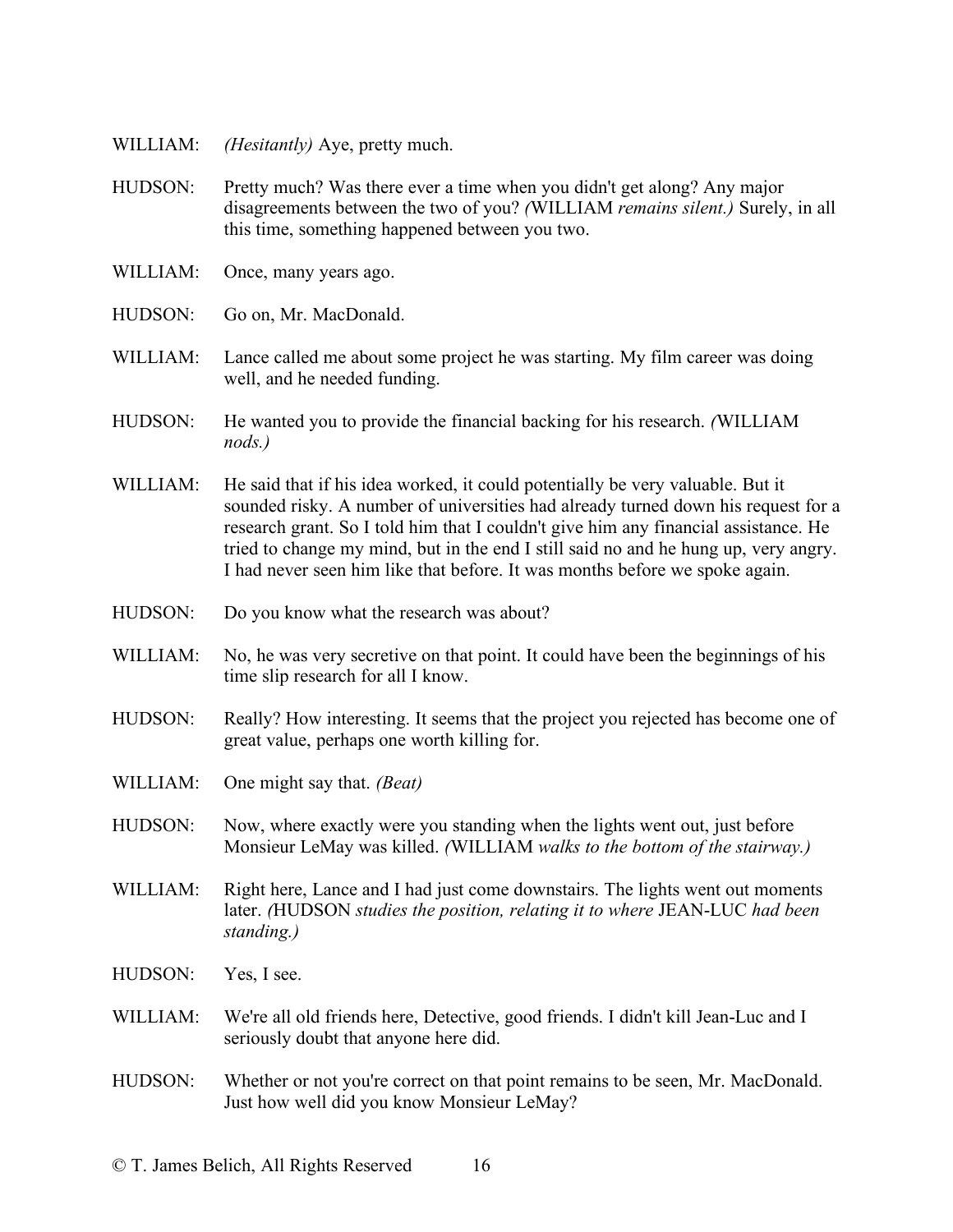- WILLIAM: Fairly well, though not as well as Marie did, the two of them were very close. I've never had any disagreements with Jean-Luc. He was a friendly sort, never had an enemy at all, as far as I could tell.
- HUDSON: Thank you, Mr. MacDonald, that'll be all. Tell Miss Arlin that I'd like to speak with her next.
- WILLIAM: All right. *(He gets up and goes into the kitchen.* HUDSON *speaks to himself, thinking.)*
- HUDSON: A suspicious testimony, part of me said I had found the motive I was looking for, as well as the opportunity. But I had the feeling that I only possessed the first piece of this very intriguing puzzle. *(*MARIE *enters.)* Hello, Miss Arlin.
- MARIE: Hello, Detective. I don't mean to seem rude, but please ask what you have to and let's get this over with.
- HUDSON: Are you in a hurry?
- MARIE: No, it's just that I don't want to talk about Jean-Luc right now.
- HUDSON: I understand that, but right now it's important that you answer a few questions, including some about Monsieur LeMay. *(*MARIE *nods silently.)* Let's start with how long you knew him.
- MARIE: For many years, almost all my life. We've known... we knew each other back in high school. He was a foreign exchange student.
- HUDSON: I understand the two of you were close.
- MARIE: Very, I knew him better than anyone else here. Why did it have to be him?
- HUDSON: I intend to find that out. Were there ever any disagreements between the two of you?
- MARIE: No, never.
- HUDSON: Are you sure?
- MARIE: Yes I'm sure! I don't forget things like that.
- HUDSON: All right then, what about Dr. Rice? Was there ever a time when the two of you were not on the best of terms?
- MARIE: If I wanted to get back at Lance for anything, why on earth would I kill my best friend to do it?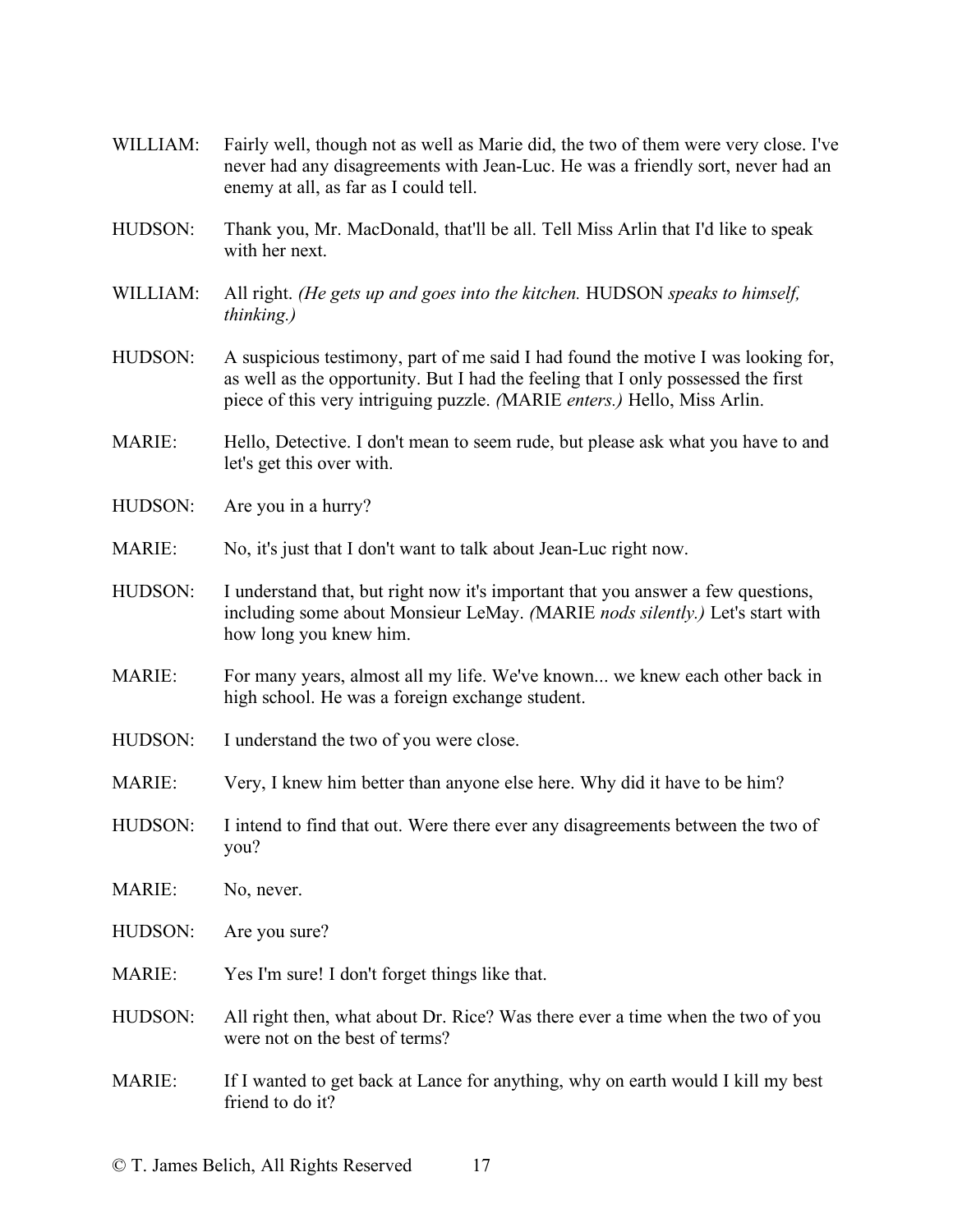- HUDSON: A good question, one to which I don't have a good answer. I'm sure that everyone here has reasons why they wouldn't kill Monsieur LeMay, but that doesn't alter the fact that someone did. At this point I'm not discounting any possibility. However, all this does not answer my original question: Was there ever a time when you and Dr. Rice did not get along? *(*MARIE *says nothing.)* Was there, Miss Arlin?
- MARIE: *(Softly)* Please don't ask me that Detective.
- HUDSON: I'm afraid I have to. I need to know any possible motives that you might have. *(*MARIE *starts crying.)*
- MARIE: No, I can't tell you, I just can't!
- HUDSON: What can't you tell me? *(Louder)* What are you hiding?
- MARIE: You'll arrest me!
- HUDSON: *(Sharply)* I can arrest you for withholding information pertinent to this case.
- MARIE: I don't care! What's done is done. I'm not going to tell you my life's story just to satisfy your curiosity! Jean-Luc is dead! I didn't kill him! None of us did! Please, just go away! *(*FLORENCE *enters from the kitchen.)*
- FLORENCE: What's all the racket out here? *(She sees* MARIE*.)* Marie! *(To* HUDSON*.)* Can't you leave her alone?
- HUDSON: This is a murder investigation, leaving you alone is not in my job description. *(To*  MARIE*.)* We can continue this later, Miss Arlin. *(*MARIE *nods and quickly exits.)* As long as you're here, Miss Rauli, I'd like to speak with you next. Please, sit down. *(*FLORENCE *sits.)*
- FLORENCE: *(Formally)* I want you to know that I have no need for any of Lance's gadgets or any reason to kill Jean-Luc over any of them.
- HUDSON: I suppose you expect me to leave it at that and let you go, hm?
- FLORENCE: No, not really.
- HUDSON: Well then, did you have any other reason for wanting Monsieur LeMay dead?
- FLORENCE: Of course not, don't be absurd. Why would any of us want him dead?
- HUDSON: That's what I intend to find out.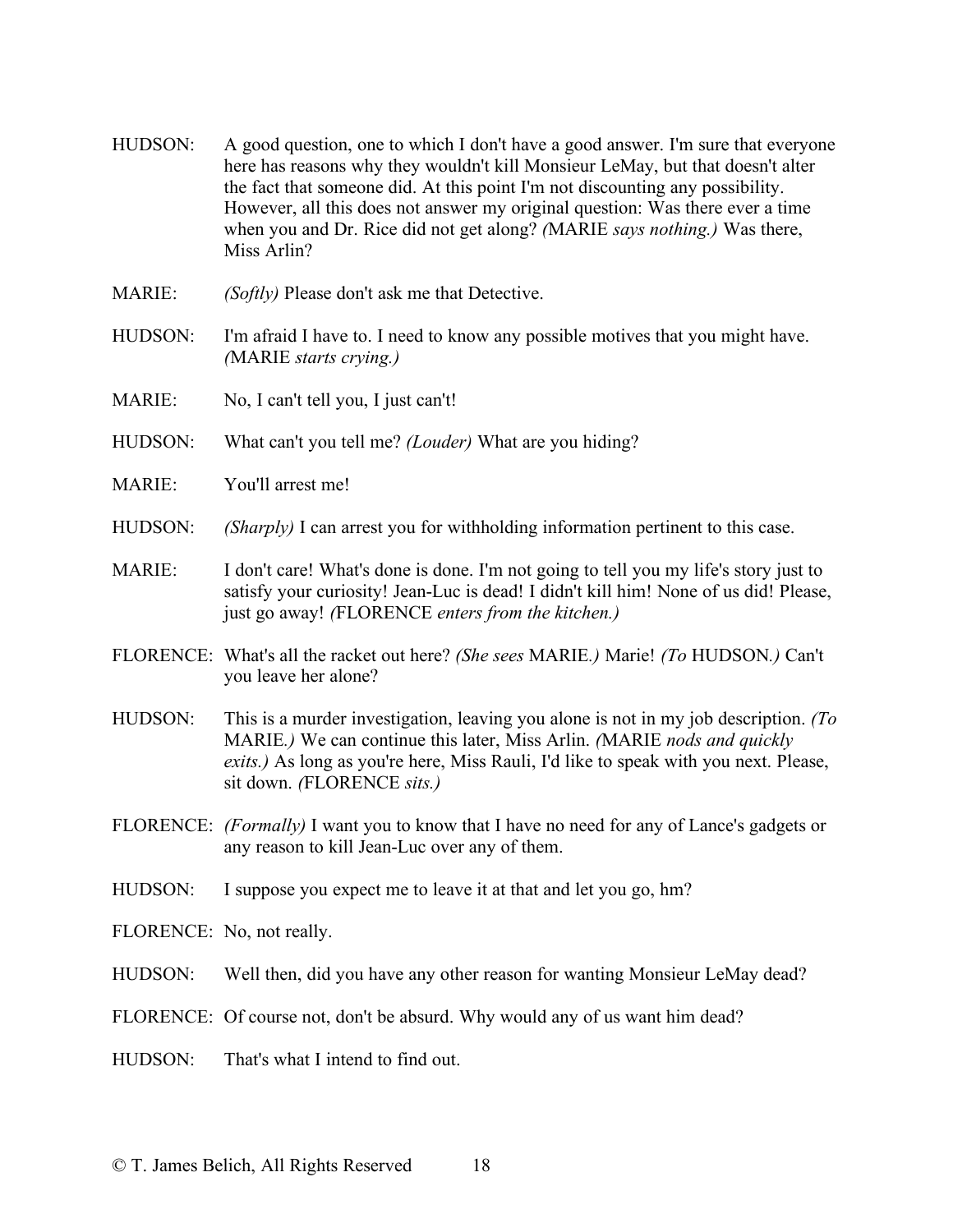- FLORENCE: You seem so sure that one of us is the killer, why? Anyone could have poisoned him. The murderer didn't have to be in the same room as Jean-Luc when he died.
- HUDSON: That's a very interesting hypothesis, especially when the physician declared his death to be instantaneous. How else would Monsieur LeMay have been poisoned by such a potent toxin?
- FLORENCE: I'm sure there are a number of ways, is it now my job to think of them all? I thought that was your department.
- HUDSON: Touché, Miss Rauli.
- FLORENCE: The point is that the murderer need not be one of us.
- HUDSON: Perhaps. *(Pause)* Now, speaking of people's jobs, what exactly do you do for a living?
- FLORENCE: I told you, I'm an actress.
- HUDSON: Has that always been your occupation?
- FLORENCE: Not always. I had a number of odd jobs before I got my break in the theatre. *(*HUDSON *pulls out some papers.)* What are those?
- HUDSON: Thanks to my informant, I had the names and occupations of everyone here before I arrived. *(*FLORENCE *looks shocked.)*
- FLORENCE: What? But you asked for that information shortly after you arrived. *(With realization)* You deceived us!
- HUDSON: Yes, I did. It's always interesting to see what details people leave out. *(He flips through the papers.)* Take yourself, for instance. It seems that you were once an agent for the FBI. *(*FLORENCE *tries to grab the papers.)*
- FLORENCE: Where did you get those?
- HUDSON: I have my sources. *(He looks through the papers.)* Now this is interesting, you were once on the trail of a suspected spy: Jean-Luc LeMay. *(He stops reading and looks at* FLORENCE*.)* Now, do we keep playing this game, or do you tell me what I want to know? *(*FLORENCE *glares at* HUDSON *and then begins.)*
- FLORENCE: Yes, I used to be an FBI agent. During the Cold War I was assigned to investigate Jean-Luc. The government suspected him of selling technological secrets to the Soviet Union. Since we were good friends tracking him was a simple matter. As far as I know, he never suspected that I was on his trail.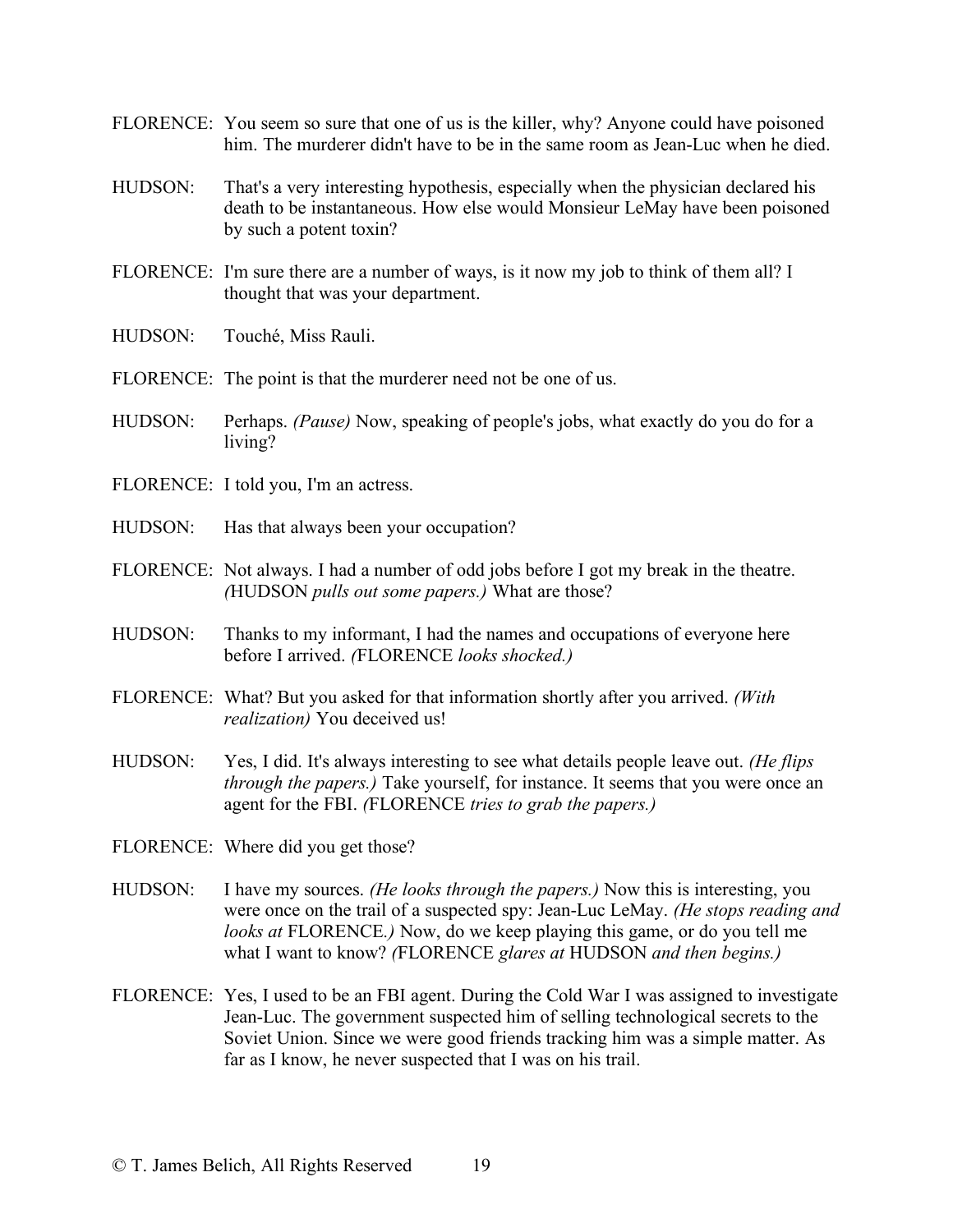- HUDSON: And were you prepared to turn your "friend" over to the government if he was indeed a Soviet spy?
- FLORENCE: If I had to, it was my duty.
- HUDSON: So what happened? According to my sources Monsieur LeMay was never arrested for espionage.
- FLORENCE: No. The FBI never had any evidence against him, getting that was my job. One night I searched his apartment, but all I found was a pile of burnt papers in the fireplace, presumably the evidence I needed. *(Pause)* The FBI assumed I was trying to cover up for my friend, and I was fired.
- HUDSON: That incident must have left you rather bitter towards Monsieur LeMay.
- FLORENCE: Yes, a little, but not enough to kill him over it. Besides, that incident doesn't have anything to do with Lance's research, now does it?
- HUDSON: Maybe it does, maybe it doesn't, maybe multiple motives are at work here. You said that you had no need for any of Dr. Rice's "gadgets," and that may be true, but perhaps those you once worked for do.
- FLORENCE: What are you suggesting? *(*HUDSON *flips through a few more papers.)*
- HUDSON: That the FBI wanted Dr. Rice's research, and wanted you to get it.
- FLORENCE: That's insane! *(*FLORENCE *pauses.)* But true. The FBI has offered to give me my job back if I can obtain Lance's research.
- HUDSON: Obtain, as in steal? *(*FLORENCE *nods.* HUDSON *whistles.)* And the FBI is sanctioning this?
- FLORENCE: Not officially, of course. The FBI as a whole doesn't know about this, only those who made me the offer. *(She looks at* HUDSON*.)* I realize how this looks.
- HUDSON: It looks like a motive for murder. *(Beat)* Thank you Miss Rauli, that's all for now. *(*FLORENCE *stands.)*
- FLORENCE: *(Vindictively)* Who's your next victim?
- HUDSON: Mr. Anderson.
- FLORENCE: I'll send him in. *(She exits into the kitchen.)*
- HUDSON: *(To himself)* And so the web of deceit grows tighter as we discover hidden motives and dark secrets. Four guests to go. *(*HUDSON *thinks about this.)* Seven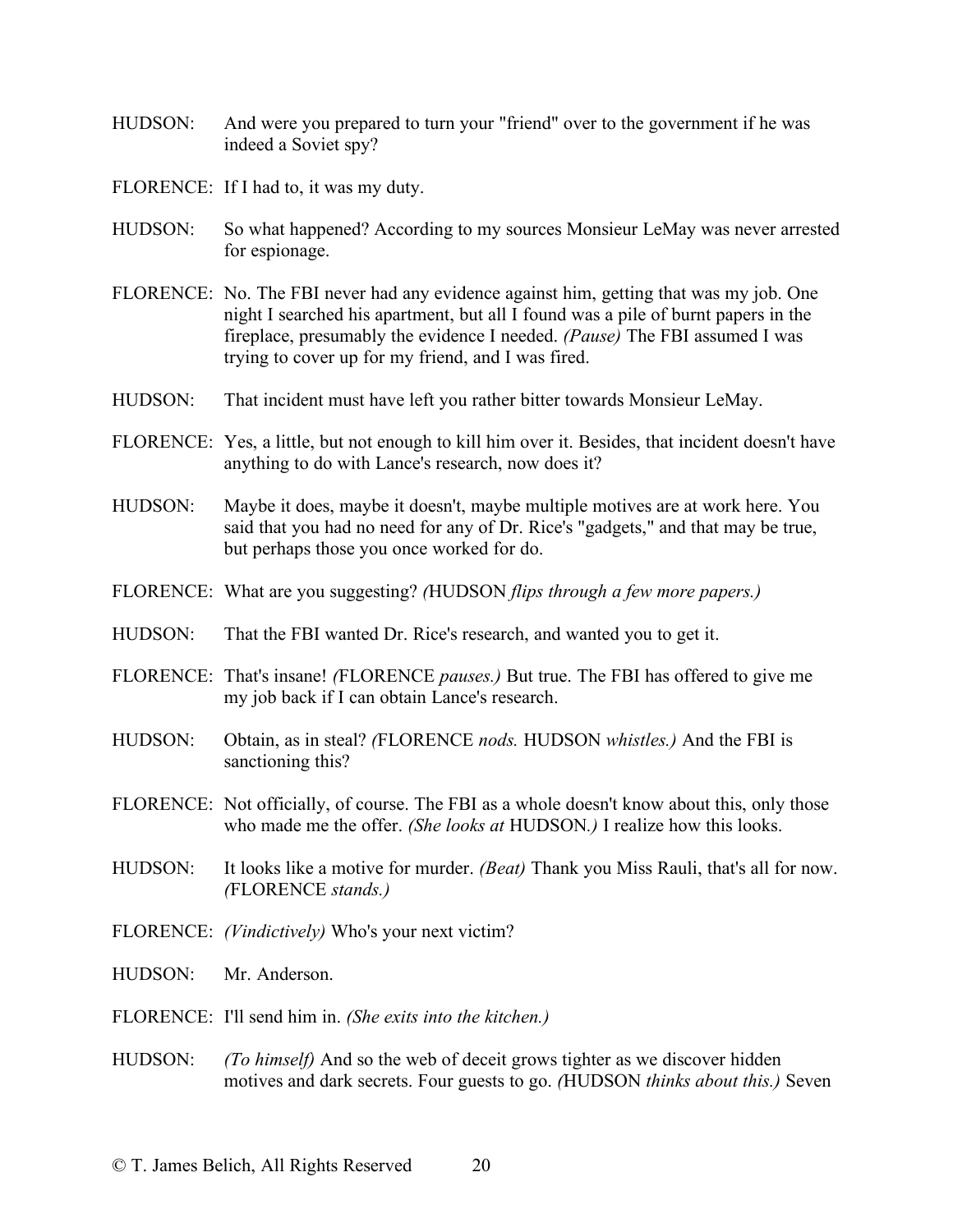guests left, plus LeMay is eight. *(*JACK *appears in the kitchen doorway.)* But if "a slip in time kills nine," then who's the ninth?

- JACK: I've been wondering that myself, Detective. *(*HUDSON *turns.)*
- HUDSON: Mr. Anderson, take a seat. *(*JACK *sits.)*
- JACK: No need for formalities, Detective, call me Jack.
- HUDSON: All right. If I might make an observation, Jack, you seem to be the only one here who has remained calm about this whole affair.
- JACK: I used to be a fighter pilot. I learned to keep my cool. Don't get me wrong, Detective, Jean-Luc and I were good friends, his murder has shaken me up a bit. I'd never do anything to hurt him.
- HUDSON: Or Dr. Rice?
- JACK: Or him. *(Pause)* Though he may still hold a grudge against me.
- HUDSON: *(Interested)* Oh? Why is that?
- JACK: A number of years ago he asked me if I could help him transport some of his equipment, some it was rather volatile. I told him that ground transportation would probably be safer. To be honest, I didn't feel like blowing a hole in my plane, not even for a friend. He tried to change my mind, but I refused to fly unsafe cargo.
- HUDSON: And he got angry?
- JACK: He thought I was betraying him and started ranting about how no one would help him get his research started.
- HUDSON: Do you know what research he was working on at that time?

JACK: I'm not sure.

- HUDSON: His time slip research perhaps?
- JACK: It could have been. Lance has always been secretive about his research. All he showed me was a list of equipment and supplies.
- HUDSON: I see. Are you trying to suggest that Dr. Rice might have a reason to kill you?

JACK: Not at all, Detective. Lance is a good friend, I don't think he'd let a little grudge go that far. I was just trying to answer your question.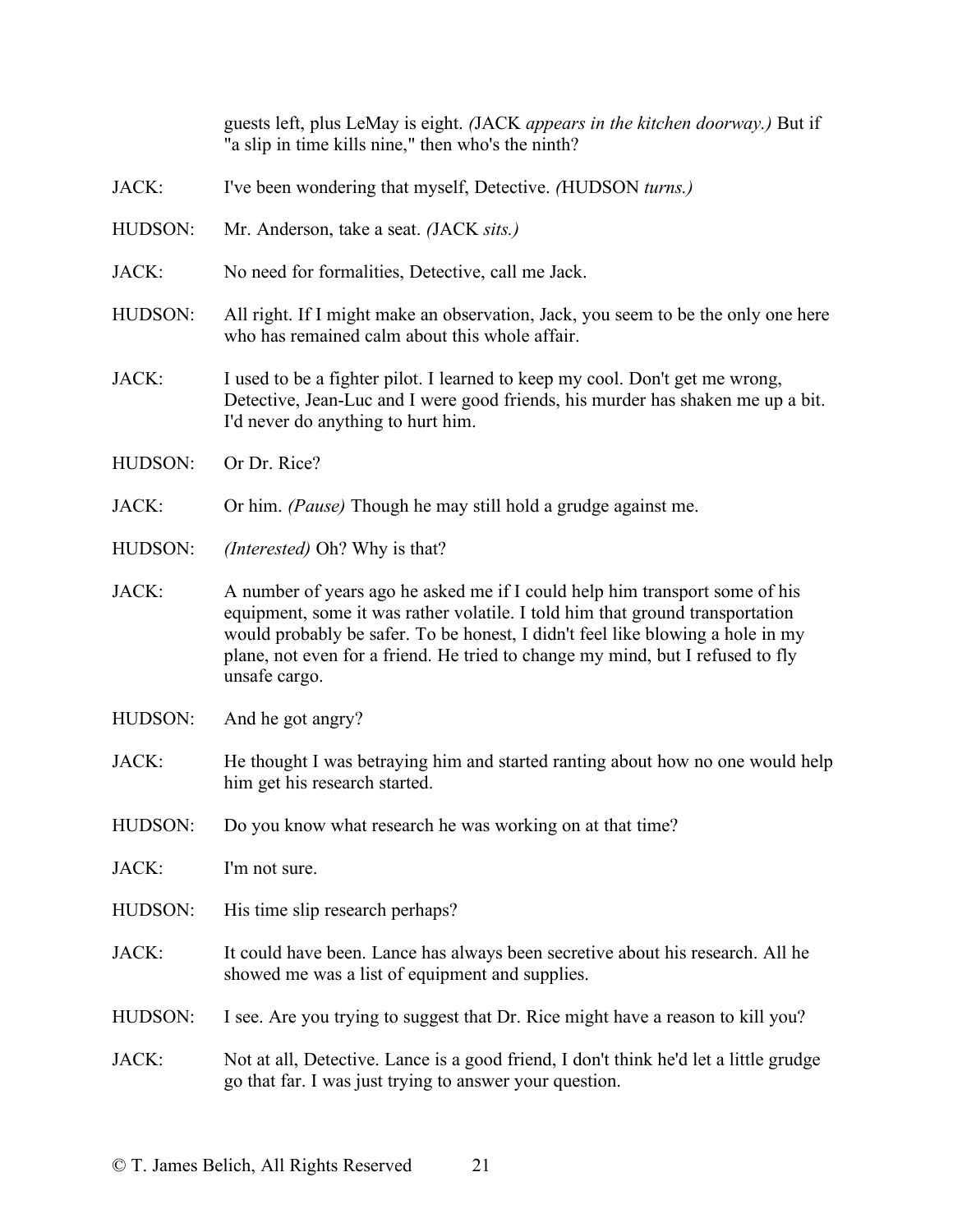- HUDSON: Yes, but I get the suspicious feeling that you're trying to direct me away from something you don't want me to know. *(*JACK *looks surprised.)*
- JACK: Detective! I... *(*HUDSON *cuts him off.)*
- HUDSON: Jack, so far everyone has told me what good friends you all are, how none of you would ever have a reason to hurt Monsieur LeMay or try to steal Dr. Rice's work. *(Louder)* Well someone *did* have a reason and I want to know who! *(*JACK *is silent, there is a pause.)* Well? Aren't you going to try and convince me that the murderer isn't one of you?
- JACK: No, because I think you're right.
- HUDSON: I believe that's the first truly honest statement any of you have given me. *(*HUDSON *paces across the room and thinks. After a short while he speaks and gestures to* JACK *that he may go.)* This business about "the nine" still puzzles me. *(*JACK *stands.)*
- JACK: Yes, there are only eight of us. And if one of us is the murderer, that only leaves seven. *(*HUDSON *nods.* JACK *starts heading towards the kitchen.)*
- HUDSON: Which then leaves two, unless the murderer is counting himself as one of the nine.
- JACK: As a red herring?
- HUDSON: Exactly. But even if that's the case, we're still left with one question. *(By this time*  HUDSON *has crossed over to the kitchen door and is standing just to one side of it.* JACK *entered the kitchen moments before.)* Who is the ninth? *(At this moment the lights go out.)*
- JACK'S VOICE: Not again!
- ROLAN'S VOICE: Nobody move!
- HUDSON: I'm coming in! *(*HUDSON *starts to enter the kitchen as the lights come back on. At that moment* CLARENCE *falls out of the kitchen door, a knife in his back. A note is attached to the knife.* HUDSON *catches the body.* HUDSON *then looks at his watch and speaks to himself.)* Too soon. *(*LENYA *rushes out of the kitchen.)*
- LENYA: Clarence! *(The other* GUESTS *crowd in the doorway as* WILLIAM *comes out of the kitchen.)*
- WILLIAM: Brother! *(To* HUDSON) This is all your fault. You're supposed to be protecting us! *(*JACK *sees the note.)*
- JACK: What's that? *(*HUDSON *looks at the note.)*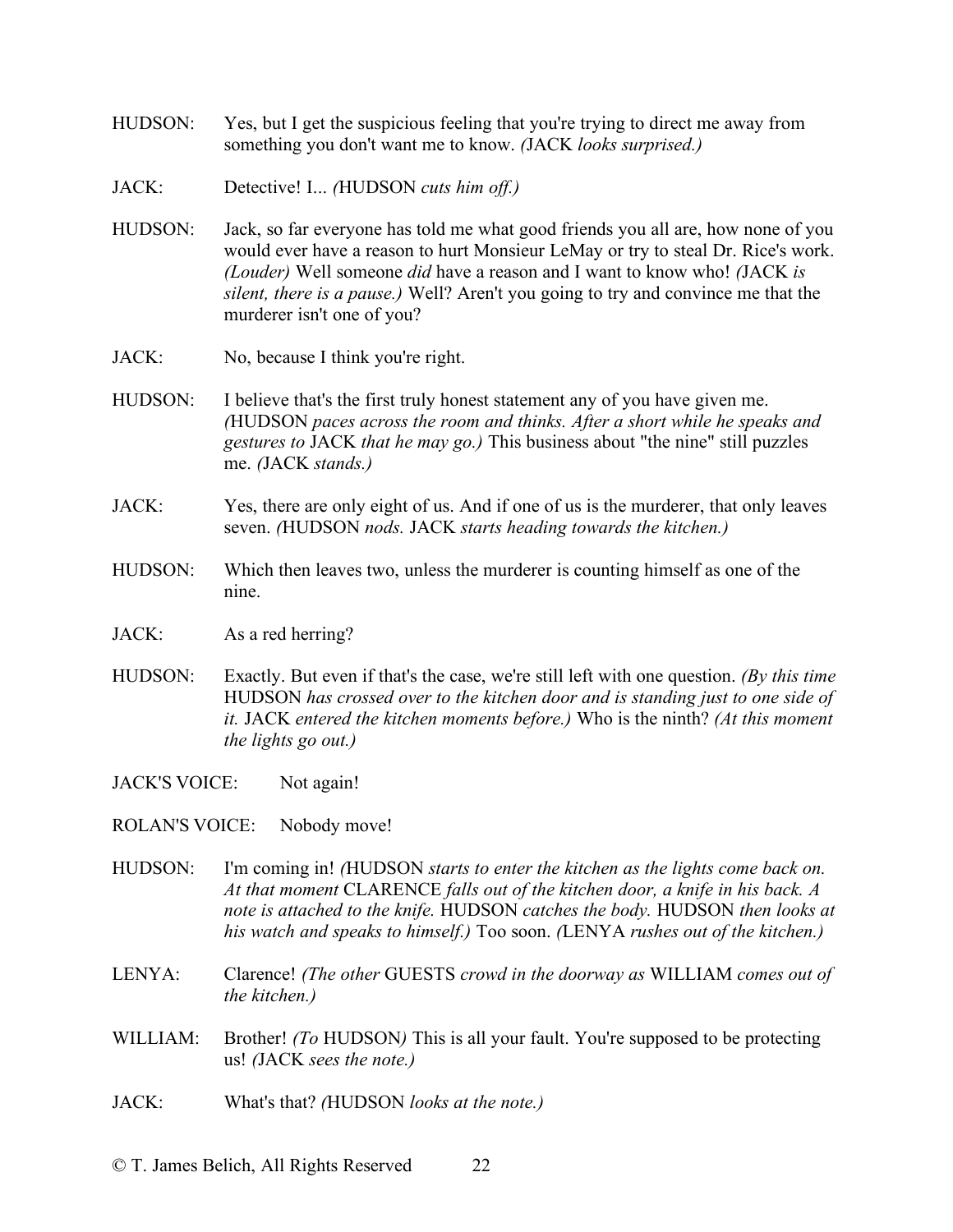- HUDSON: See what it says, Jack. *(*JACK *takes the note and reads it while walking towards the center of the room.)*
- JACK: "Number two. You are the ninth, Detective." *(*JACK *looks at* HUDSON*.)* I think you just got your answer. *(The lights fade to black.)*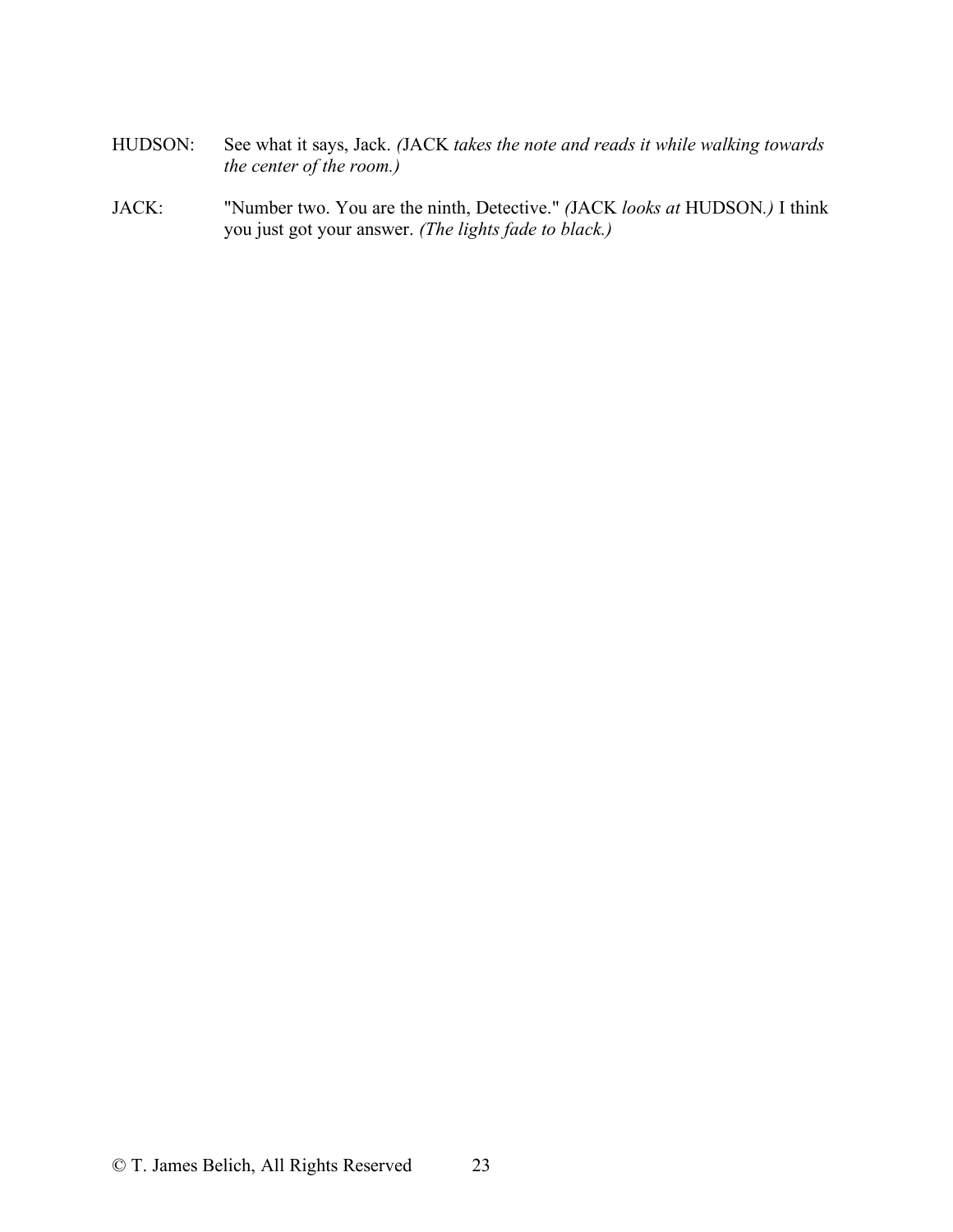### SCENE 3

*(The remaining* GUESTS*, along with* HUDSON*,* PARSON*, and the* PHYSICIAN*, are assembled in the living room. Some of the* GUESTS *are nervously sipping drinks. The*  PHYSICIAN *is again talking with* HUDSON*.)*

- PHYSICIAN: Death was caused by a knife wound just below the tenth vertebrae. Death was almost instantaneous.
- HUDSON: *(To* PARSON*)* Any prints on the knife?
- PARSON: Yes, everyone's. The knife has been identified as one of the serving knives used by the guests at dinner. *(*HUDSON *sighs.)*
- HUDSON: Not much of a lead there.
- PARSON: No, but it was a clever move on the murderer's part.
- HUDSON: *(Dryly)* When I figure out who that is, I'll congratulate him for it. *(To*  PHYSICIAN*)* Let me know if the autopsy turns up anything else.
- PHYSICIAN: *(Nodding)* Of course, Detective. *(He exits.)*
- HUDSON: *(To* PARSON*)* Bob, I want you to send someone along to watch the autopsies. I want to know for a fact that the victims are, without a doubt, dead.
- PARSON: Sure thing, Datch. Officer Rolan said to tell you he'd be back soon.
- HUDSON: Thanks. *(*PARSON *starts to leave.)* And tell my informant that we need to have another talk. *(*PARSON *nods and leaves.)*
- FLORENCE: Now what, Detective? Do you keep us here to be picked off one by one?
- HUDSON: *(Sternly)* Now I get some answers. This is a dangerous game you're all playing, sitting there trying to hide the truth while a murderer, as you so eloquently put it, Miss Rauli, picks you off one by one. Before Mr. MacDonald was killed it was possible that the murderer was not one of you. But now I know the murderer must be in this house.
- WILLIAM: How do you know that it wasn't one of Lenya's servants?
- HUDSON: Because, Mr. MacDonald, they were all in a separate room, being safely watched by police, per my orders.
- JACK: You're clever, Mr. Hudson, but are you clever enough to catch this murderer?
- HUDSON: You make it sound as if this was some sort of game.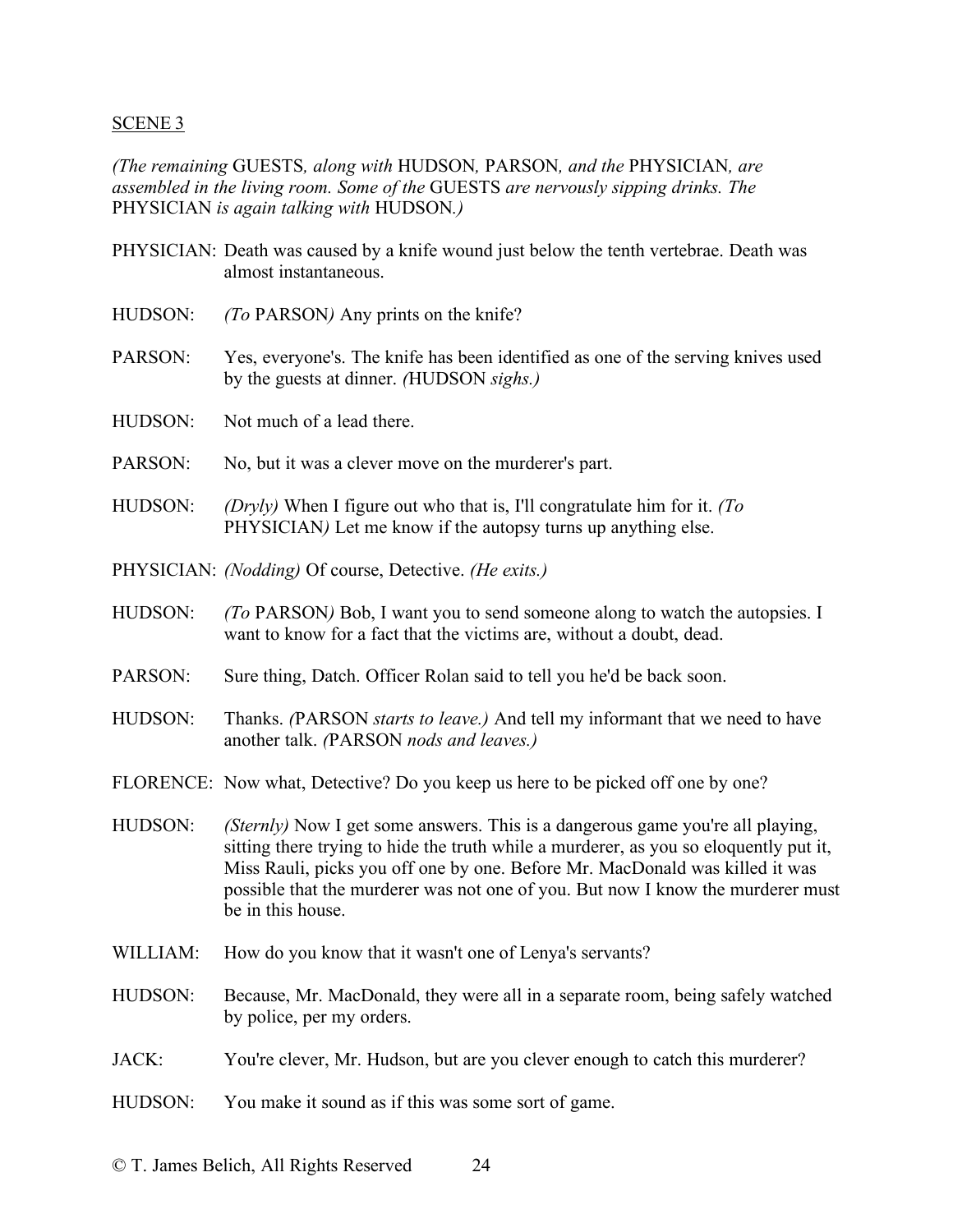| JACK:          | Maybe to the murderer it is.                                                                                                                                                                                                                                                                                                            |
|----------------|-----------------------------------------------------------------------------------------------------------------------------------------------------------------------------------------------------------------------------------------------------------------------------------------------------------------------------------------|
| LANCE:         | A game of cat and mouse, only we don't know who's the cat.                                                                                                                                                                                                                                                                              |
| HUDSON:        | Well put, Dr. Rice.                                                                                                                                                                                                                                                                                                                     |
| LENYA:         | How close are you to finding this killer, Detective? Your interrogations didn't<br>seem to help you protect Clarence.                                                                                                                                                                                                                   |
| WILLIAM:       | (Coldly) Aye, his blood is on your head.                                                                                                                                                                                                                                                                                                |
| HUDSON:        | My questionings so far, Miss Maritza, have in fact been quite enlightening. I have<br>a few questions for you next. (To everyone.) I want the rest of you to add<br>anything you think is relevant. I advise you to add anything you can. The next<br>victim could be you. (ROLAN enters the house carrying a box full of flashlights.) |
| <b>ROLAN:</b>  | Here you go, Detective. (He sets them on the table in the center of the room.<br>MARIE takes one of the flashlights.)                                                                                                                                                                                                                   |
| <b>MARIE:</b>  | Flashlights?                                                                                                                                                                                                                                                                                                                            |
| <b>HUDSON:</b> | Yes, I want each of you to carry one around with you at all times in case the<br>lights go out again. I assume they will. (To ROLAN.) Go check the fuse box and<br>see if it's been tampered with. I want to know how the power is being shut off.                                                                                      |
| LENYA:         | It's down in the basement. (She points to the hallway.) The stairs are on the right.<br>(ROLAN nods and exits.)                                                                                                                                                                                                                         |
| <b>HUDSON:</b> | All right, let's begin. Miss Maritza, how long have you known the good Dr. here?                                                                                                                                                                                                                                                        |
| LENYA:         | A long time.                                                                                                                                                                                                                                                                                                                            |
| HUDSON:        | Where did the two of you first meet?                                                                                                                                                                                                                                                                                                    |
| LENYA:         | Back in high school, wasn't it, Lance? (LANCE nods.)                                                                                                                                                                                                                                                                                    |
| LANCE:         | Yes, I think it was Florence who first introduced us.                                                                                                                                                                                                                                                                                   |
| HUDSON:        | And you were good friends even back then?                                                                                                                                                                                                                                                                                               |
| LENYA:         | Yes we were. Mr. Hudson, I don't quite see where all this is leading.                                                                                                                                                                                                                                                                   |
| HUDSON:        | Then indulge my curiosity. In all the time the two of you have been friends, has<br>there ever been a time (WILLIAM, FLORENCE, MARIE, and JACK all say<br>the next part together.)                                                                                                                                                      |
|                |                                                                                                                                                                                                                                                                                                                                         |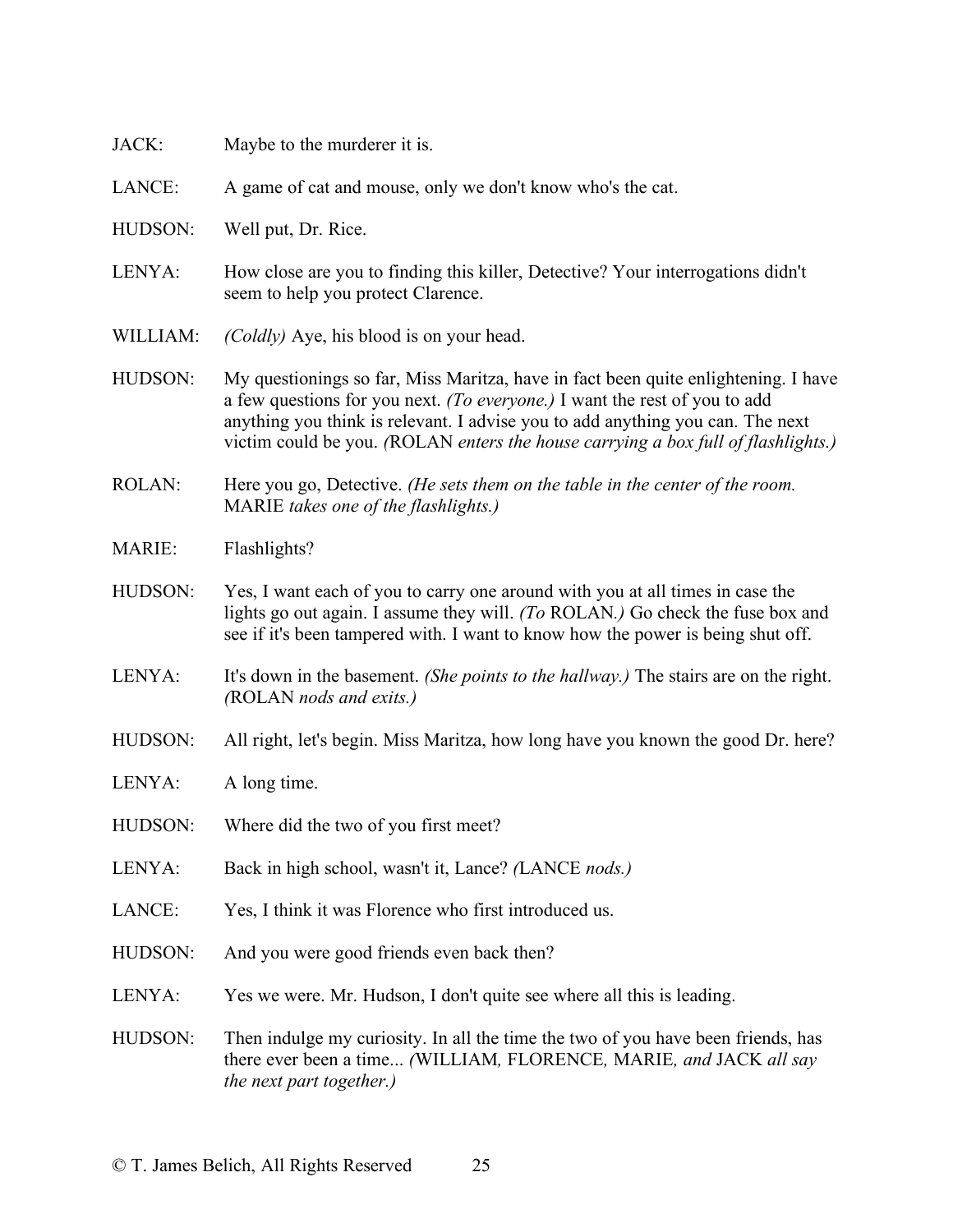- WFMJ: ...when you didn't get along? *(*LANCE *and* LENYA *both look slightly confused, not having heard this question before.)*
- HUDSON: Yes, what they said.
- LENYA: Just the time when he blew up the basement of my old house. *(*LANCE *looks a little embarrassed.)*
- LANCE: That was an accident.
- LENYA: *(To* HUDSON*)* He was having trouble finding a place to work on some of his research, so I let him use part of my basement to conduct a few experiments in. I didn't realize that they were quite so volatile.
- HUDSON: You can't have been too pleased about that.
- LENYA: Not at the time, but he paid for the repairs and there wasn't any permanent damage.
- HUDSON: Did you let Dr. Rice continue using your basement after that? *(*LENYA *looks at*  HUDSON *as if he's crazy.)*
- LENYA: Would you?
- HUDSON: No, I suppose not.
- FLORENCE: Where do you think this is going to get you, Detective?
- WILLIAM: Aye, this all seems rather pointless.
- JACK: I think I have to agree, Mr. Hudson, you don't seem to be getting anywhere. *(*HUDSON *just looks at him.)* Not that I'm questioning your methods, of course. *(There is a knock at the door.)* I'll get that. *(*JACK *opens the door and looks. He listens briefly and then speaks to an unseen person.)* All right, I'll tell him. *(*JACK *closes the door and turns to* HUDSON*.)* Sergeant Parson says your informant is waiting for you. *(*ROLAN *enters.)*
- HUDSON: All right. *(To GUESTS)* I'll be back soon. I suggest you try and think of who might have had a reason to kill your two friends. *(To* ROLAN*)* You're in charge until I'm back, take good notes.
- ROLAN: Of course, Detective. *(*HUDSON *exits and the lights go out on the house. The lights come up on the road as* HUDSON *comes out of the house.* PARSON *enters on the road.)*
- HUDSON: Where's Dr. Rice?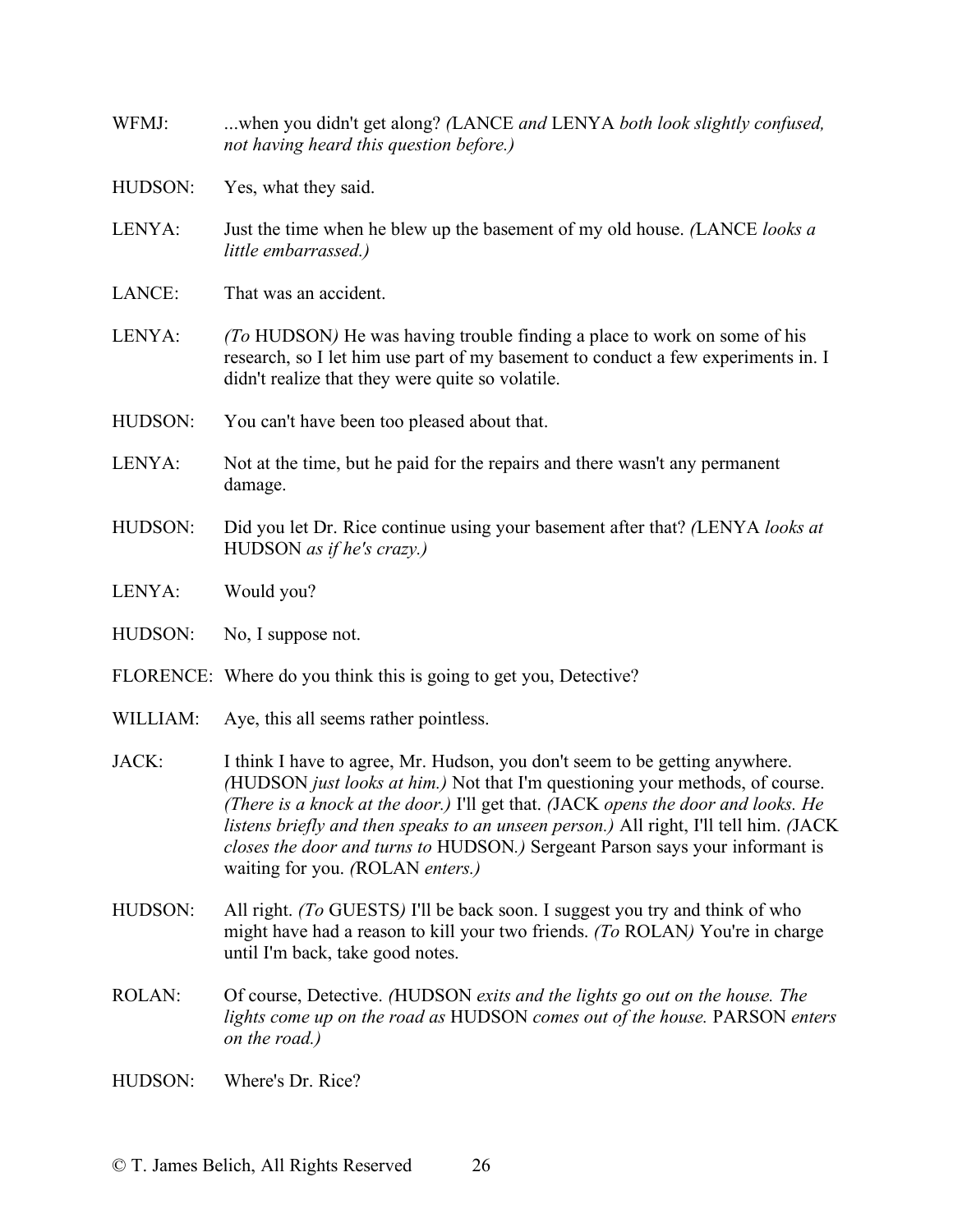| He'll be here in a few minutes. I need to talk to you alone first.                                                                                                                                                                                                                                                                                           |
|--------------------------------------------------------------------------------------------------------------------------------------------------------------------------------------------------------------------------------------------------------------------------------------------------------------------------------------------------------------|
| What about?                                                                                                                                                                                                                                                                                                                                                  |
| Dr. Rice's emotional state is degrading rapidly. To put it bluntly, he's losing his<br>mind. I don't know if his information can be trusted.                                                                                                                                                                                                                 |
| Maybe not, but he's all we've got. (Pause)                                                                                                                                                                                                                                                                                                                   |
| Do you really think he's who he says he is, the Dr. Rice of the future?                                                                                                                                                                                                                                                                                      |
| I don't see any other explanation. There are undoubtedly two of them, and Dr.<br>Rice doesn't have a twin brother.                                                                                                                                                                                                                                           |
| I know, but time travel? Is it really possible?                                                                                                                                                                                                                                                                                                              |
| Dr. Rice's research involves time travel on the sub-atomic scale, so it's<br>conceivable that in the future his experiments will be able to send a person back<br>in time. But the psychological effects of doing so could be unpredictable. His<br>actions here are altering our future, his past, and the changes he's making could be<br>driving him mad. |
| Has his information been accurate so far?                                                                                                                                                                                                                                                                                                                    |
| For the most part. The first murder occurred precisely as he said it would, but the<br>second happened too early. Right person, wrong time.                                                                                                                                                                                                                  |
| Sounds as if your early arrival has upset the murderer's time table. (HUDSON<br>$nods.$ )                                                                                                                                                                                                                                                                    |
| It seems that way, but I hope that the murderer's order will remain intact. At least<br>I have a good idea of who'll be next. Any other concerns, Bob? If not, I need to<br>speak with Dr. Rice.                                                                                                                                                             |
| Just one, Datch: Can you trust him? (HUDSON looks at PARSON, uncertain how<br>to answer.) Just think about that, old friend. I'll get Dr. Rice. (PARSON exits. A<br>few moments later the future LANCE enters.)                                                                                                                                              |
| You wanted to speak with me, Mr. Hudson?                                                                                                                                                                                                                                                                                                                     |
| Yes, Dr. It appears that we have a little problem. Clarence MacDonald wasn't<br>killed at the time you said he would.                                                                                                                                                                                                                                        |
| Clarence, dead? And Jean-Luc too?                                                                                                                                                                                                                                                                                                                            |
| I'm sorry, I wasn't able to save them. But Dr., listen to me, Clarence was killed<br>too early. (LANCE begins pacing anxiously.)                                                                                                                                                                                                                             |
|                                                                                                                                                                                                                                                                                                                                                              |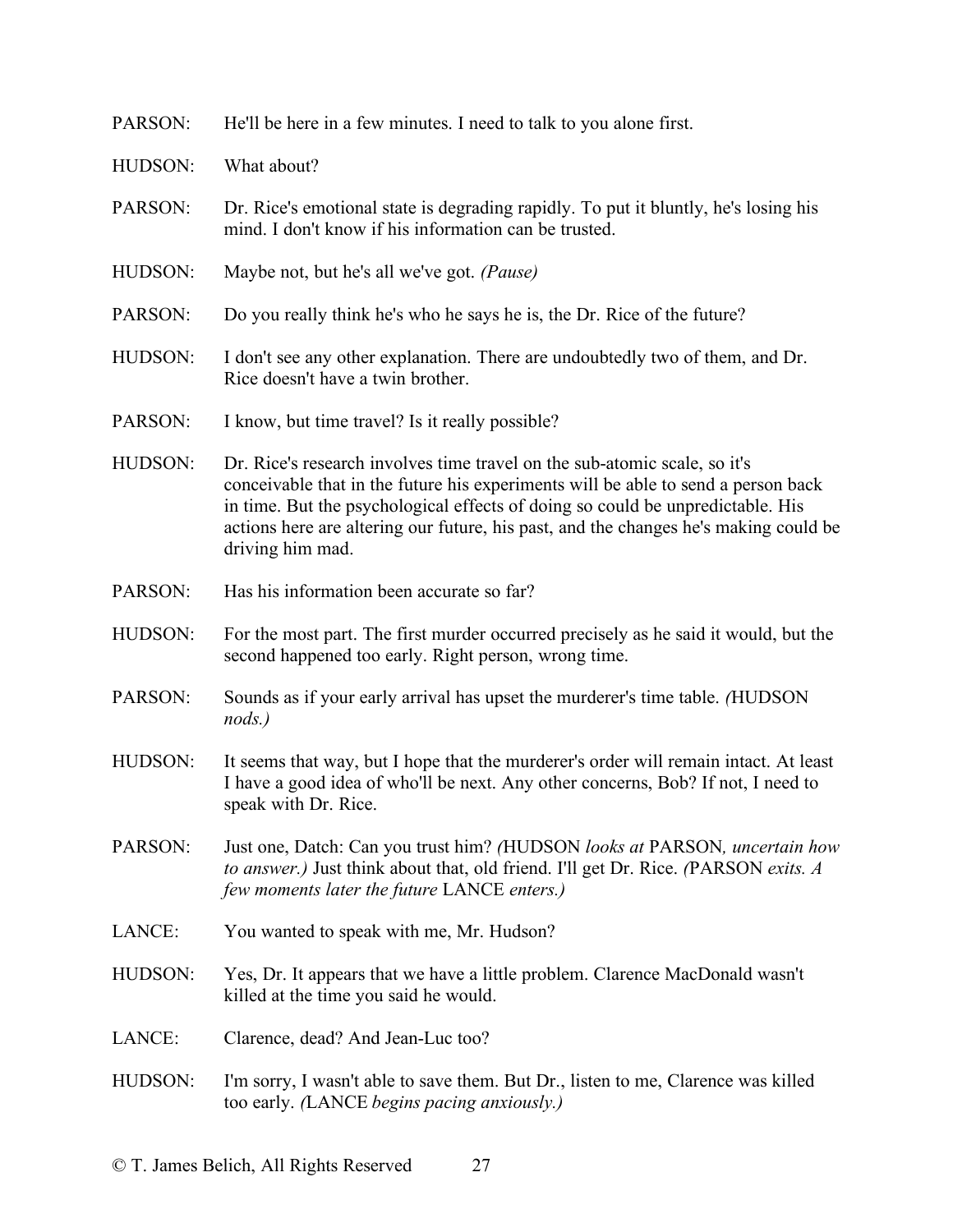| LANCE:  | Then it's started, things are changing, they aren't how I remember them. My past<br>is being altered, altered (HUDSON grabs LANCE.)                                                                                                                                                   |
|---------|---------------------------------------------------------------------------------------------------------------------------------------------------------------------------------------------------------------------------------------------------------------------------------------|
| HUDSON: | Dr. Rice! Pull yourself together! I still need your help. What do you know about<br>the telegrams?                                                                                                                                                                                    |
| LANCE:  | They knew, they knew what I had been researching. They knew about my time<br>slip. But they couldn't have                                                                                                                                                                             |
| HUDSON: | The telegram said that "a slip in time kills nine." Am I the ninth? Did the<br>murderer kill me?                                                                                                                                                                                      |
| LANCE:  | He tried. You were the only one that survived the murder attempts.                                                                                                                                                                                                                    |
| HUDSON: | Me, and you.                                                                                                                                                                                                                                                                          |
| LANCE:  | What?                                                                                                                                                                                                                                                                                 |
| HUDSON: | You're one of the nine, aren't you? One of the nine the murderer wanted to kill?                                                                                                                                                                                                      |
| LANCE:  | Yes, but                                                                                                                                                                                                                                                                              |
| HUDSON: | Then why are you still alive?                                                                                                                                                                                                                                                         |
| LANCE:  | The murderer has done far worse than kill me, he's destroyed me. I was the<br>primary target all along. I've been framed for the deaths of my friends, my<br>research has been stolen, and now now I'm losing my mind. (LANCE sinks<br><i>slowly to the ground.</i> )  losing my mind |
| HUDSON: | Dr. Rice!                                                                                                                                                                                                                                                                             |
| LANCE:  | Please, no more questions, nothing makes sense anymore.                                                                                                                                                                                                                               |
| HUDSON: | ( <i>Kneeling</i> ) Just a few more, this is important. I'm trying to save your friends.                                                                                                                                                                                              |
| LANCE:  | Yes, save them, Detective. Please, save them.                                                                                                                                                                                                                                         |
| HUDSON: | Why did you come to me? (LANCE is silent.) Wasn't I the one sent to investigate<br>the murders? Wasn't I the one who had you arrested? (LANCE nods.)                                                                                                                                  |
| LANCE:  | Yes, the murderer made you think I did it. (LANCE weakly grabs HUDSON's<br>coat.) But I didn't! I didn't! You have to stop him before he destroys me again.                                                                                                                           |
| HUDSON: | I'll try. One last question, who do you think framed you and killed the other<br>guests?                                                                                                                                                                                              |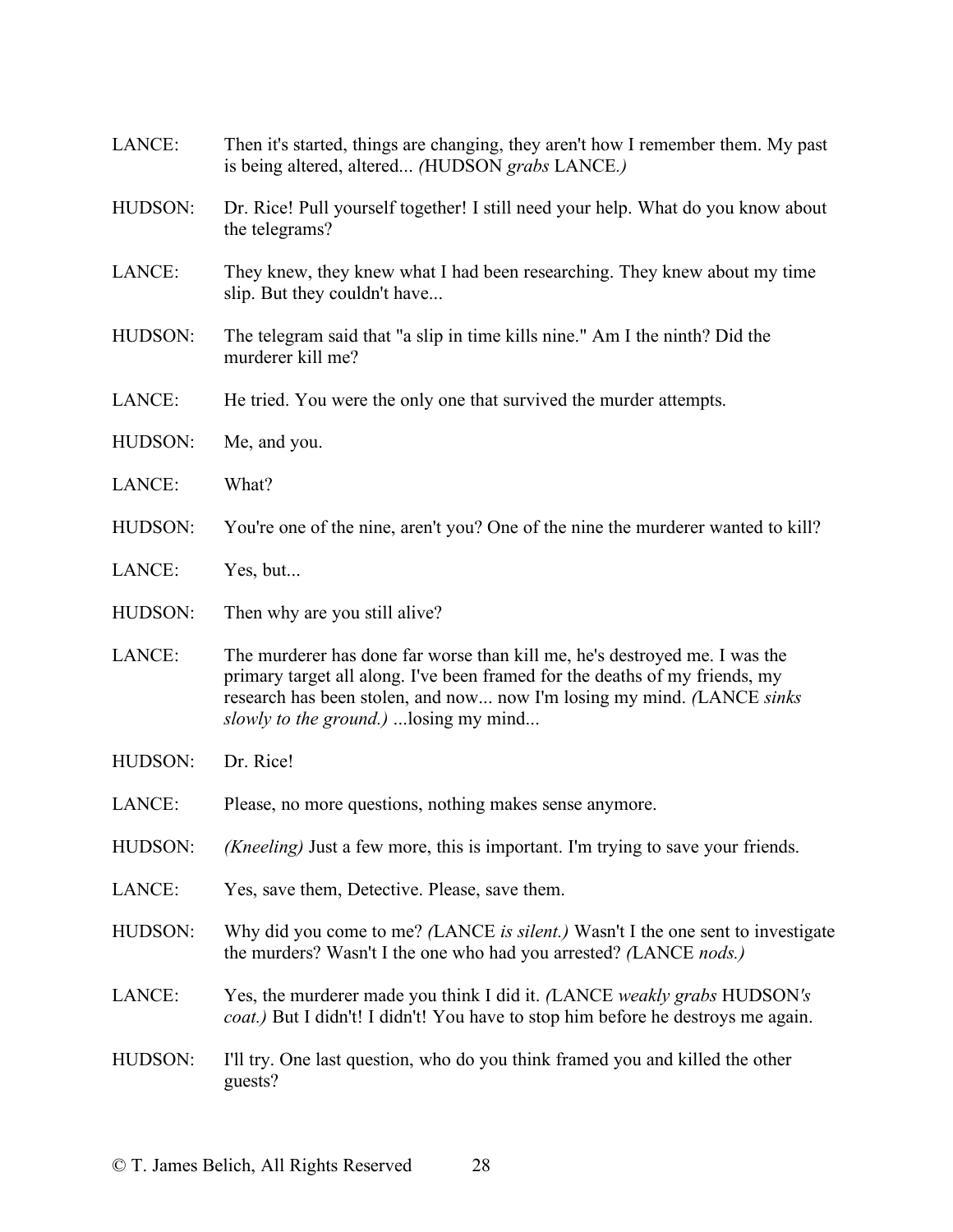- LANCE: I'm not sure, it could have been any of them!
- HUDSON: Please, if you have any idea.
- LANCE: I don't know, I tell you! *(By this time it's obvious* LANCE*'s sanity is slipping and that further questions would be of no use.)* Oh, I don't know, I just don't know... it wasn't supposed to happen like this... *(*PARSON *re-enters.* HUDSON *crosses to him and they talk quietly.)*
- HUDSON: He's losing it. The strain of coming back into his past must be overwhelming.
- PARSON: I thought you might like to know that the bodies of Monsieur LeMay and Mr. MacDonald have disappeared from the morgue.
- HUDSON: Before the autopsy? *(*PARSON *nods.)*
- PARSON: As far as we know, he *(*PARSON *points to* LANCE*)* could be right and their deaths might have been faked. But they still wouldn't be able to get back into the house.
- HUDSON: True, which means our murderer must still be in the house. Logically then, the murderer would wait to fake his death until he's killed everyone else.
- PARSON: Except when have you known a murderer to be logical? I think you should also consider the possibility that more than one, maybe all, of the guests are conspiring together to destroy Dr. Rice.
- HUDSON: That's a definite possibility. Dr. Rice has invented what could become one of the greatest breakthroughs of this century. Some people might do anything to possess it, even betray an old friend. *(*PARSON *gestures to* LANCE*.)*
- PARSON: I'll take care of him. You go and catch a murderer, Datch. *(*PARSON *walks over to* LANCE *and helps him to his feet.)* Come on, Dr. Rice, the Detective is finished with his questions now. *(The two exit.* HUDSON *speaks to himself.)*
- HUDSON: This case is becoming more baffling by the minute, and time is running out. If I don't learn which guest is behind these murders soon, there won't be any guests left to save. *(He exits and the lights fade to black. If desired, an intermission may take place at this point.)*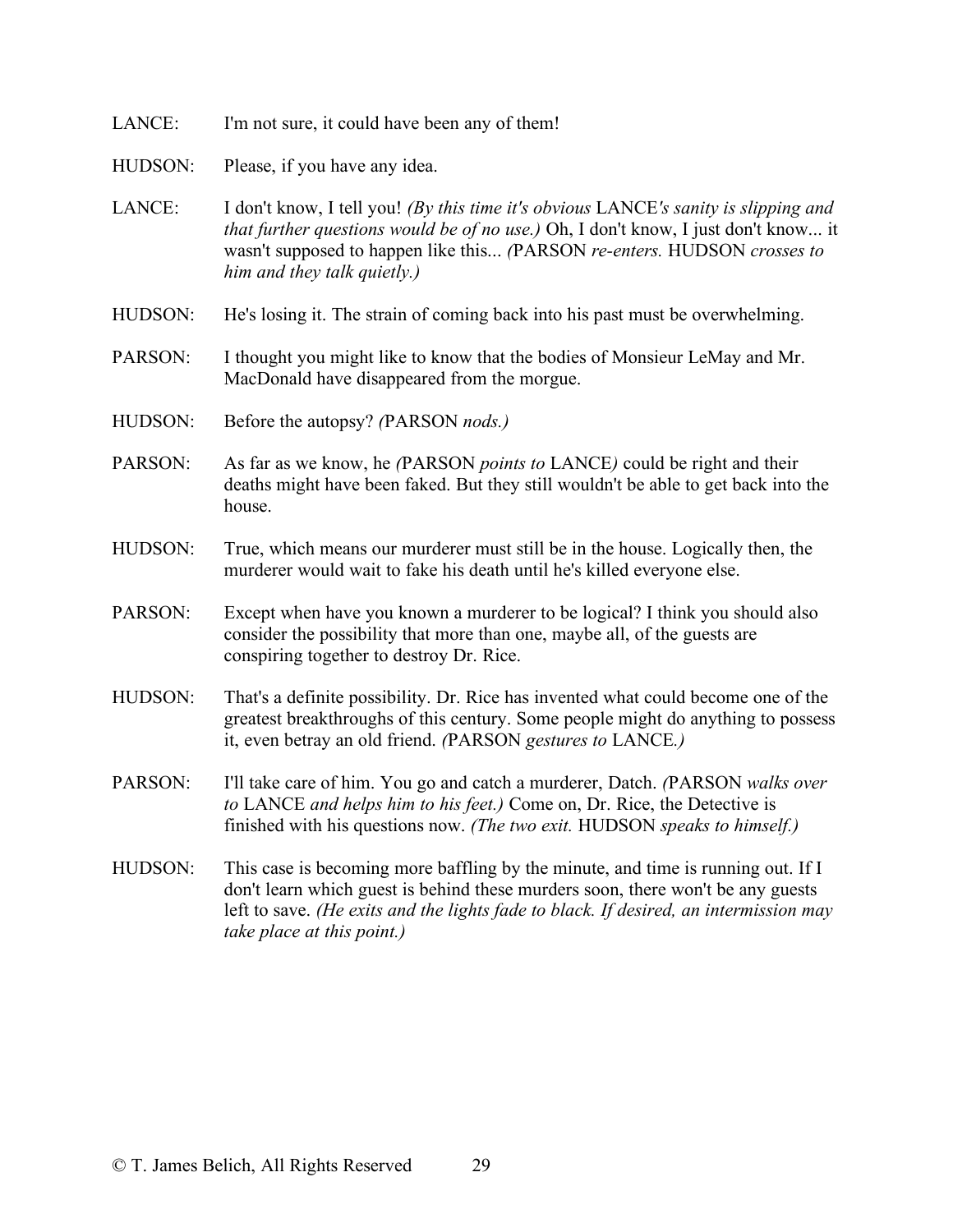# ACT 2

## SCENE 1

*(The lights fade up on the house where the remaining six* GUESTS *are assembled.* PARSON *and* ROLAN *are also present.* ROLAN *is trying to get some information out of the* GUESTS*. As this is happening,* HUDSON *enters, but no one except* PARSON *notices his arrival.* PARSON *greets* HUDSON *with a nod and the two watch silently for awhile.)*

| <b>ROLAN:</b> | Miss Arlin, could you please explain what happened between you and Dr. Rice?                                         |
|---------------|----------------------------------------------------------------------------------------------------------------------|
| <b>MARIE:</b> | That's none of your business, Officer!                                                                               |
|               | FLORENCE: You just leave her alone! She told you that she doesn't want to talk about it!                             |
| WILLIAM:      | This isn't getting us anywhere!                                                                                      |
| LANCE:        | Agreed!                                                                                                              |
| JACK:         | Everybody! Calm down! Fighting with each other isn't going to help. We need to<br>figure out who here is a murderer! |
|               | FLORENCE: You're beginning to sound just like the Detective!                                                         |
| LENYA:        | Jack, do you really think anyone here would have killed Jean-Luc or Clarence?                                        |
| <b>MARIE:</b> | I could never have hurt Jean-Luc!                                                                                    |
| WILLIAM:      | And I could never have killed my own brother!                                                                        |
| JACK:         | I think that we should consider the possibility. We know the murderer must be in<br>this house.                      |
| LANCE:        | Just whose side are you on, Jack?                                                                                    |
| <b>ROLAN:</b> | ( <i>Exasperated</i> ) Please! This isn't helping!                                                                   |
| HUDSON:       | Glad to see you're all being so cooperative.                                                                         |
|               | FLORENCE: <i>(Sharply)</i> So you're back from your little chat, are you?                                            |
| WILLIAM:      | (Sarcastically) Learn anything interesting?                                                                          |
| ROLAN:        | Hope you had more luck than I did, Detective.                                                                        |
| HUDSON:       | Some. (He looks at PARSON.) It was interesting. (PARSON nods.)                                                       |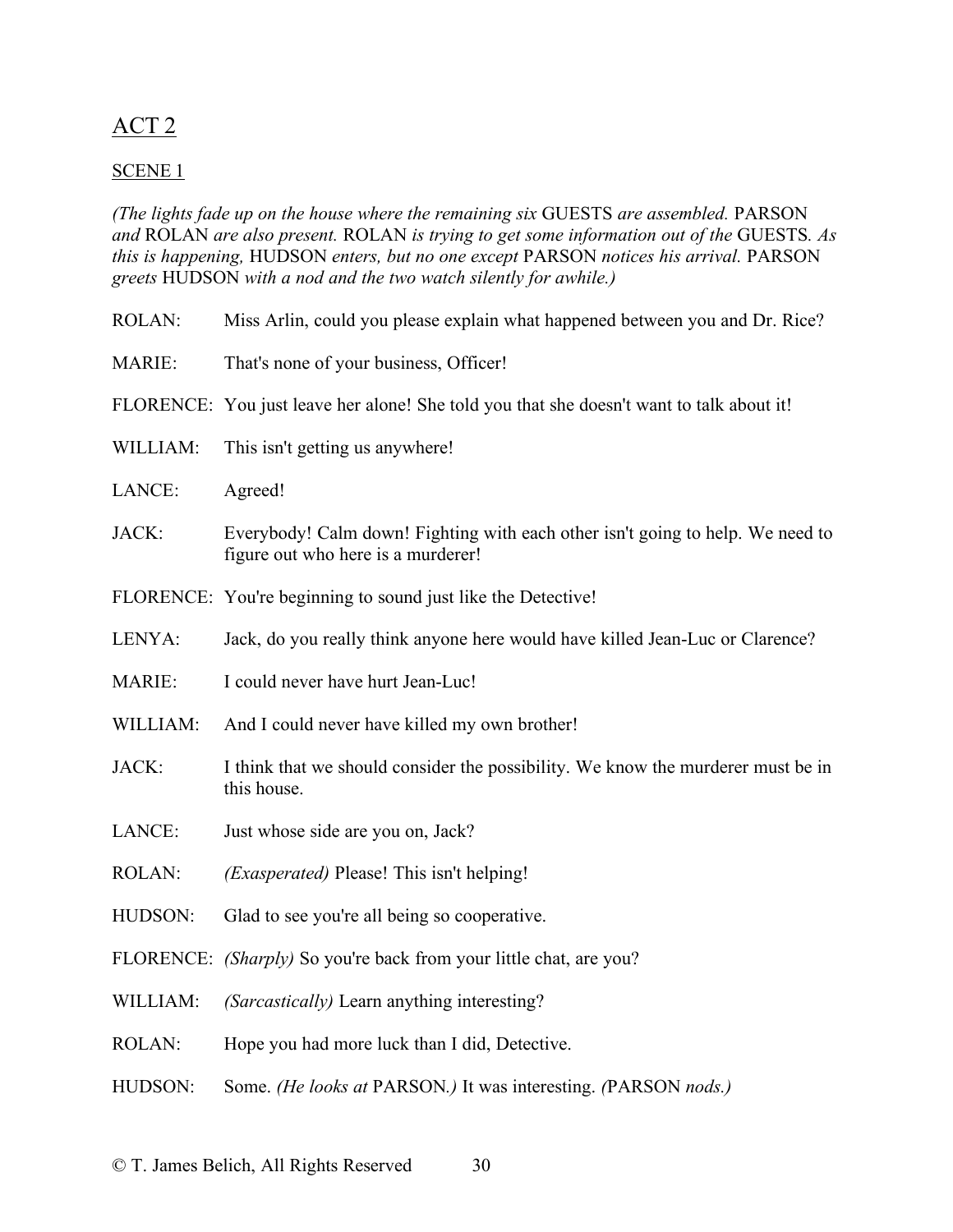| PARSON:       | I'll leave you to your investigation, Datch, yell if you need me.                                                                                                                                                                                                                                                                   |
|---------------|-------------------------------------------------------------------------------------------------------------------------------------------------------------------------------------------------------------------------------------------------------------------------------------------------------------------------------------|
| <b>MARIE:</b> | If he doesn't, the next victim will. (PARSON nods grimly and leaves.)                                                                                                                                                                                                                                                               |
| LANCE:        | So, Detective, what now? More questions? Or do you let us continue to rip out<br>each other's throats?                                                                                                                                                                                                                              |
| WILLIAM:      | Probably the latter.                                                                                                                                                                                                                                                                                                                |
| HUDSON:       | (To ROLAN) Did you learn anything? (ROLAN shakes his head.) I thought not.<br>What's the word on the fuse box?                                                                                                                                                                                                                      |
| <b>ROLAN:</b> | There's no evidence of any tampering, it appears to be in perfect working order.                                                                                                                                                                                                                                                    |
| HUDSON:       | Not much of a lead there. (To LANCE) To answer your question, Dr., yes, I'm<br>going to continue my investigation until I get some answers.                                                                                                                                                                                         |
|               | FLORENCE: I think we've all had enough of your questions! (There is a chorus of affirmatives<br>from the other GUESTS. WILLIAM and LANCE both stand.)                                                                                                                                                                               |
| MARIE:        | How many times do we have to tell you that we're innocent?                                                                                                                                                                                                                                                                          |
| HUDSON:       | Miss Arlin, I've met many people in this profession, but none innocent.<br>(WILLIAM and LANCE start moving towards HUDSON.)                                                                                                                                                                                                         |
| WILLIAM:      | We've had enough of your accusations, and we've had enough of you, Detective.                                                                                                                                                                                                                                                       |
| LANCE:        | Unless you have definite proof that one of us is the killer, I suggest that you leave<br>now.                                                                                                                                                                                                                                       |
| HUDSON:       | I warn you both: Obstructing justice is a serious offense.                                                                                                                                                                                                                                                                          |
| LENYA:        | We don't care. You've worn out your welcome, Detective!                                                                                                                                                                                                                                                                             |
| JACK:         | Mr. Hudson is just doing his duty! (ROLAN looks at HUDSON questioningly,<br>but HUDSON motions for him to stay where he is.)                                                                                                                                                                                                        |
| <b>MARIE:</b> | Will, Lance, sit down!                                                                                                                                                                                                                                                                                                              |
| LANCE:        | We've taken all we're going to take from you, Detective. We're not answering any<br>more of your questions.                                                                                                                                                                                                                         |
| HUDSON:       | Really? And what do you have to hide, Dr. Rice? (To WILLIAM) Or you? (To all<br>the GUESTS.) Or any of you? (The GUESTS pause for a moment to think about<br>this.) I've questioned five of you so far, and you'll all been evasive, trying to keep<br>me away from your hidden motives. From what I've been able to determine, you |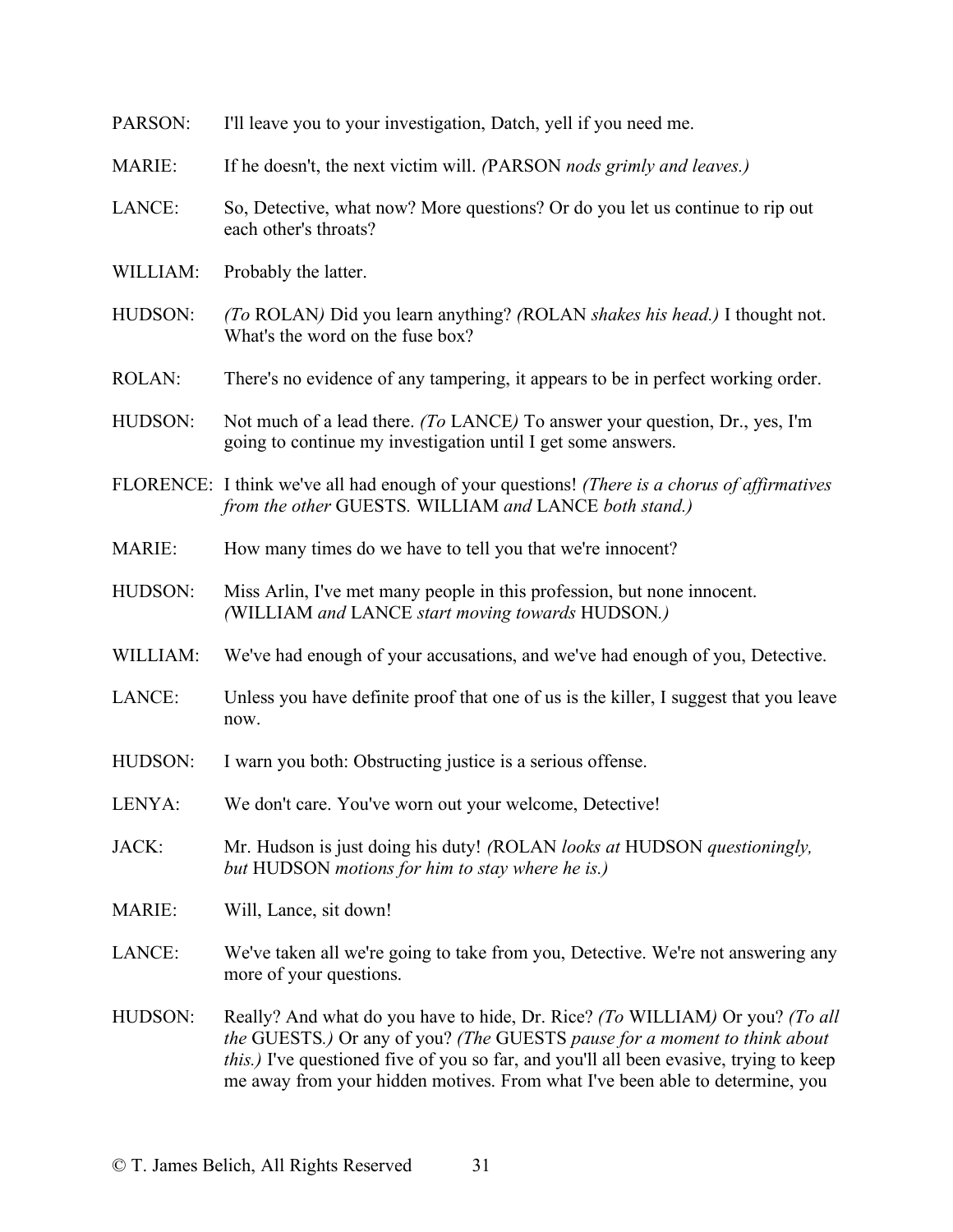*all* have motives for murder. If you really want me to leave, I will. But if I leave, you will too, only you'll leave wearing handcuffs.

- MARIE: You'd arrest all of us?
- HUDSON: If I had to. *(*WILLIAM *and* LANCE *reluctantly sit down.)*
- WILLIAM: All right then, continue. But I insist that you investigate my brother's death further.
- HUDSON: The deaths of Monsieur LeMay and your brother are linked. When I know the answer to one, I'll know the answer to both. Now, the time has come to question the one who is at the center of this little conspiracy: Dr. Rice. Dr., perhaps you can shed some more light on why anyone would want to kill for your research.
- LANCE: As I've said, the time slip could become a very valuable power source.
- HUDSON: Valuable enough to kill over?
- LANCE: I would have to say so. It could the biggest breakthrough since the atomic bomb. *(*HUDSON *whistles.)*
- HUDSON: That's quite an achievement, certainly Nobel Prize material, no wonder you've kept it secret. Would you say the time slip has the same destructive potential as the atom bomb?
- LANCE: Yes, it unfortunately has the capability to be used as a very deadly weapon.
- HUDSON: Which would make it worth even more to the right people.
- JACK: Are you suggesting that the "right people" could be us?
- HUDSON: I think it's very possible. If not you, then perhaps someone that you work for. *(*FLORENCE *shifts uncomfortably at that statement.)*
- MARIE: You are a paranoid man, Mr. Hudson. You look into every nook and cranny of people's lives searching for only lies and deceptions.
- HUDSON: I'm a private eye, Miss Arlin, that's my job.
- LENYA: *(Sarcastically)* Perhaps you need a change of profession.
- HUDSON: Maybe so, but that can wait until this case is over.
- MARIE: I'm beginning to think that will never happen.
- WILLIAM: It'll end, if only because we're all dead.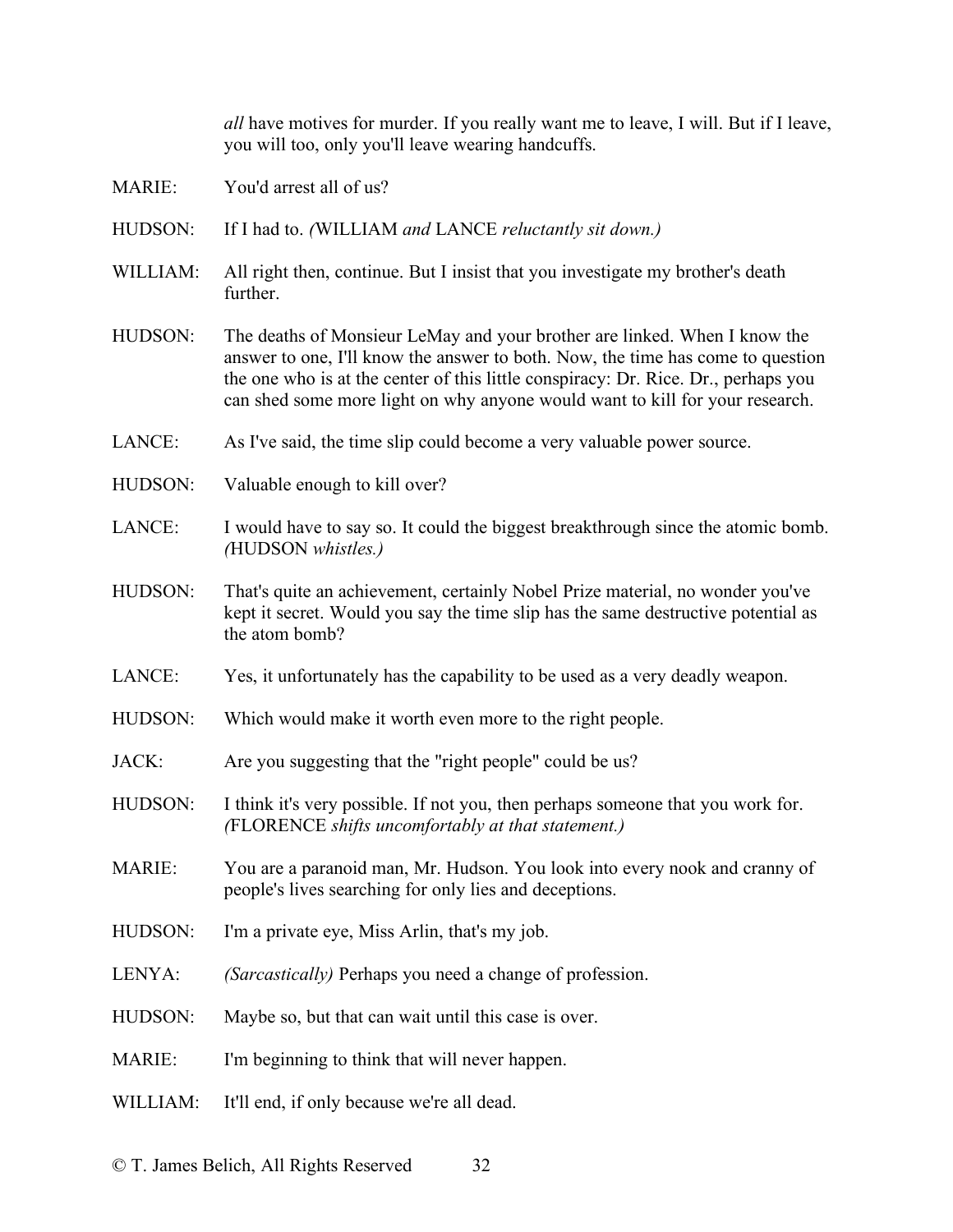- HUDSON: Or when I discover who's after what could be the greatest weapon on the planet.
- JACK: Which could be any of us, couldn't it?
- HUDSON: I believe I've said that, yes.
- FLORENCE: *(With realization)* What about Lance? *(*LANCE *looks startled.)*
- LANCE: Me? Why would I kill anyone to get my own research?
- WILLIAM: Aye! That would be crazy!
- LENYA: He's the only one you don't suspect, isn't he?
- HUDSON: Don't worry, you're all under suspicion, if that makes any of you feel better.
- FLORENCE: I wouldn't go that far. *(In the next line we see a hint of the future* LANCE*.)*
- LANCE: Don't you see what they're doing, Detective? They're trying to turn you against me! *(*HUDSON *looks at his watch.)*
- HUDSON: *(To himself so no one else hears.)* Less than a minute.
- LANCE: *(To all)* I didn't kill anyone!
- JACK: Then prove it, Lance! *(The lights go out.)*
- HUDSON: Everyone turn on your flashlights! *(The* GUESTS *scramble to obey, but before the flashlights start going on, the lights come back on.* LANCE *falls forward and is caught by* WILLIAM*. Everyone is shocked, especially* HUDSON*.)* This isn't right.
- JACK: *(Very shaken)* All right, that's proof enough.
- MARIE: Not Lance too! We're all going to die! *(*HUDSON *examines the body.)*
- HUDSON: Looks like poison, just like Monsieur LeMay. *(There is a knock at the door.)* Someone get that! *(*HUDSON *sets* LANCE*'s body carefully down in a chair.)*
- MARIE: I will. *(She gets up and answers the door. The* TELEGRAM DELIVERER *is there with a telegram.)*

TELEGRAM DELIVERER: Telegram for Miss Maritza. Again.

MARIE: I'll give it to her. *(The* TELEGRAM DELIVERER *gives* MARIE *the telegram, sees the body, and quickly leaves.)*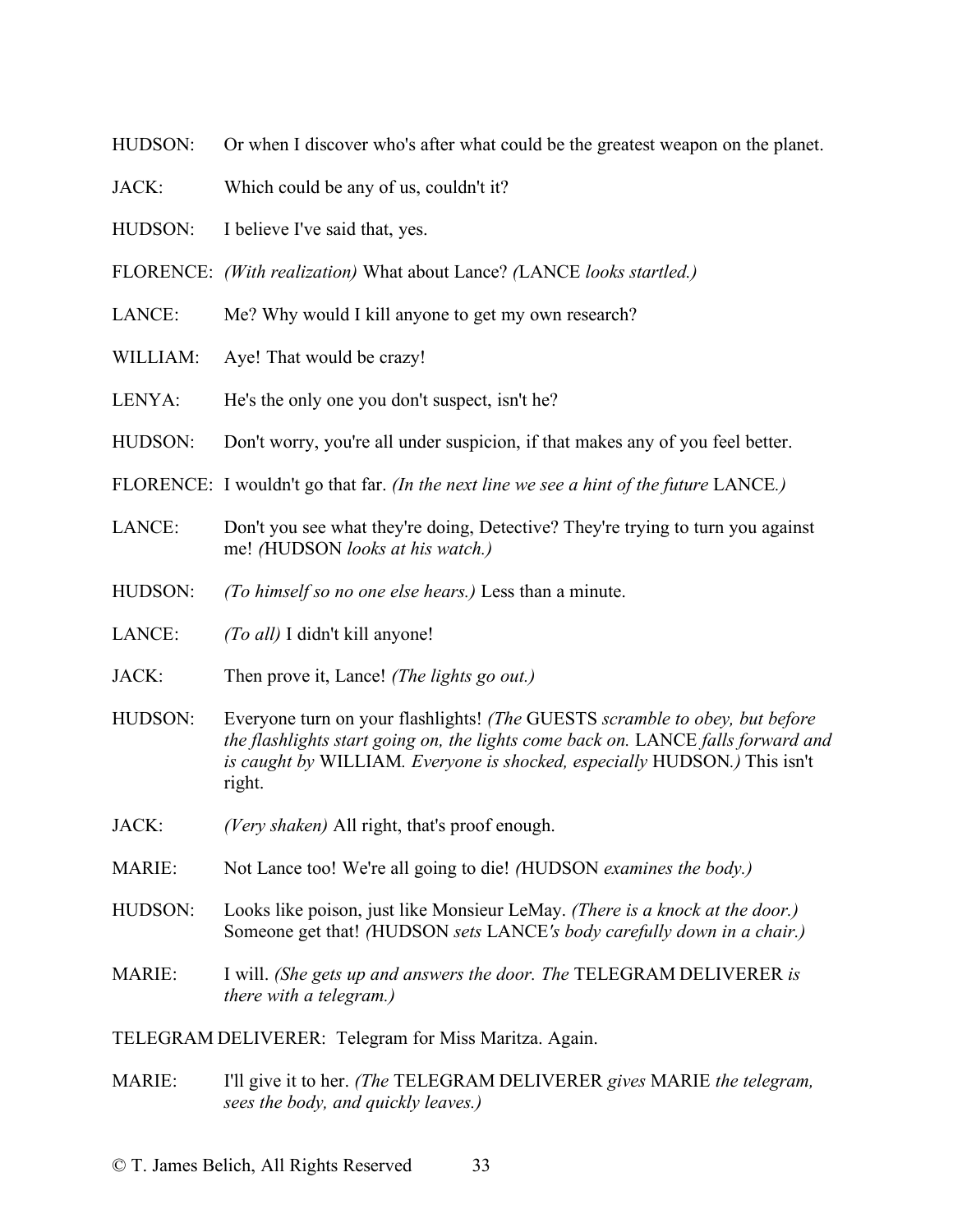| LENYA:        | Oh dear, not another one! Go ahead and read it, Marie, though I'm not sure I want<br>to know what it says. (MARIE opens the telegram and reads. Everyone listens.)                                                                                                                               |
|---------------|--------------------------------------------------------------------------------------------------------------------------------------------------------------------------------------------------------------------------------------------------------------------------------------------------|
| <b>MARIE:</b> | "Strike three, and another guest is out. Six innings to go. It's been too easy so far,<br>Detective, hope this last murder doesn't leave you in the dark."                                                                                                                                       |
| WILLIAM:      | Now what is that supposed to mean? (The lights go out again.)                                                                                                                                                                                                                                    |
| HUDSON:       | Flashlights everyone!                                                                                                                                                                                                                                                                            |
| JACK:         | What in the they don't work!                                                                                                                                                                                                                                                                     |
|               | FLORENCE: He's right! Mine's dead!                                                                                                                                                                                                                                                               |
| WILLIAM:      | Aye, mine too!                                                                                                                                                                                                                                                                                   |
| <b>MARIE:</b> | How's that possible? One of them must work!                                                                                                                                                                                                                                                      |
| HUDSON:       | One would think so. Officer Rolan!                                                                                                                                                                                                                                                               |
| <b>ROLAN:</b> | Yes?                                                                                                                                                                                                                                                                                             |
| HUDSON:       | Get Sergeant Parson. I'm placing everyone here under arrest. (To the GUESTS)<br>It's for your own safety. (ROLAN goes to the door.)                                                                                                                                                              |
| JACK:         | No argument from me.                                                                                                                                                                                                                                                                             |
| LENYA:        | Me neither, I'd rather be in a police station than dead! (ROLAN tries the front<br>$door.$ )                                                                                                                                                                                                     |
| <b>ROLAN:</b> | It's locked!                                                                                                                                                                                                                                                                                     |
| HUDSON:       | (Walking over to the door) From the outside? (He tries the door but it remains<br>shut.) How is that possible? Well, keep trying. (To JACK and WILLIAM) Could<br>you two bring the Dr.'s body into another room? I think we'd all feel better<br>without the company of a corpse in a dark room. |
| JACK:         | Agreed. (He and WILLIAM pick up LANCE and exit into the hallway.)                                                                                                                                                                                                                                |
|               | FLORENCE: Speaking of dark, we could use some light, any light.                                                                                                                                                                                                                                  |
| HUDSON:       | Yes. Miss Maritza, do you have any candles? Or perhaps a kerosene lamp?                                                                                                                                                                                                                          |
| LENYA:        | I know I have some candles somewhere, and I might have a lamp.                                                                                                                                                                                                                                   |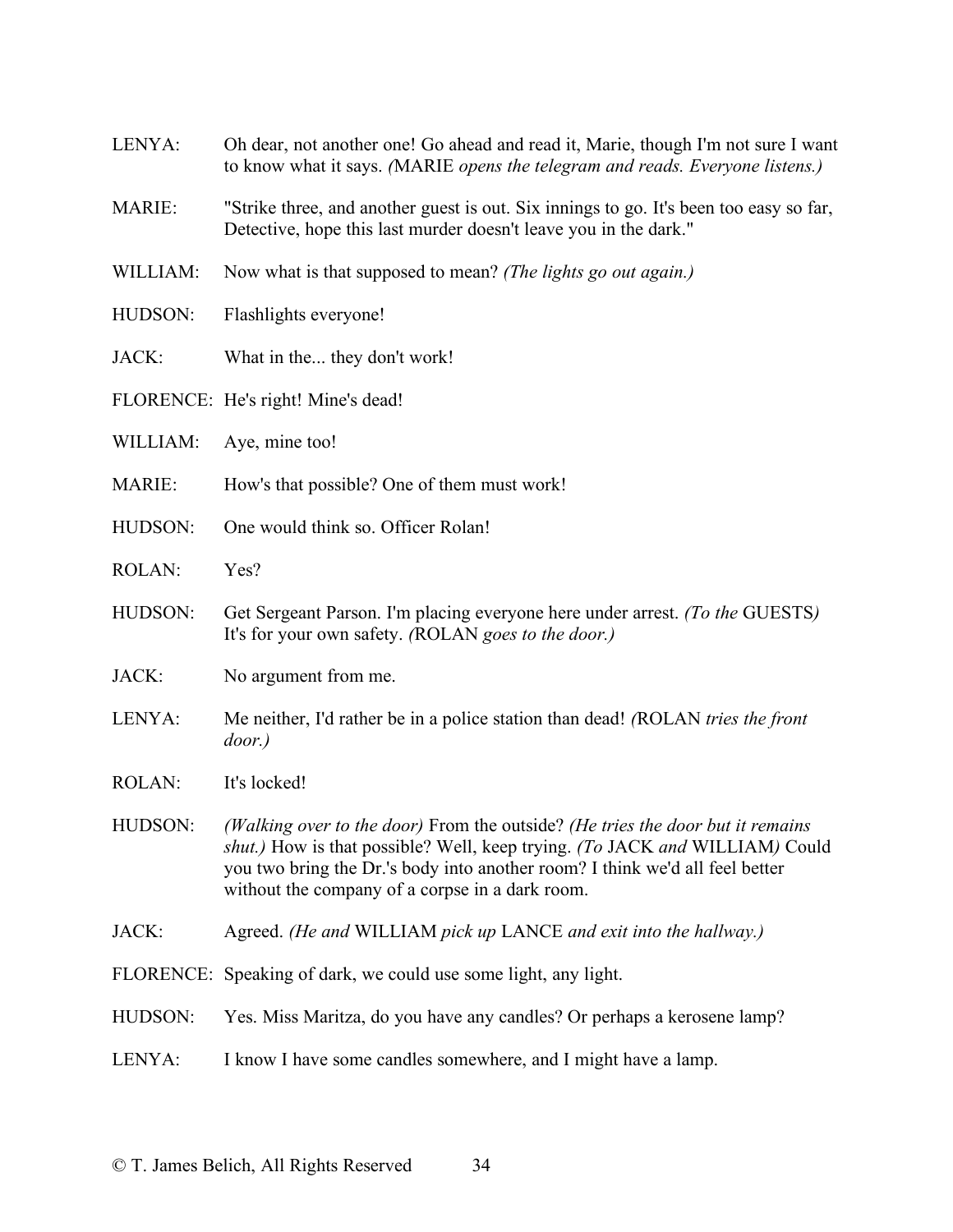- HUDSON: See if you can find them. Miss Arlin, you go with her. I don't want anyone wandering around alone. *(*JACK *and* WILLIAM *re-enter.)*
- LENYA: All right, this way Marie. *(The two of them exit into the kitchen.)*
- HUDSON: *(To* ROLAN*)* Any luck?
- ROLAN: None, the door is stuck tight. I wonder if Miss Maritza has a toolbox lying around someplace. It'd help if I had a few tools to work with.
- HUDSON: We can ask.
- WILLIAM: I'll go ask Lenya where she might keep one.
- FLORENCE: I'll go with you. *(They exit into the kitchen.)*
- HUDSON: So much for keeping an eye on everyone.
- JACK: I take it this isn't one of your more successful investigations, Detective.
- HUDSON: To be honest, I've had better cases. There's something different about this one, that's certain. *(*HUDSON *goes to look out the window.)* It would have to be a cloudy night, can't see a thing out there. *(*JACK *picks up the phone and listens.)*
- JACK: The telephone's dead.
- HUDSON: It always is. I'm going to see if I can find another way out of the house. Stay here, Jack. *(*HUDSON *exits into the hallway.)*
- JACK: And then there was one.
- ROLAN: I'm still here, Mr. Anderson.
- JACK: I'll feel better if you were a locksmith.
- ROLAN: I'm doing the best I can. *(*ROLAN *continues to work on the door, with little success.)*
- JACK: *(To himself)* It's just me and a junior locksmith.

*(*JACK *glances back at the* ROLAN *and then quietly sneaks upstairs.* ROLAN *continues to try and open the door. Soon a mysterious* FIGURE *dressed in a dark cloak and hood enters from the hallway. The audience should not be able to tell who it is. The* FIGURE *hits* ROLAN *on the head and knocks him out. The* FIGURE *then takes* ROLAN*'s gun. The* FIGURE *then looks into the kitchen before exiting upstairs.* MARIE *enters from the kitchen carrying a lit candle.)*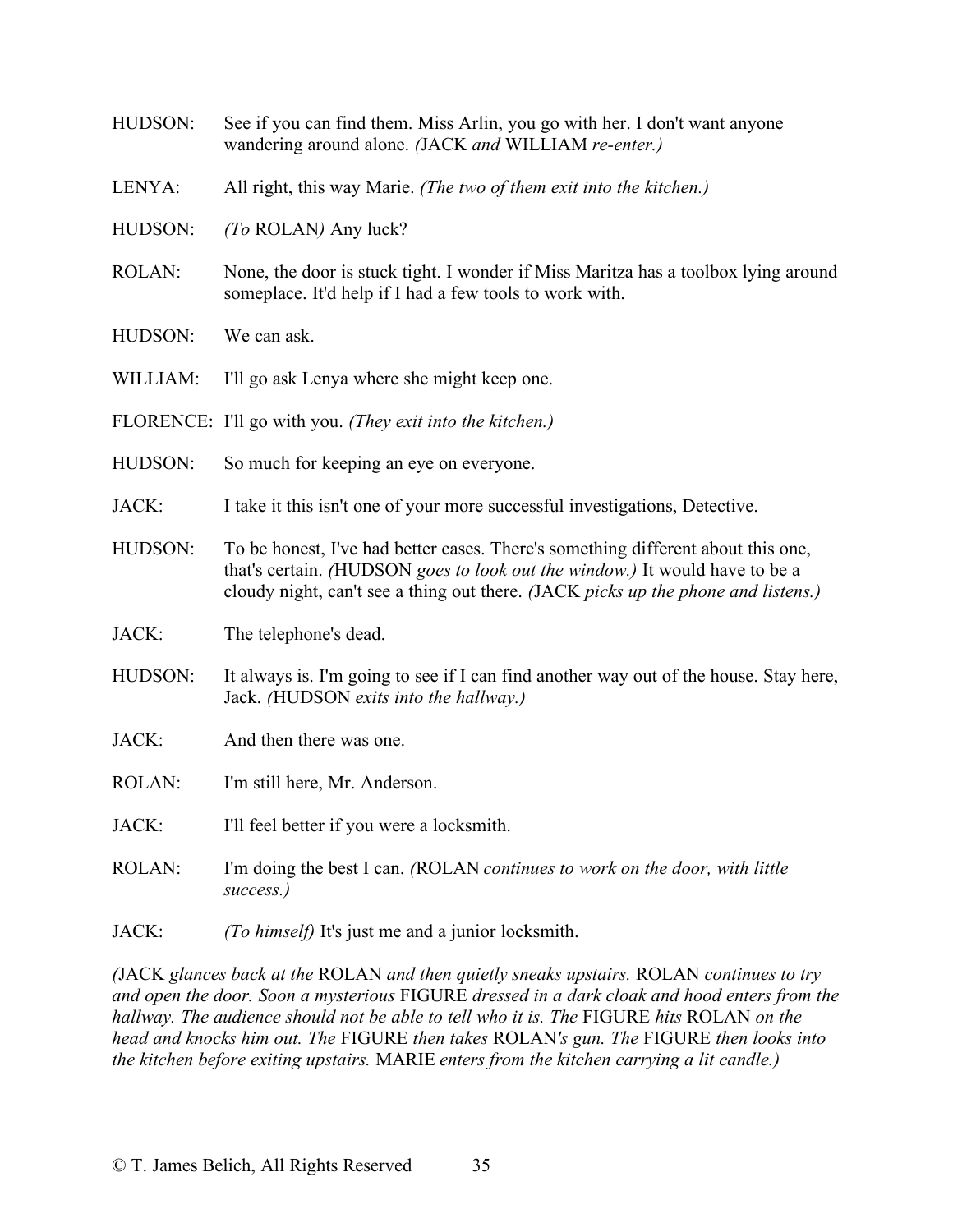- MARIE: Mr. Hudson, Lenya has found a few candles. *(Pause)* Detective? Are you there? *(No answer.* MARIE *sees* ROLAN*.)* Oh dear! I must find Mr. Hudson. *(She exits upstairs.* WILLIAM *and* FLORENCE *enter from the hallway.)*
- WILLIAM: Lenya? Are you there?
- FLORENCE: Where can she be? *(She crosses to the front door.)* And what happened to him? He's out cold!
- WILLIAM: One less cop for us to worry about at the moment. *(*WILLIAM *points to the kitchen.)* Check the kitchen again, I'll look upstairs.
- FLORENCE: Are you sure we should split up?
- WILLIAM: We're bound to find her faster that way.
- FLORENCE: All right. *(*WILLIAM *starts upstairs.)* Will. *(He stops.)*
- WILLIAM: Yes?
- FLORENCE: Maybe we should tell the Detective.
- WILLIAM: Are you crazy? He'd lock us up in a minute!
- FLORENCE: Maybe, maybe not. If we come forward now, he might be more inclined to believe us. *(Pause)* Unless you're the killer and you don't want anyone to suspect you.
- WILLIAM: Do you really think that I would have killed Clarence?
- FLORENCE: Oh, I don't know what to think! It could have been any of us. Look at us, we have our own plans, there's no reason why any of the others couldn't have a hidden agenda of their own.
- WILLIAM: So let the Detective go after one of them!
- FLORENCE: Will, he already knows about me and the FBI. *(*WILLIAM *crosses to*  FLORENCE*.)*
- WILLIAM: What? How did he find that out?
- FLORENCE: I don't know, but he did. But he thinks I want Lance's time slip so that I can get my job at the FBI back.
- WILLIAM: Then he doesn't know who we're really working for?
- FLORENCE: No, not yet.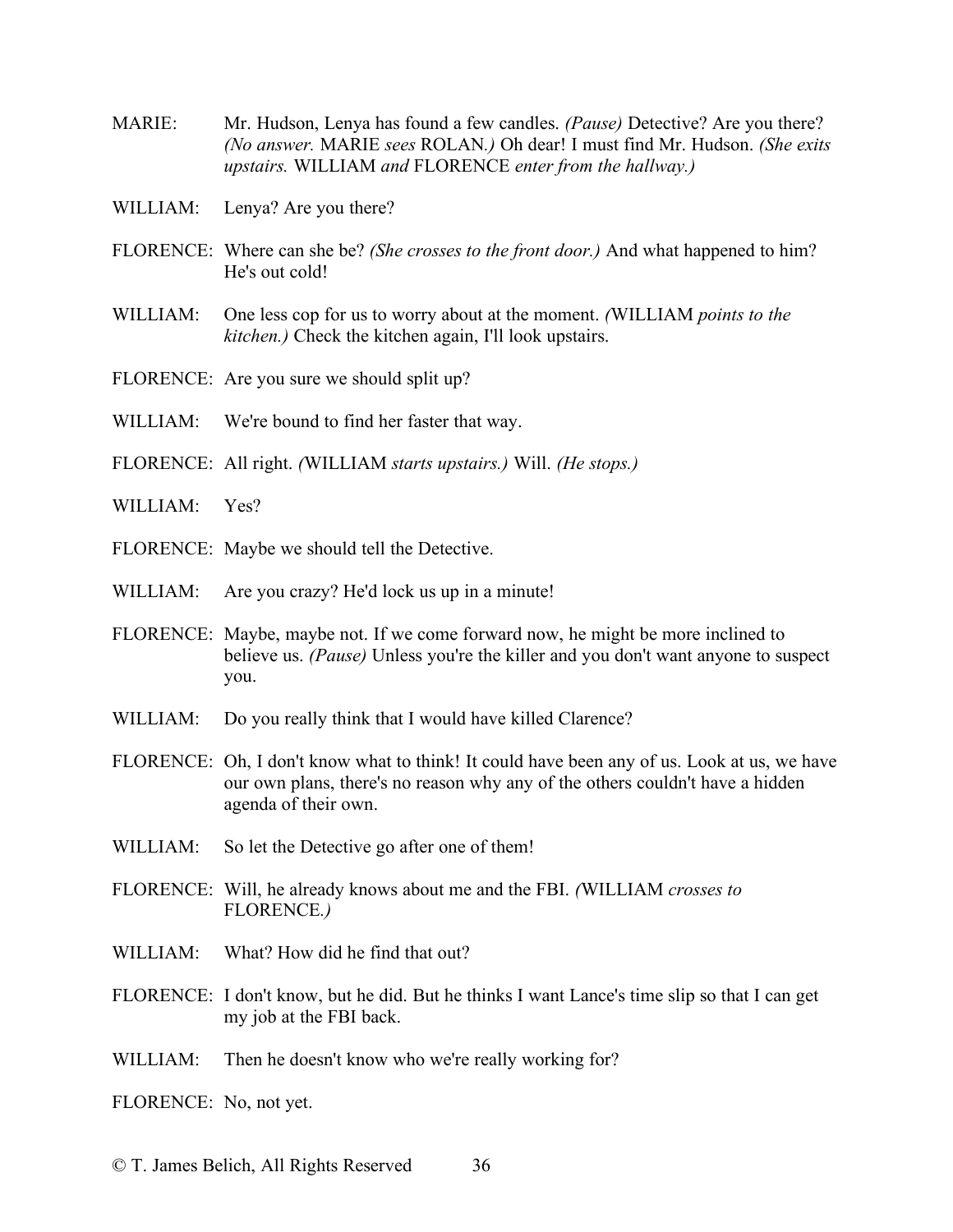- WILLIAM: Let's make sure it stays that way.
- FLORENCE: Are you sure we shouldn't tell him?
- WILLIAM: All we have to do is survive this "party" and continue our work. If we can blame someone else for the murders, our job will be that much easier. Let's just find Lenya and see if we can get this door open.
- FLORENCE: Agreed, the sooner we get out of this house, the better!

*(*WILLIAM *exits upstairs and* FLORENCE *goes into the kitchen. Soon* MARIE *and* JACK *enter from the hallway.* MARIE *still has the candle. She points to* ROLAN*.)*

| <b>MARIE:</b> | Someone attacked him, Jack. I've been trying to find Mr. Hudson.                                                                                                                                                                                                                                                                                                                                       |
|---------------|--------------------------------------------------------------------------------------------------------------------------------------------------------------------------------------------------------------------------------------------------------------------------------------------------------------------------------------------------------------------------------------------------------|
| JACK:         | He's trying to find another way out of the house. (JACK looks at the ROLAN.) It<br>looks like someone hit him on the head. I wonder who did this?                                                                                                                                                                                                                                                      |
| MARIE:        | The murderer I'd imagine. (She sits in a chair.)                                                                                                                                                                                                                                                                                                                                                       |
| JACK:         | I'm surprised the murderer only knocked him out, he's lucky.                                                                                                                                                                                                                                                                                                                                           |
| MARIE:        | It's probably because he isn't part of "the nine." This murderer seems to be very<br>particular. (JACK nods. There is a short pause.)                                                                                                                                                                                                                                                                  |
| JACK:         | Marie, I think you should tell the Detective about what happened between you<br>and Lance.                                                                                                                                                                                                                                                                                                             |
| MARIE:        | What? No, I can't! Now that Lance is dead, the Detective will surely think that I<br>killed him.                                                                                                                                                                                                                                                                                                       |
| JACK:         | You can prove your innocence.                                                                                                                                                                                                                                                                                                                                                                          |
| <b>MARIE:</b> | Jack, I threatened his life, how do you think that will sound in a court of law?                                                                                                                                                                                                                                                                                                                       |
| JACK:         | A threat isn't enough to convict you, not without any further evidence. Besides,<br>that was a long time ago. And even if you did have a reason to want Lance dead,<br>what about Clarence? Or Jean-Luc? And what possible motive could you have for<br>wanting Lance's work. (MARIE is silent.) You don't have motive, do you?<br>(MARIE says nothing. JACK sits on the couch.) You do have a motive? |
| MARIE:        | I'm afraid so, and it goes beyond the incident between Lance and I. I don't dare<br>tell the Detective about that, much less anything else.                                                                                                                                                                                                                                                            |
| JACK:         | What can't you tell him? That Lance asked you to help him and you said no?                                                                                                                                                                                                                                                                                                                             |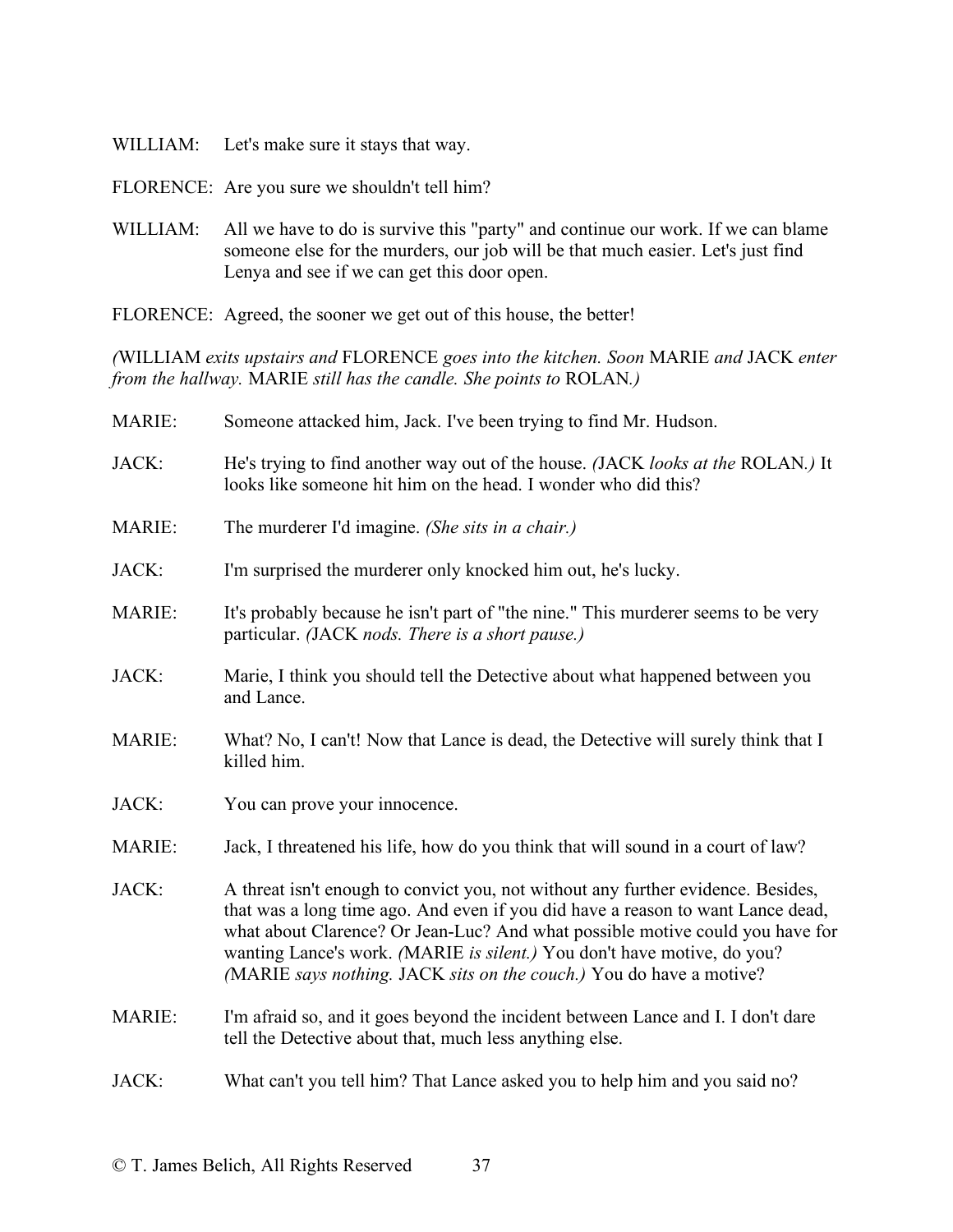- MARIE: There's more to it than that, and you know it. The Detective will figure that out, and I don't feel like telling him how I threatened Lance's life. That's exactly what he's looking for.
- JACK: That happens, people make idle threats.
- MARIE: With a welding torch?
- JACK: I still can't believe you did that.
- MARIE: I was having a bad day! *(*JACK *sighs.)*
- JACK: Anyway, you said there was more? *(*MARIE *nods.)*
- MARIE: Yes. Jean-Luc and I were hired to sabotage Lance's time slip experiments so that some French lab could pick up the work.
- JACK: What? Marie! How could you even think of betraying Lance like that?
- MARIE: It's not what you think! Jean-Luc's employers hired him first, and then blackmailed me into helping him.
- JACK: Why would Jean-Luc involve himself in that sort of activity?
- MARIE: Because he was a spy. *(*JACK *looks shocked.)* It surprised me too. I think he originally worked for the Russians before going to work for someone in France.
- JACK: What on Earth are they blackmailing you for?
- MARIE: We don't need to talk about that. Do you see why I can't tell the Detective anything? What happened between Lance and I is only the tip of the iceberg.
- JACK: Everyone has their secrets, Marie. You're not the only one who looks guilty.
- MARIE: I suppose, but that doesn't make me feel better about mine.
- JACK: If you didn't commit the murders, then all you have to do is tell the truth and you'll have nothing to worry about.
- MARIE: *(Swaying)* Maybe you're right, Jack. I suppose we should talk to the Detective now.
- JACK: Just what I was thinking. Let's go find him.

*(The two exit upstairs,* MARIE *with the candle. Shortly after they exit,* LENYA *enters from the kitchen. She is carrying a lit candle, a box of unlit candles, and some matches.)*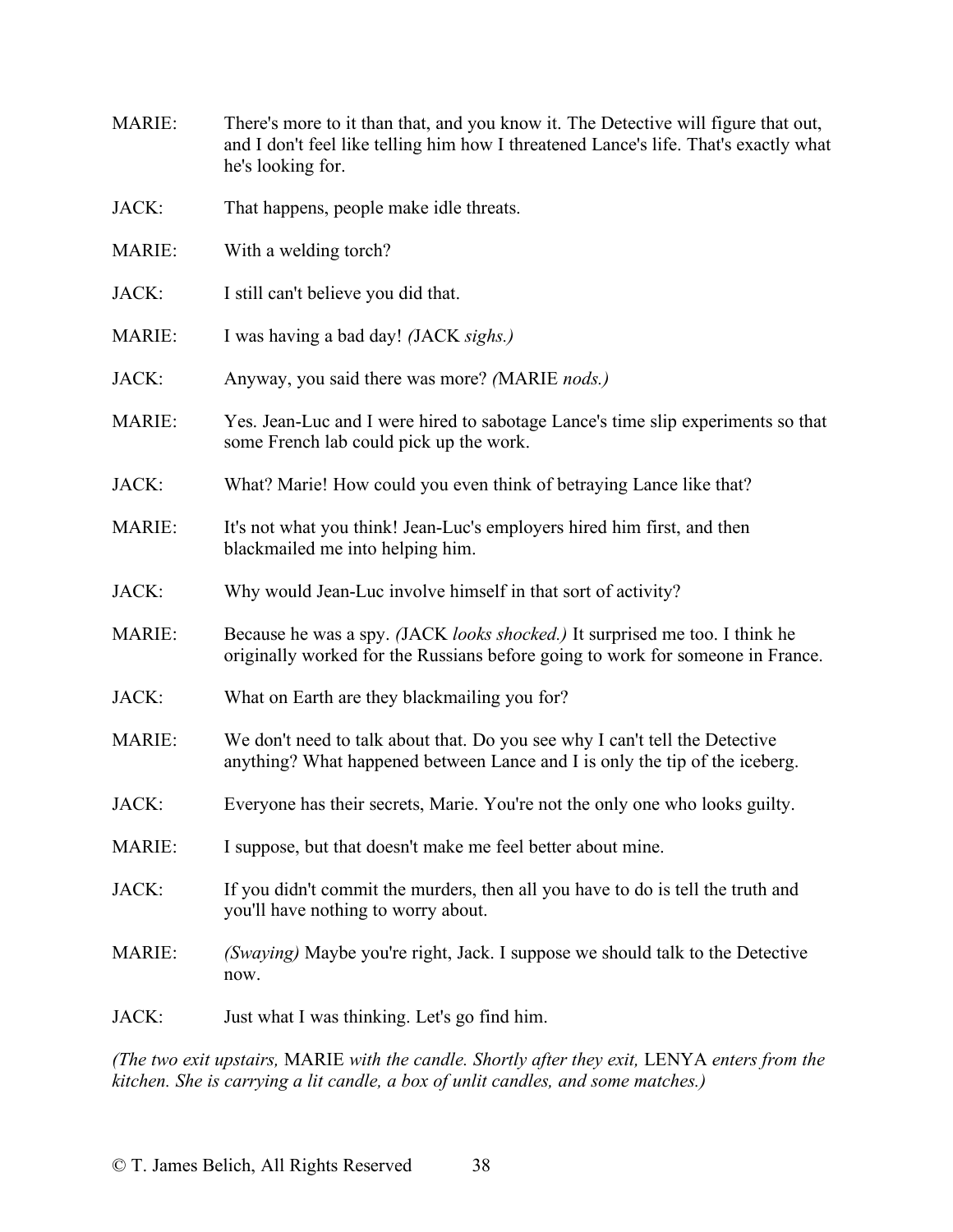| LENYA: | I've found some candles, but I couldn't find the lamp. I've searched absolutely    |
|--------|------------------------------------------------------------------------------------|
|        | everywhere for it. Hello? Is anyone there? (LENYA sees ROLAN.) Oh dear! He's       |
|        | been attacked! (She crosses to the table and sets down the candles and matches.) I |
|        | wonder where everyone else has gone to, I don't like sitting here all alone.       |
|        | (HUDSON enters from the kitchen.) Detective, there you are! I've found some        |
|        | candles.                                                                           |

- HUDSON: Good. *(He sees the* ROLAN*.)* What happened to him?
- LENYA: I don't know, he was like that when I got here. *(*HUDSON *looks around.)*
- HUDSON: No one else is here? I thought Marie went with you.
- LENYA: Marie was with me, but she came back here after I found the candles. I was still looking for the lamp you see.
- HUDSON: *(Irritated)* None of you seem to realize what grave danger you're all in! No one should be wandering around by themselves! *(He picks up a candle and lights it.)*
- LENYA: *(Sitting in a chair.)* What an awful party this has become! I'm sorry we've been so terrible to you, Detective. I'll try to be more cooperative.
- HUDSON: Thank you, that would be most appreciated. *(He sits in another chair.)* I've noticed, so far, that there has been very little mention of Clarence MacDonald. Perhaps you might be able to shed some light on how he fits into this puzzle.
- LENYA: Well, I can tell you right now that William was undoubtedly telling the truth when he said he wouldn't kill his brother, hardly a bit of disagreement between those two!
- HUDSON: What about his relationship with Dr. Rice?
- LENYA: Do you still think this is all about Lance's work? Why kill Jean-Luc and Clarence when Lance is the target?
- HUDSON: Possibly as distractions. We've seen from the telegrams that you are all targeted for murder. If you all are killed, the murderer can disguise his true motive with "extra deaths." Though I'll admit that obtaining the time slip is only one possible motive. I have a feeling there's more behind these murders than just that.
- LENYA: These "extra deaths" appear to be successfully confusing you, Detective.
- HUDSON: That they are, Miss Maritza. What else can you tell me about Clarence?
- LENYA: Now that I think about it, I do remember some sort of disagreement between Clarence and Lance.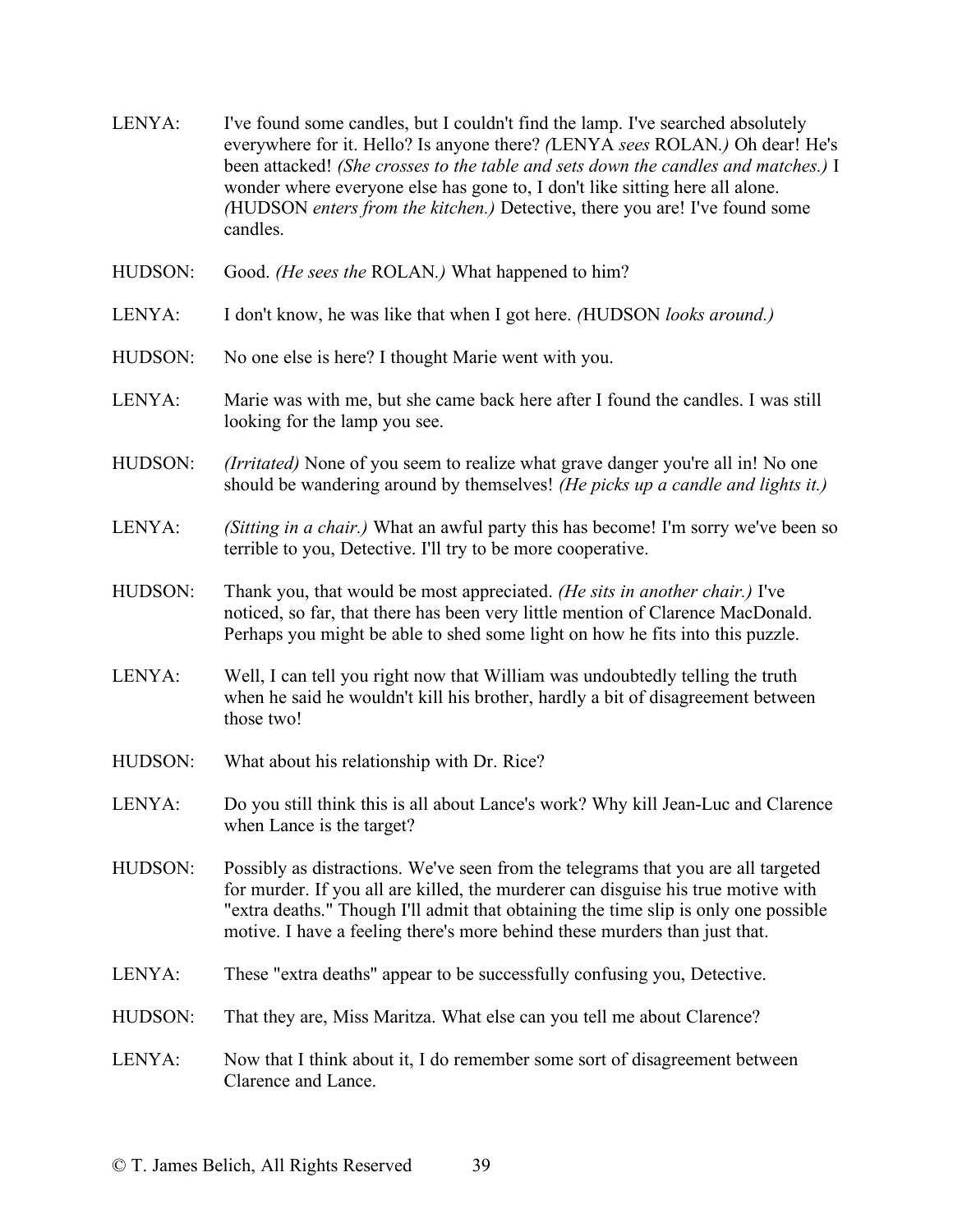| LENYA:                                                                                  | Well, I told you about how Lance blew up my basement.                                                                                                                                                                                                                                                                                                                                 |  |
|-----------------------------------------------------------------------------------------|---------------------------------------------------------------------------------------------------------------------------------------------------------------------------------------------------------------------------------------------------------------------------------------------------------------------------------------------------------------------------------------|--|
| HUDSON:                                                                                 | Yes                                                                                                                                                                                                                                                                                                                                                                                   |  |
| LENYA:                                                                                  | When he first asked about using my basement, he mentioned that Clarence had<br>given him some money to fund his research, but not nearly as much Lance<br>needed. Clarence told me later that he didn't want to invest too heavily in Lance's<br>research without knowing what it was about. I didn't think anything of it at the<br>time, but considering this whole dreadful affair |  |
| HUDSON:                                                                                 | there might be more to that event than you first thought.                                                                                                                                                                                                                                                                                                                             |  |
| LENYA:                                                                                  | Exactly.                                                                                                                                                                                                                                                                                                                                                                              |  |
| HUDSON:                                                                                 | Anything else?                                                                                                                                                                                                                                                                                                                                                                        |  |
| LENYA:                                                                                  | Not that I can think of. You'd do better to ask William, he knew both Lance and<br>Clarence much better that I did.                                                                                                                                                                                                                                                                   |  |
| HUDSON:                                                                                 | What about your relationship with Clarence?                                                                                                                                                                                                                                                                                                                                           |  |
| LENYA:                                                                                  | We always got along splendidly. Back before I received the inheritance, he was<br>always there with a little extra money to help me get by. I don't know what I<br>would have done if it hadn't been for his help. He was a good friend, Detective.<br>(Pause. LENYA looks around.) None of the others are back yet.                                                                  |  |
| HUDSON:                                                                                 | No, and that worries me. Did Mr. MacDonald or Miss Rauli ever find you about<br>the tools?                                                                                                                                                                                                                                                                                            |  |
| LENYA:                                                                                  | Tools? For what?                                                                                                                                                                                                                                                                                                                                                                      |  |
| HUDSON:                                                                                 | To help get the door open.                                                                                                                                                                                                                                                                                                                                                            |  |
| LENYA:                                                                                  | No, they didn't. Would you like me to try and find some?                                                                                                                                                                                                                                                                                                                              |  |
| HUDSON:                                                                                 | Yes, we'll all be safer once we get out of this house.                                                                                                                                                                                                                                                                                                                                |  |
| LENYA:                                                                                  | Follow me.                                                                                                                                                                                                                                                                                                                                                                            |  |
| (The two stand and exit into the hallway, each carrying a candle. Moments later WILLIAM |                                                                                                                                                                                                                                                                                                                                                                                       |  |

*enters from the kitchen as* MARIE *and* JACK *enter from upstairs.* MARIE *still has her candle.)*

WILLIAM: Who's there?

HUDSON: About what?

MARIE: It's us, Marie and Jack. Is that you, Will?

© T. James Belich, All Rights Reserved 40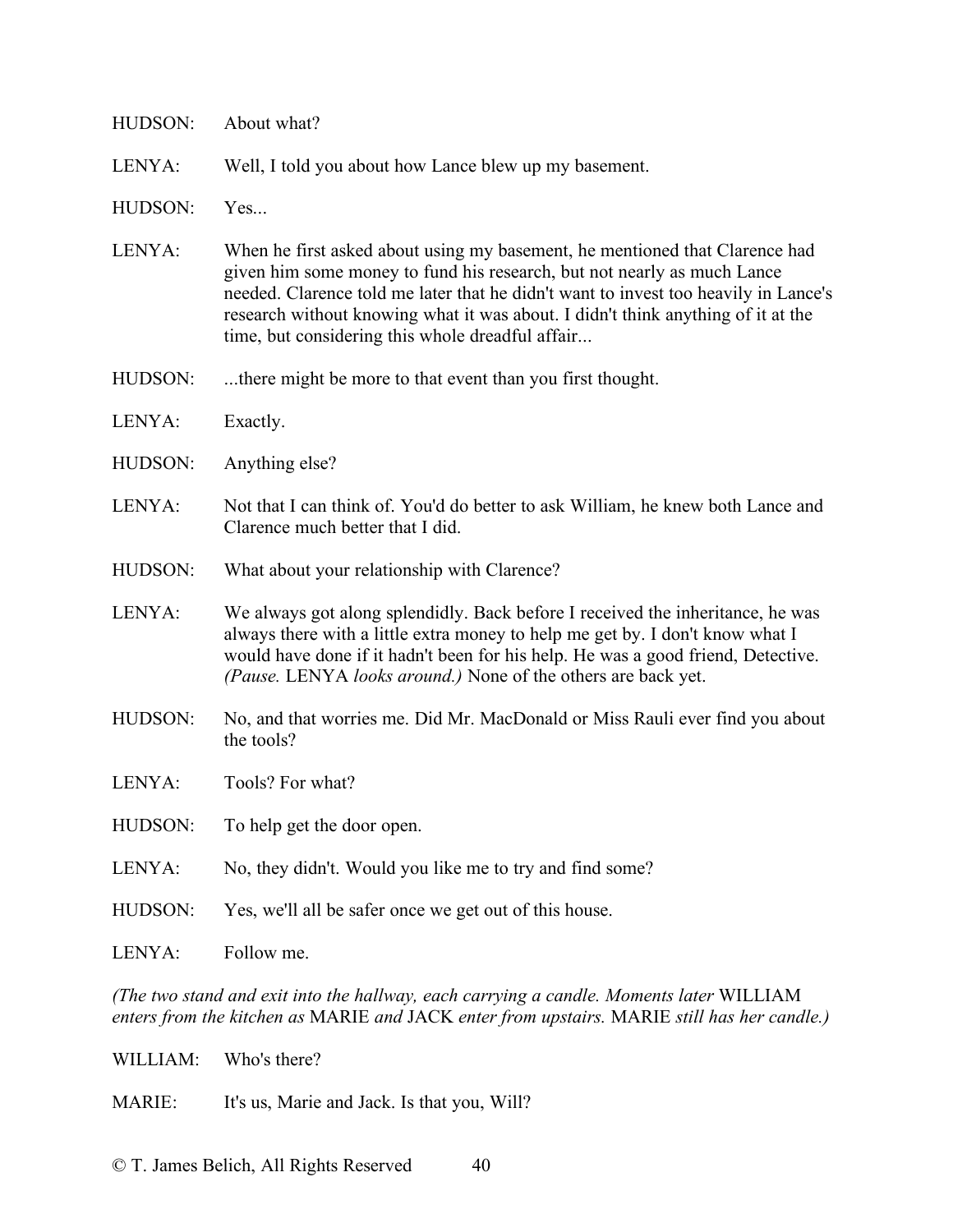- WILLIAM: Yes, have you two seen Lenya? I still can't find her!
- MARIE: When I last saw her she was still looking for a kerosene lamp. *(She sees the box of candles and crosses to the table.)* But she must have been here. Look, here are the rest of the candles. *(*JACK *and* WILLIAM *both cross to the table and light a candle.)*
- JACK: Will, where's Florence? I thought she was with you.
- WILLIAM: We spilt up to cover more ground.
- MARIE: Will! No one should be wandering around alone at a time like this!
- WILLIAM: We thought we'd find Lenya faster that way! The sooner we get that blasted door open, the better!
- JACK: We all want out of here, Will, but it'd be nice if the rest of us were still alive!
- WILLIAM: She'll be all right! *(*FLORENCE *enters from the kitchen.)* See? There she is!
- FLORENCE: Good news! I ran into Lenya and the Detective, they're going to find some tools. *(*MARIE *sinks into a chair.)*
- MARIE: Good! Maybe then we can get someplace safe and straighten out this mess.
- JACK: Will, Florence, I think it would be best if we all told the Detective everything.
- WILLIAM: And have him throw us all in prison? No thanks!
- MARIE: If we don't tell him, he might throw us all in jail anyway!
- FLORENCE: He can't do that without proof! *(*JACK *sits.)*
- JACK: Our refusal to cooperate is all the proof he needs. If we all come clean, we may find the real answer to this puzzle and save those of us that are still alive. *(There is a pause as they all think about this.)*
- WILLIAM: Aye, you may be right.

FLORENCE: Will!

- WILLIAM: *(To* FLORENCE*)* It's not like we've stolen his work yet! *(*FLORENCE *glares at*  WILLIAM*.* JACK *stares at* WILLIAM *and* FLORENCE*.)*
- JACK: You two were the ones hired to steal Lance's work?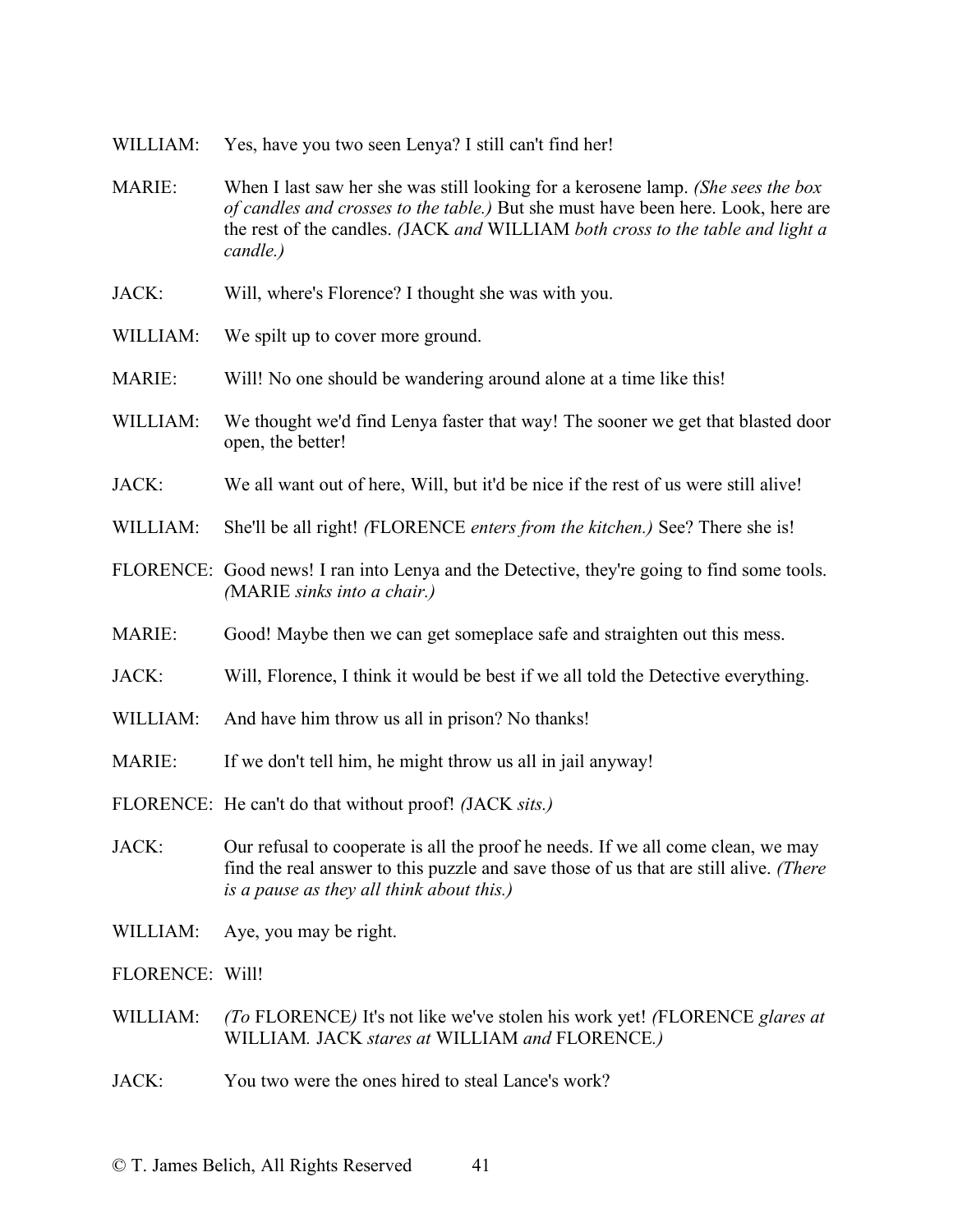- FLORENCE: *(Irritated)* Yes, what's it to you? *(*JACK *pulls out a FBI badge and shows it to her.)*
- JACK: FBI. *(*WILLIAM *and* FLORENCE *stare at the badge.)* I've been on your trail for weeks. You two are good.
- FLORENCE: *(Curtly)* I was in the FBI once myself, I've had practice. *(*JACK *puts away his badge.)*
- JACK: I must say, I'm surprised to learn it's been you I've been looking for all this time.
- WILLIAM: Aye, and I'm surprised that it's been you tracking us.
- FLORENCE: So now we know your secret, and you know ours. What's yours, Marie?
- MARIE: *(Sighing)* Jean-Luc and I were hired to sabotage Lance's work so that a French lab could pick up where he left off.
- FLORENCE: Ah, so Jean-Luc is... was working for someone in France. Didn't the Russians pay him enough? *(*MARIE *shrugs.)*
- MARIE: I don't know. I didn't want to get involved, but Jean-Luc's employers didn't leave me much of a choice.
- WILLIAM: Blackmail? *(*MARIE *nods.)* That's hardly fair. *(To* FLORENCE*.)* At least we're in this because we chose to be. *(* FLORENCE *nods to* WILLIAM*.)*
- FLORENCE: So do you intend to turn us all in, Jack?
- JACK: That depends. I have no real evidence against you, and the research has yet to be stolen or sabotaged, right?
- FLORENCE: Right. *(*MARIE *nods.)*
- JACK: Then as long as none of you succeed in your "assignments," I know nothing. *(The other three all look relieved and thank* JACK*.)*
- WILLIAM: *(To* FLORENCE*)* Our employer won't be pleased, but at least we won't get caught. *(*FLORENCE *nods.)*
- JACK: By the way, who is your employer?
- FLORENCE: As long as you know nothing, it doesn't matter, does it?
- JACK: (*To himself)* It was worth a try. *(Pause.)*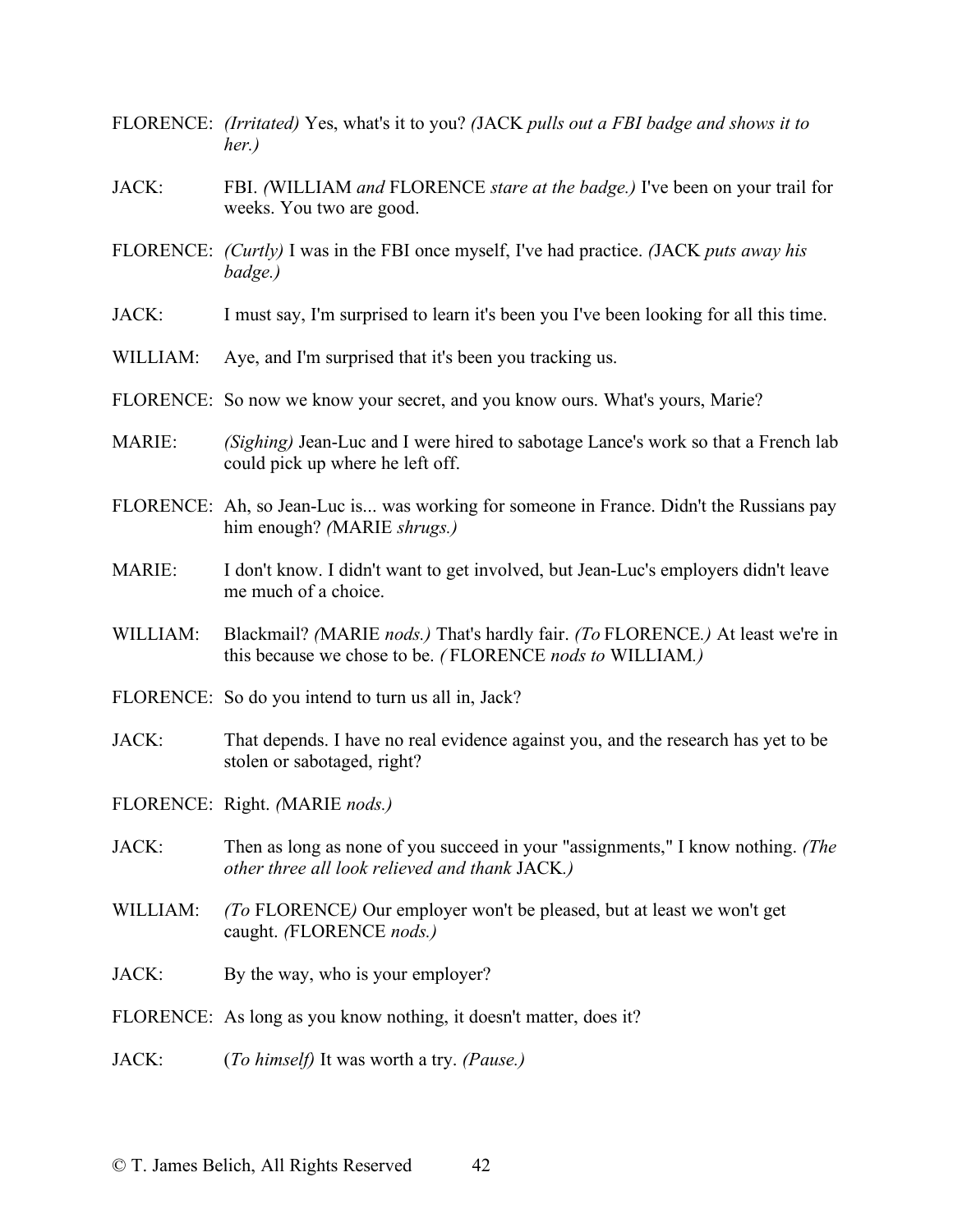- MARIE: So now what? None of this helps us discover who killed the others or prove our own innocence.
- WILLIAM: Aye, we still have valid motives for murder!
- JACK: True, but your goals would be better accomplished *without* killing anyone. Murder attracts too much attention.
- WILLIAM: True, but at least one of us here *has* committed murder, whether it was intended or prompted by the sudden arrival of the Detective.
- FLORENCE: He's right, and we've all had the opportunity.
- MARIE: I just want this nightmare of a night to be over before someone else gets killed.
- JACK: So do I, I wish the Detective would hurry back.
- WILLIAM: Aye, where has he gone off to? When we ask him to leave, he stays put. Now that we could use him, he's nowhere to be found! *(*HUDSON *and* LENYA *enter from the hallway.* HUDSON *is carrying a hatchet.)*
- LENYA: Hello all!
- FLORENCE: Lenya, there you are! And there you are, Detective.
- HUDSON: Been looking for me? I thought you might be. *(*HUDSON *sits on the couch, still holding the hatchet.)*
- MARIE: Aren't you going to open the door?
- WILLIAM: Aye, that's what the hatchet's for, isn't it?
- HUDSON: Yes it is, but first I think it's time to wrap this up. *(All the* GUESTS *begin sitting down in chairs, or on the couch.)* Now that you have had time to talk amongst yourselves, it's time you told me what you know. *(The lights fade to black.)*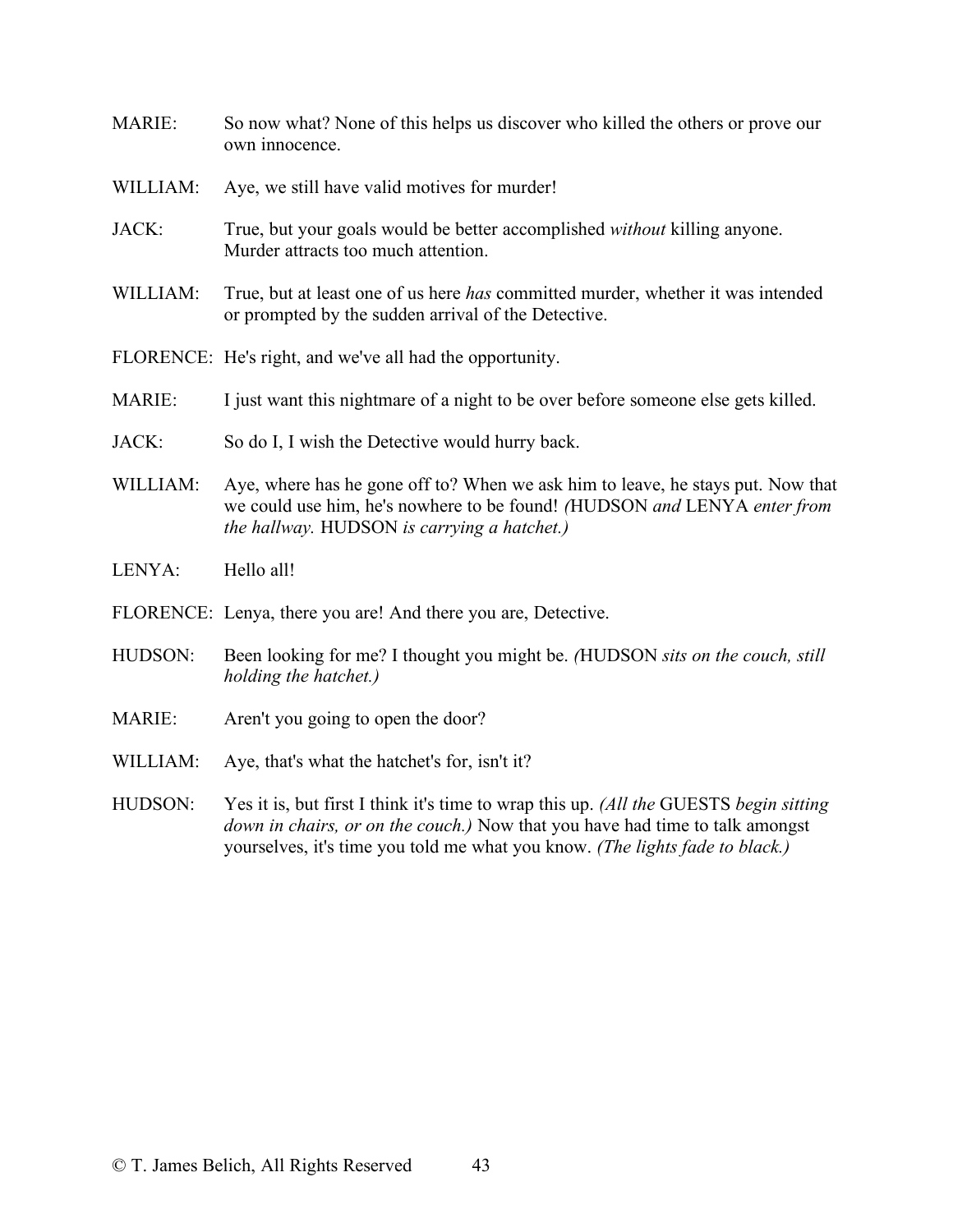### SCENE 2

*(The same room, a short time later. A number of candles are burning around the room, giving it a fair bit of light. The fireplace is also lit. The front door has been opened and* ROLAN *is now conscious. The remaining* GUESTS *(*LENYA*,* JACK*,* MARIE*,* WILLIAM*, and* FLORENCE*) are being handcuffed by* ROLAN *and* PARSON*. Everyone is frozen in a tableau until* HUDSON *joins* PARSON *and* ROLAN*.)*

- HUDSON: The guests had finally become cooperative. Threatening to leave them trapped in a dark house with a murderer had increased their willingness to talk. After they were finished, the answer struck me like a lightning bolt. I had been played for a sap the entire time. But now that I know who the culprit is, it's time to set the trap and see if the rat will take the bait. *(*HUDSON *joins* PARSON *and* ROLAN *near the door and the action resumes.* HUDSON *quietly confers with* PARSON *and*  ROLAN *for a short time, after which* PARSON *and* ROLAN *both nod, and*  HUDSON *turns to the* GUESTS*.)* After you've all been handcuffed, Officer Rolan will take you into the kitchen to ask you a few final questions.
- JACK: What charge are you making against us, Detective? Do you believe we're all murderers?
- FLORENCE: With five suspects and only three murders at least one of us must be innocent.
- HUDSON: I doubt you all had a hand in the actual killings, those who did will be determined later. However, it is clear that none of you are as innocent in this affair as you would like me to believe. Granted, no human in this world is fully innocent, but...
- FLORENCE: The charge, Detective?
- HUDSON: Yes, of course. I charge the five of you with conspiracy against the person of Dr. Lance Rice, as well as attempted theft and sabotage of his research. Based on what you have all told me, I'm convinced that I now have the evidence to back that up.
- MARIE: If you're so convinced that we're all working against Lance, then how do you explain the deaths of Jean-Luc and Clarence? Did we just accidentally bump them off?
- HUDSON: Always possible. Missed targets, distractions, rivalry, you tell me. Lance may not be the only one you have something against. If there's one thing I've learned from all the cases I've seen, it's that a planned murder never goes as planned.
- LENYA: Small comfort to us.
- HUDSON: Comfort is not my department, Miss Maritza, justice is. *(*PARSON *throws*  HUDSON *a questioning glance to which* HUDSON *nods an affirmative. When*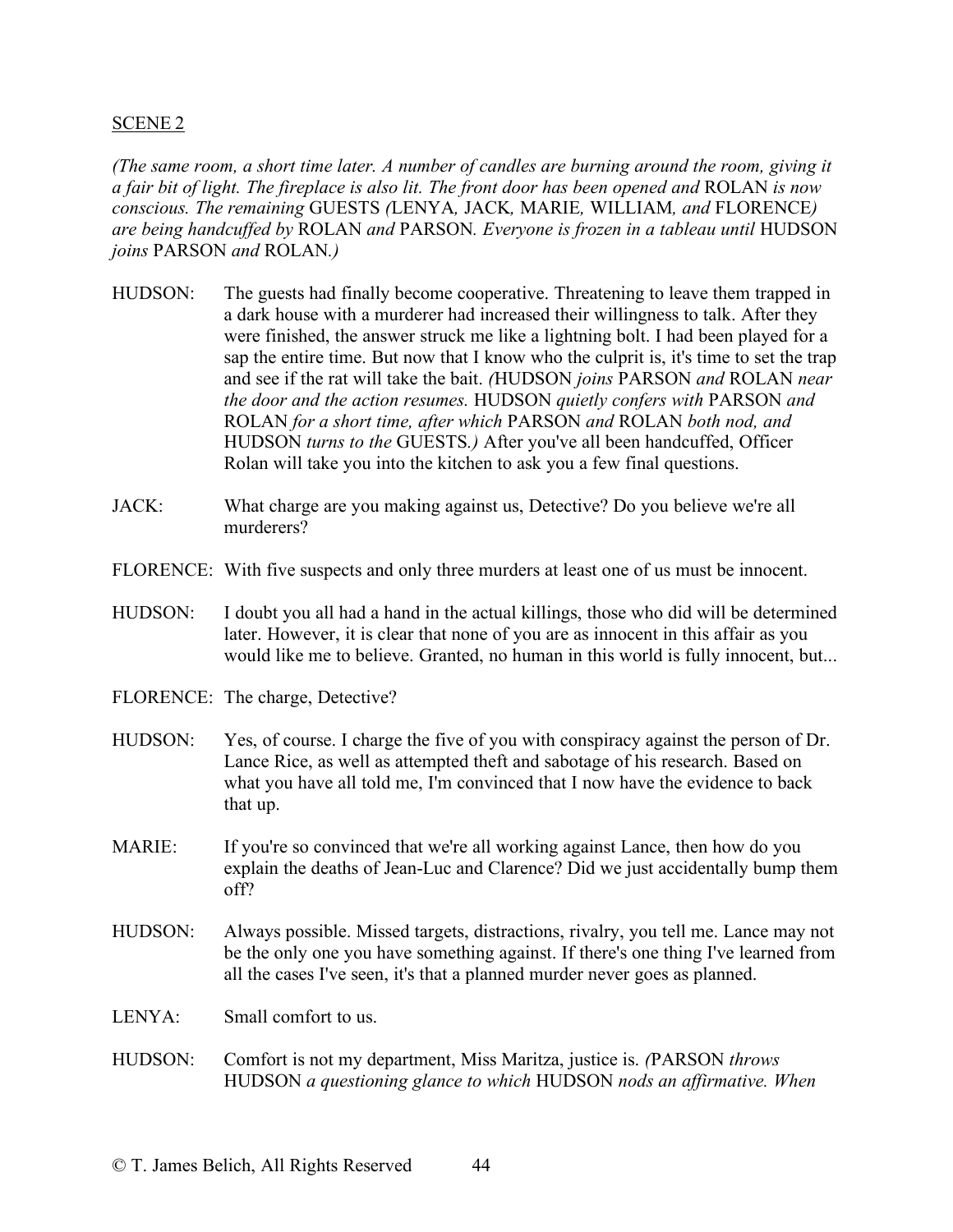*the two being speaking to each other, it should be faintly obvious that they are performing a scene.)*

- PARSON: It would be my department as well, and with that in mind Officer Rolan and I will take custody of the suspects.
- HUDSON: Of course, Bob, be my guest. *(*ROLAN *leads the* GUESTS *into the kitchen.)*
- PARSON: Excellent job, Datch, as always.
- HUDSON: Thank you, old friend. I couldn't have done it without your help.
- PARSON: So you always say, but sometimes I wonder. *(*PARSON *exits into the kitchen.)*
- HUDSON: No, my friend, on this case I have definitely needed the help of others. The help of one more will be all I need to put this murderer behind bars. *(The*  TELEGRAM DELIVERER*, in truth* AGENT BROCKTON*, appears at the open door and knocks.)* Just in time. *(*HUDSON *addresses* BROCKTON*.)* Come in. *(*BROCKTON *enters the house and shows* HUDSON *her badge.)*
- BROCKTON: Agent Brockton, FBI. Detective Hudson I presume?
- HUDSON: You presume correctly. A pleasure to meet you. *(They shake hands.)*
- BROCKTON: Same here, Detective. Of course, we've already met
- HUDSON: That we have. A clever disguise, I didn't even see through it at first, and I was watching for you.
- BROCKTON: I want to thank you for the tip. We've been watching Dr. Rice and his research for years now. We guessed something like this might happen. *(*BROCKTON *lowers her voice.)* You may find this hard to believe, but there are some individuals within the FBI who are secretly after the time slip.
- HUDSON: Actually, that doesn't sound so far-fetched. In fact, one of our suspects could probably further your information in that area.
- BROCKTON: I had hoped for that. I'm also here to inform you that, in light of the circumstances surrounding Dr. Rice's death, the FBI has been instructed to take custody of his research.
- HUDSON: Oh?
- BROCKTON: The government feels that the time slip needs protection to keep events like this from happening again.
- HUDSON: What sort of protection did you have in mind?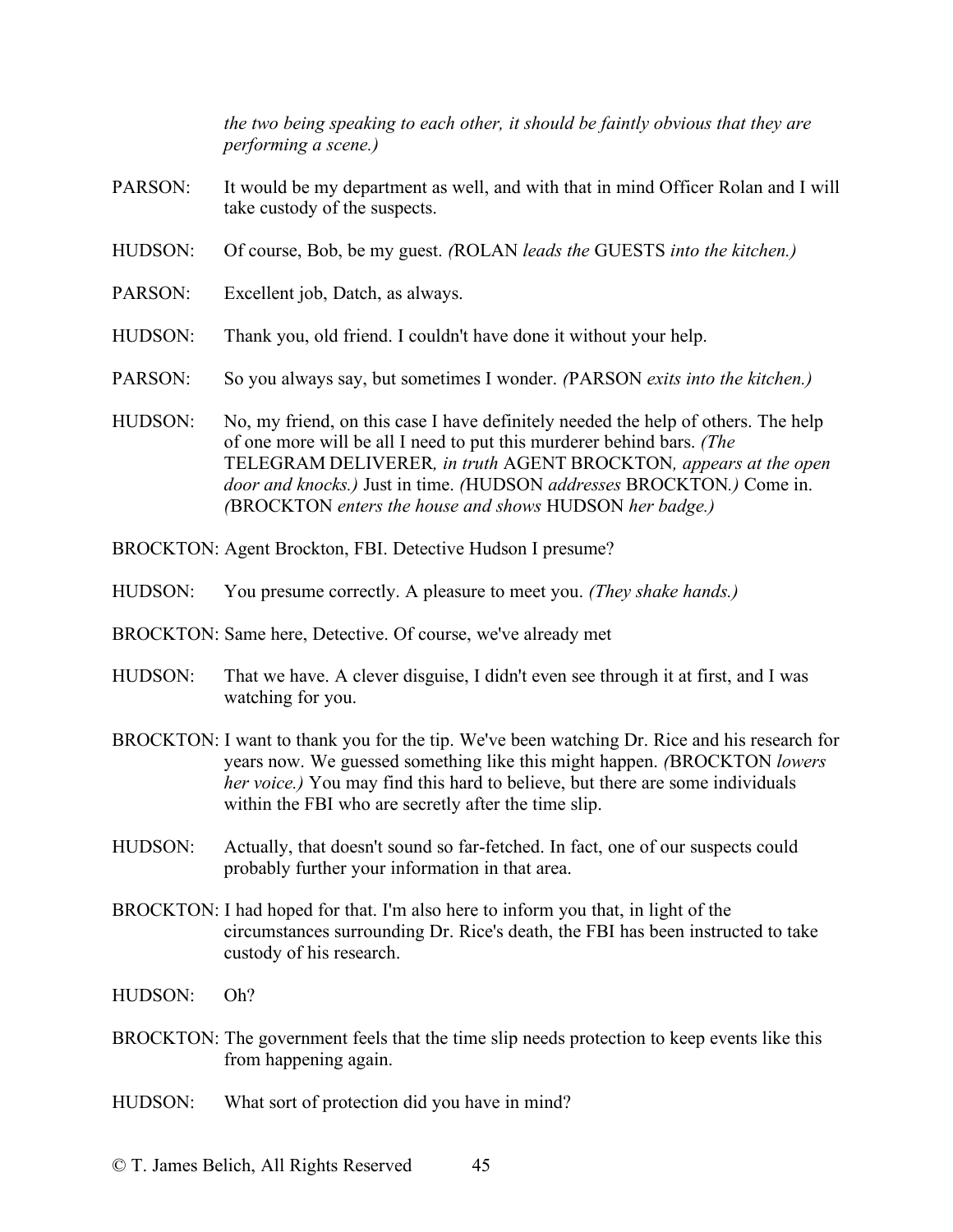- BROCKTON: The FBI is going to transfer the time slip to a top secret government laboratory where it will be studied by our top scientists. Dr. Rice doesn't have any living relatives, so we don't anticipate any legal hassles. With the potential military applications of Dr. Rice's discoveries, the government has decided that it's safest to keep the whole affair under wraps.
- HUDSON: That could be difficult once word gets out about the murders here tonight. The media will be all over this case.
- BROCKTON: The media won't hear a word about the time slip.
- HUDSON: Then how will you explain the murders, or the arrests we've made?
- BROCKTON: You don't need to worry about that, Detective, the FBI will take care of everything. The time slip is going to disappear, as is any connection it ever had with Dr. Rice.
- HUDSON: Disappear?
- BROCKTON: Completely.
- HUDSON: That won't be an easy task.
- BROCKTON: No, but it's necessary. Dangerous parties are after this research, and we can't make it easy for them to find.
- HUDSON: For a confidential experiment, quite a number of people seem to have heard of the time slip.
- BROCKTON: Word gets around.
- HUDSON: Does the government plan on taking credit for Dr. Rice's work?
- BROCKTON: A necessary precaution. If we made the true inventor known, it might attract attention to those who know the truth, namely the guests here tonight.
- HUDSON: Some of the "dangerous parties" you referred to have employees among the guests. They already know the truth.
- BROCKTON: Which is why we can't allow that information to spread any further. The FBI will take custody of the guests, and we'll see that all the loose ends are tied up. You've done your duty, Detective. I'll take it from here. Where are the guests now?
- HUDSON: In the kitchen. *(He points to the kitchen door.)* Right through there.

BROCKTON: Then if you'll excuse me, I have some questions of my own for the suspects.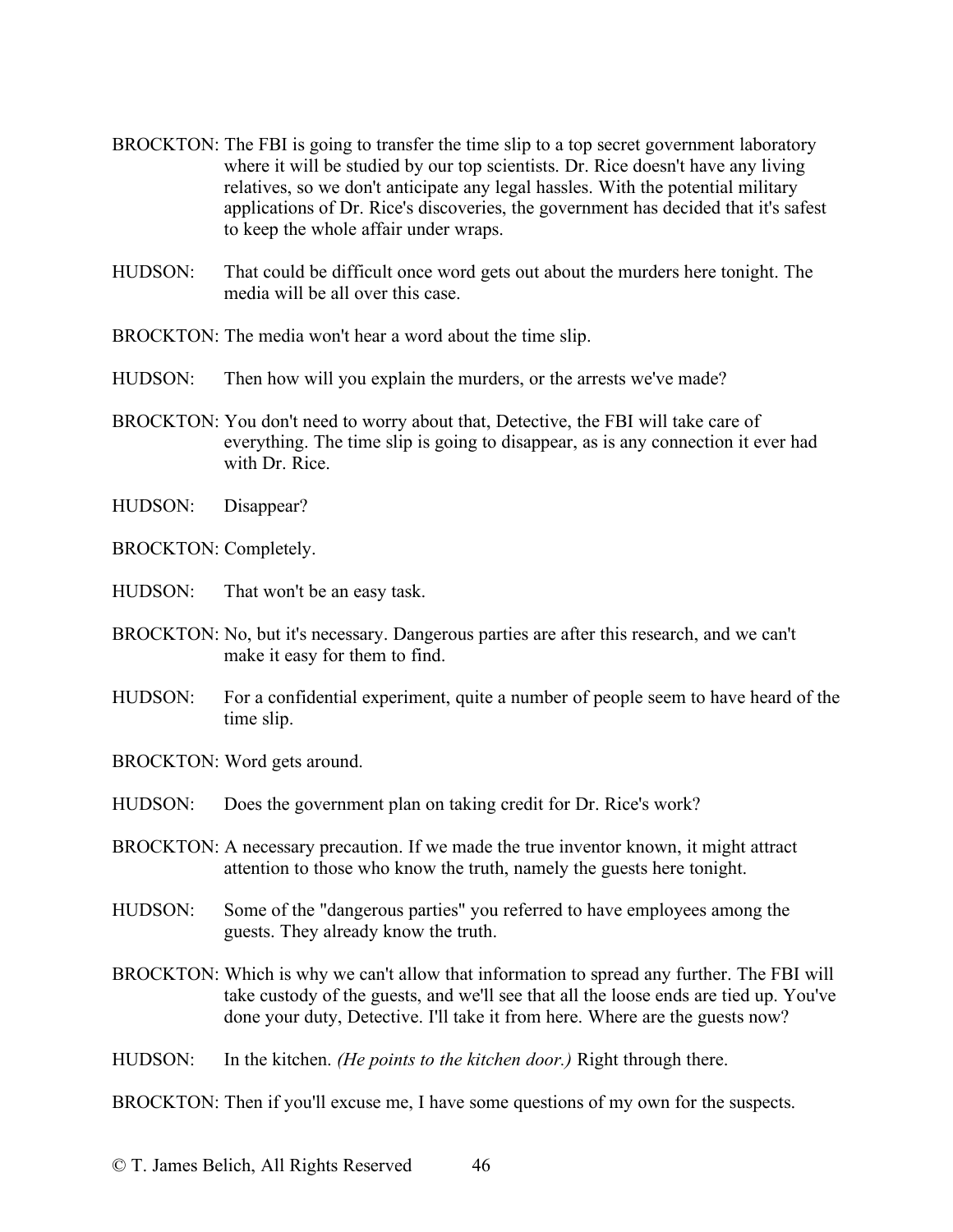HUDSON: Of course. *(*BROCKTON *exits into the kitchen.* HUDSON *speaks to himself.)* It looked all wrapped up. Take away the guests and, well, that would be that, one more case solved. Not the most exciting ending, I hope the murderer agrees.

*(*HUDSON *sits on the couch and waits. Moments later the* FIGURE *enters from upstairs and walks silently up behind* HUDSON*. The* FIGURE *points a gun at* HUDSON*'s head.)*

| Where are they taking it, Detective?                                                                                |
|---------------------------------------------------------------------------------------------------------------------|
| Where are they taking what? (HUDSON begins to turn around.)                                                         |
| Don't turn around, just answer the question: Where are they taking the time slip?                                   |
| I have no idea. I'm not part of the FBI. You'd have better luck asking Agent<br>Brockton. She would know.           |
| I'm not asking Agent Brockton, I'm asking you. I want the research and you will<br>tell me where it is being taken. |
| I told you, I don't know. Am I to be number four?                                                                   |
| If you don't tell me what I want to know. You're part of the nine, after all.                                       |
| I'm telling you the truth when I say I don't know, so you might as well pull the<br>trigger.                        |
| Don't tempt me. (Slight pause) So has the great Detective Hudson finally run out<br>of questions?                   |
| What do you mean?                                                                                                   |
| I would think you'd want to know who I am before you die.                                                           |
| Why would I bother asking a question I already know the answer to?                                                  |
| You're lying.                                                                                                       |
| Oh? What makes you say that?                                                                                        |
| You're clever, Detective, but not clever enough. You won't fool me with that<br>ploy.                               |
| If you say so.                                                                                                      |
| If you really knew who I was, why would you arrest the wrong people?                                                |
|                                                                                                                     |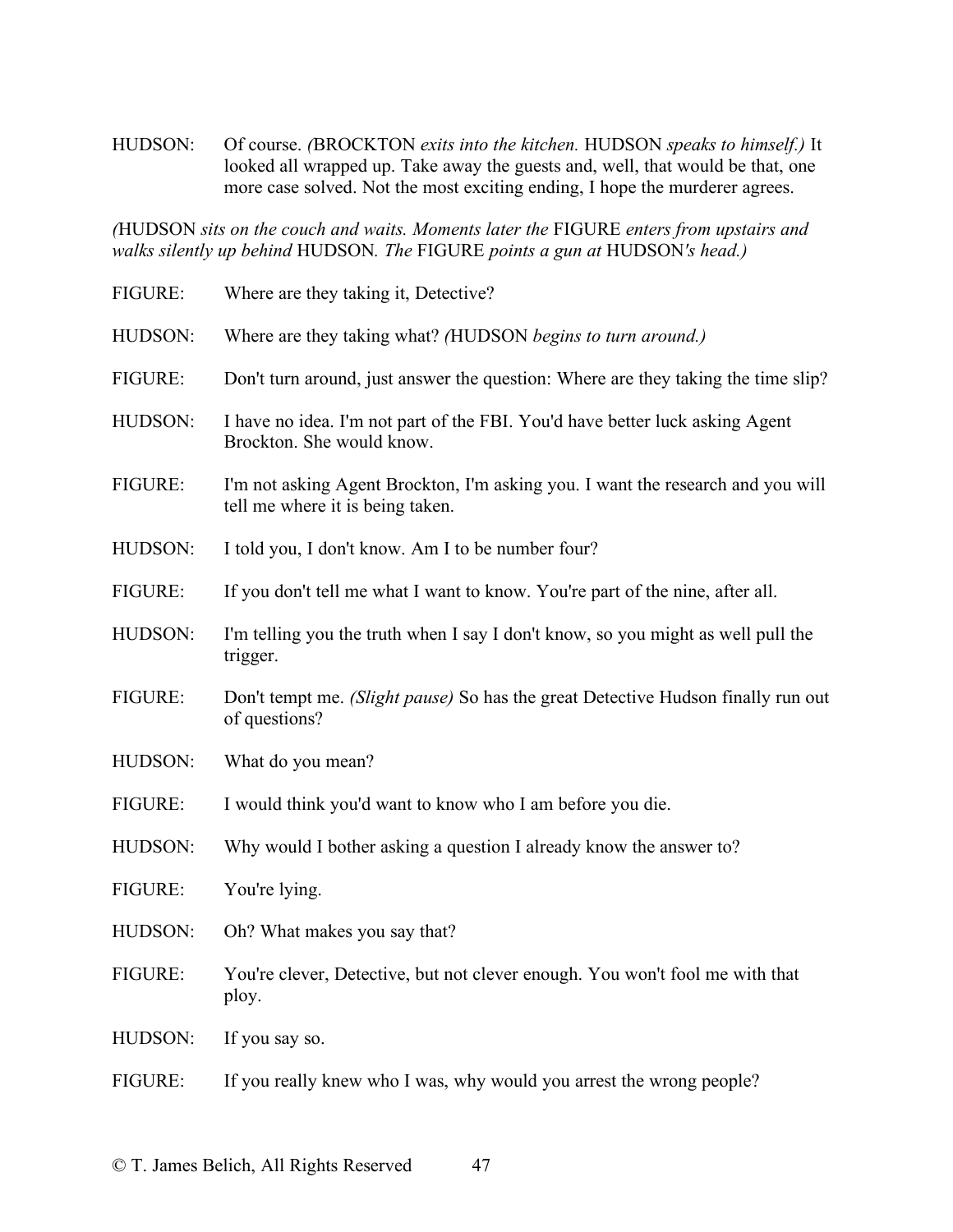| HUDSON:        | Why indeed. (A sudden thought strikes the FIGURE.)                                                                                                                                                                                      |
|----------------|-----------------------------------------------------------------------------------------------------------------------------------------------------------------------------------------------------------------------------------------|
| <b>FIGURE:</b> | Unless <i>(At this precise moment BROCKTON enters from the kitchen, PARSON</i><br>enters from upstairs, and ROLAN enters from the hallway. Each of them have a<br>gun pointed at the FIGURE. HUDSON stands and takes the FIGURE's gun.) |
| HUDSON:        | Unless what? Unless it was to set a trap for the real murderer?                                                                                                                                                                         |
| <b>FIGURE:</b> | Yes-                                                                                                                                                                                                                                    |
| HUDSON:        | And that's exactly what it was, Dr. Rice.                                                                                                                                                                                               |
| <b>FIGURE:</b> | You're very good, Detective.                                                                                                                                                                                                            |

*(The* FIGURE *lowers his hood revealing him to be* LANCE*. As he does so* LENYA*,* JACK*,*  MARIE*,* WILLIAM*, and* FLORENCE *all enter from the kitchen and cluster near the kitchen door. The* GUESTS *have all had their handcuffs removed.)*

- LENYA: Lance, you're alive!
- WILLIAM: *(Shocked)* You killed Clarence?
- MARIE: And Jean-Luc? *(*LANCE *says nothing, but simply glares at* HUDSON*.)*
- FLORENCE: *(To* HUDSON*)* How did you know, Detective?
- HUDSON: Once I had all the pieces, it really wasn't too difficult to figure out. *(*HUDSON *walks down stage as he delivers his explanation.)* It became clear that numerous parties were after Dr. Rice's research, intending to steal or sabotage it. But murder Dr. Rice and the rest of you? *(*HUDSON *shakes his head.)* No, that would attract far too much attention. Theft and sabotage can be done much more quietly. The murderer *wanted* us to believe that Dr. Rice was the target. *(*HUDSON *turns to*  LANCE*.)* You knew that people were after your work and arranged all this, in part, to fake your own death. The scientific community would have expected you to use your work for the common good. But if everyone believed you to be dead, you could take your research to a more lucrative market and make a tidy profit.
- LANCE: *(Coldly)* Very impressive, Detective. *(He gets a strange look in his eye and reaches out one hand to* HUDSON*.)* My congratulations. *(*HUDSON *reaches to shake his hand, but at the last moment grabs* LANCE*'s wrist. With his other hand he removes* LANCE*'s ring.* HUDSON *then releases* LANCE *and examines the ring. A few moments later he removes a small needle.)*
- HUDSON: Very clever, Dr. With this needle hidden in your ring, you were able to poison Monsieur LeMay merely by shaking his hand. I'm willing to bet you used a similar trick to make yourself appear dead. *(*LANCE *only stares vehemently at*  HUDSON*.)*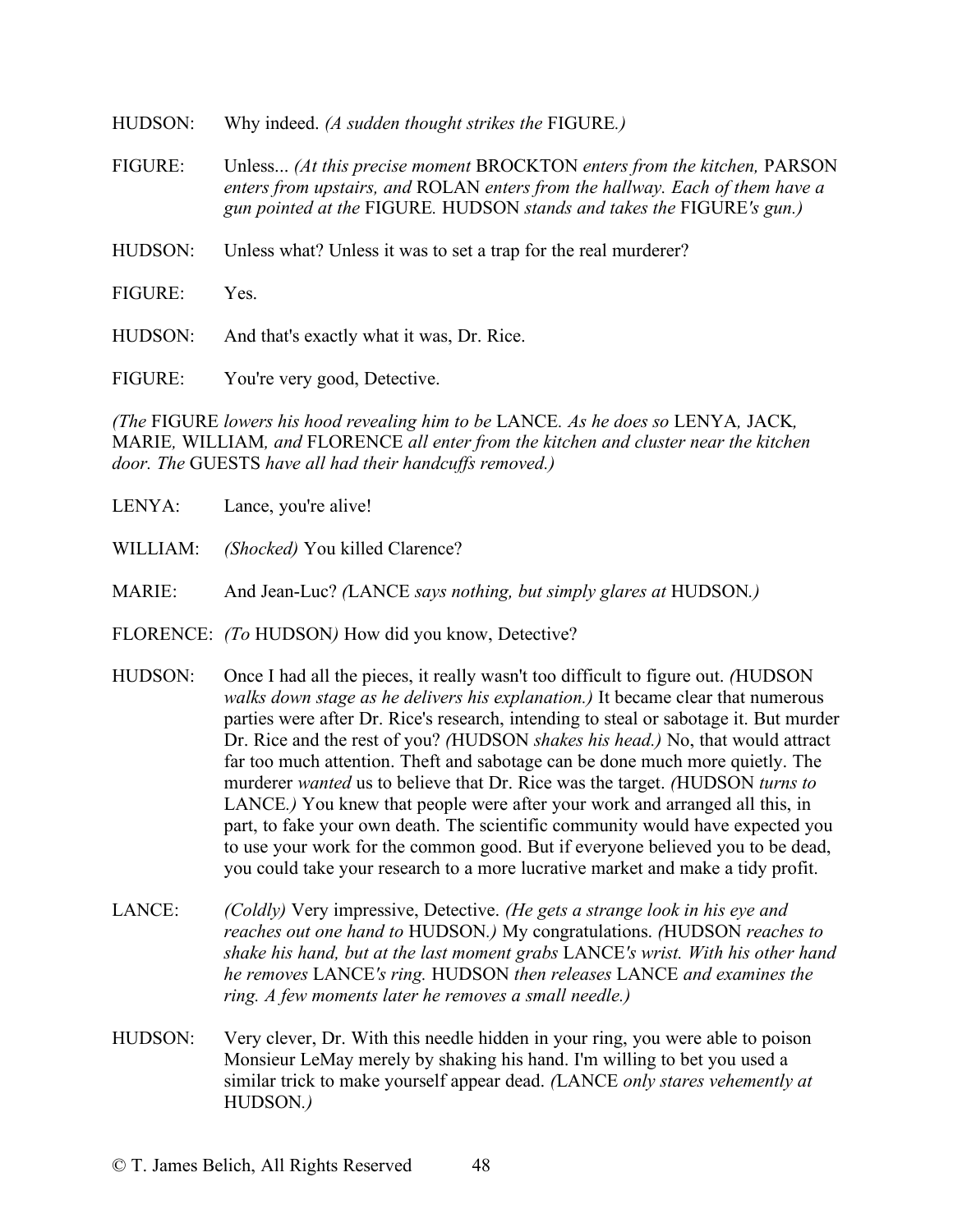- JACK: Detective, are you saying that the rest of us were the real targets all along?
- HUDSON: Exactly. This was more about revenge than research.
- LENYA: Why would you want revenge on us, Lance, we're your friends!
- LANCE: Friends? You call yourself my friends? Friends like Will and Florence who plotted to steal my work? Or Marie and Jean-Luc who were going to sabotage it? When I started my time slip research, I asked each of you for help and you all refused me!
- PARSON: *(Standing)* I think Agent Brockton and I can take it from here, Datch. Good work.
- BROCKTON: Good work, Detective. *(*PARSON *signals to* ROLAN *who begins to escort*  LANCE *out of the house.)*
- HUDSON: Wait. *(They stop.)* Perhaps you could do us a favor, Dr. Rice, and restore the power? *(*HUDSON *gestures to the ceiling.* LANCE *reaches into his cloak and removes a small control device which he tosses to* HUDSON*.)*
- LANCE: Another small puzzle for you, Detective. *(*HUDSON *nods to* PARSON *who follows* LANCE*,* ROLAN *and* BROCKTON *out the front door.* LANCE *pauses just before exiting and turns back to* HUDSON.) I shall remember you, Detective Datch Hudson. I shall have my revenge, in time. *(*LANCE *exits with* PARSON*,*  ROLAN*, and* BROCKTON*.)*
- HUDSON: You will try, that I'm sure of. *(*HUDSON *fiddles with the device for a few moments, after which the lights go back on.)* There we are, much better. *(The remaining* GUESTS *move into the living room and begin to sit down.* MARIE *walks over to* HUDSON *and looks at the device curiously.)*
- MARIE: What exactly is it?
- HUDSON: From what we can tell, Dr. Rice has set up some sort of device in the house which generates large amounts of electrical interference. It neutralized all of the electrical devices in the house, preventing both the lights and our flashlights from working. *(*HUDSON *holds up the control device.)* This is what controls it. It was another clue that we were dealing with a scientist. *(*MARIE *nods and sits.)*
- WILLIAM: So what do you intend to do with the rest of us, Detective?
- HUDSON: What do you mean?
- WILLIAM: You know that some of us were involved in... well, not quite legitimate activities.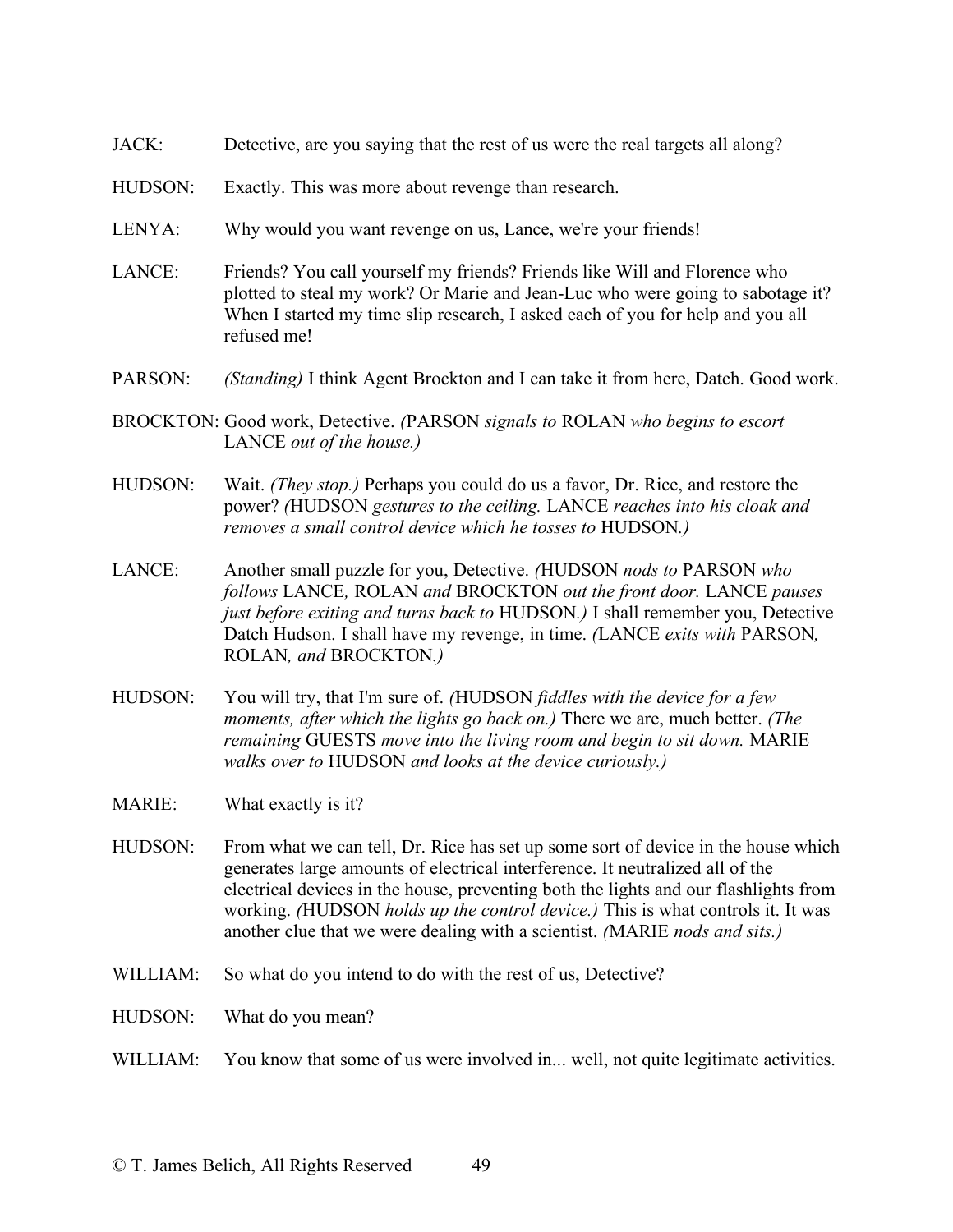| HUDSON:                                                                                                                                                             | Ah yes, that. (HUDSON looks at JACK.) Well, if Agent Anderson promises to<br>keep an eye on you all, that's good enough for me. (JACK nods.)                                       |  |
|---------------------------------------------------------------------------------------------------------------------------------------------------------------------|------------------------------------------------------------------------------------------------------------------------------------------------------------------------------------|--|
| JACK:                                                                                                                                                               | Consider it done, Detective.                                                                                                                                                       |  |
| HUDSON:                                                                                                                                                             | Will that do?                                                                                                                                                                      |  |
|                                                                                                                                                                     | FLORENCE: I think that would be acceptable.                                                                                                                                        |  |
| <b>MARIE:</b>                                                                                                                                                       | So do I, thank you.                                                                                                                                                                |  |
| HUDSON:                                                                                                                                                             | You're quite welcome, all of you. (HUDSON walks over to the coat rack and<br>dons his hat and trench coat.)                                                                        |  |
| LENYA:                                                                                                                                                              | Are you leaving now? (HUDSON <i>nods.)</i>                                                                                                                                         |  |
| HUDSON:                                                                                                                                                             | My job here is done. (He tips his hat to the GUESTS.) A good night to all of you.<br>(There is a chorus of "Good night"s and "Good-bye, Detective"s as HUDSON<br>exits the house.) |  |
| LENYA:                                                                                                                                                              | Would anyone care for a cup of tea? I know I could certainly use one after this<br>dreadful affair!                                                                                |  |
|                                                                                                                                                                     | FLORENCE: Some tea would be delightful, Lenya.                                                                                                                                     |  |
| WILLIAM:                                                                                                                                                            | Aye, that would taste good right now.                                                                                                                                              |  |
| LENYA:                                                                                                                                                              | Jack? Marie?                                                                                                                                                                       |  |
| JACK:                                                                                                                                                               | I think I'll have a cup as well.                                                                                                                                                   |  |
| <b>MARIE:</b>                                                                                                                                                       | Me too.                                                                                                                                                                            |  |
| LENYA:                                                                                                                                                              | (Calling) Duncan! (The BUTLER enters from the kitchen.) Five cups of tea<br>please.                                                                                                |  |
| <b>BUTLER:</b>                                                                                                                                                      | At once, Madame.                                                                                                                                                                   |  |
| (The BUTLER returns to the kitchen. The lights on the house fade to black as the GUESTS<br>begin to chat. A light comes up on HUDSON who meets PARSON on the road.) |                                                                                                                                                                                    |  |

- HUDSON: Everything under control, Bob? *(*PARSON *nods.)*
- PARSON: Sure is. Agent Brockton is going to see that Dr. Rice's work is donated to the scientific community, and the Dr. Rice of our time is being brought to Police Headquarters.